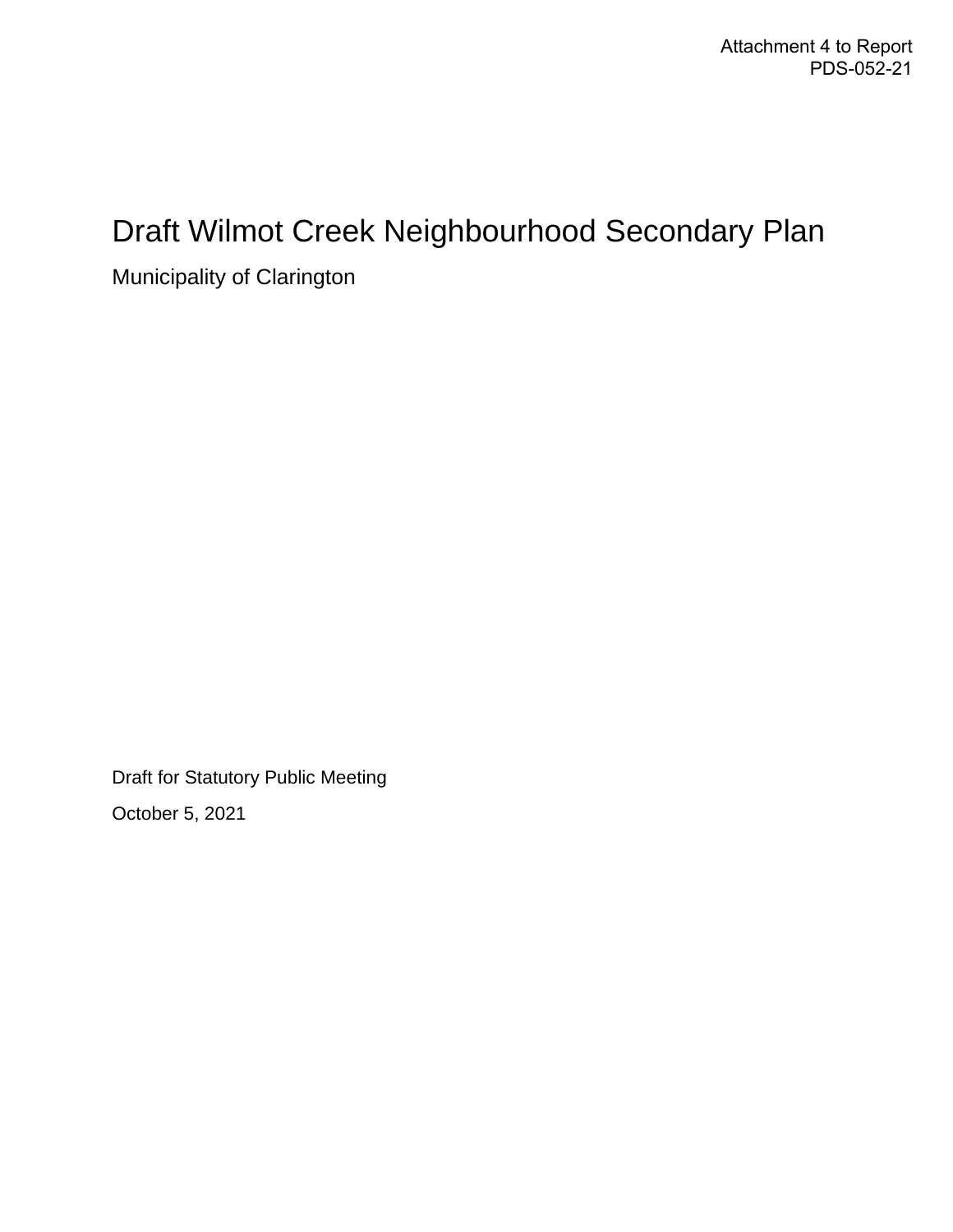# Wilmot Creek Neighbourhood Secondary Plan

# **Table of Contents**

| 1.0 |  |
|-----|--|
| 2.0 |  |
| 2.1 |  |
| 2.2 |  |
| 3.0 |  |
| 3.1 |  |
| 4.0 |  |
| 4.1 |  |
| 4.2 |  |
| 4.3 |  |
| 4.4 |  |
| 4.5 |  |
| 5.0 |  |
| 5.1 |  |
| 5.2 |  |
| 5.3 |  |
| 5.4 |  |
| 5.5 |  |
| 5.6 |  |
| 5.7 |  |
| 5.8 |  |
| 6.0 |  |
| 6.1 |  |
| 6.2 |  |
| 6.3 |  |
| 7.0 |  |
| 7.1 |  |
| 7.2 |  |
| 7.3 |  |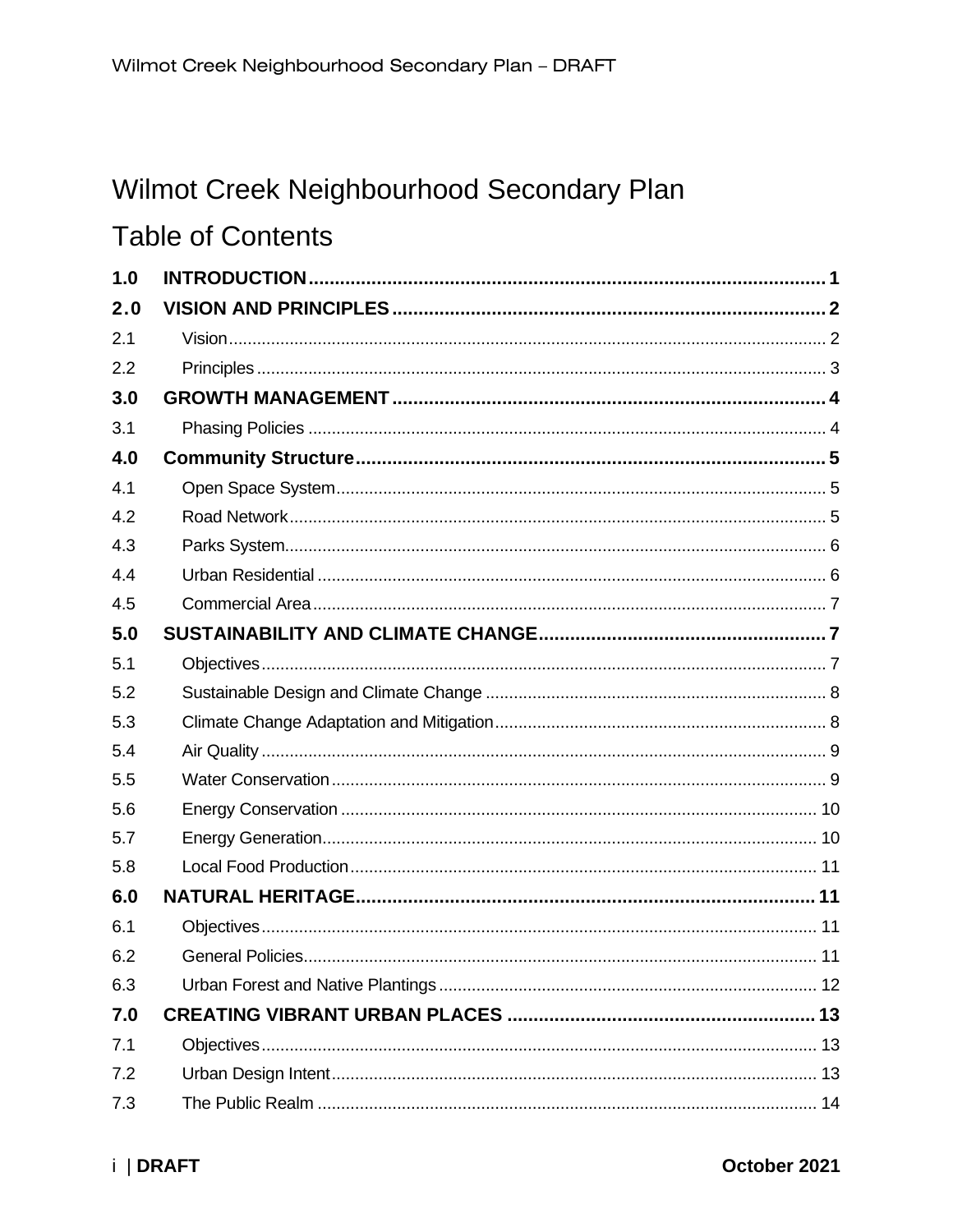| 7.4    |  |
|--------|--|
| 7.5    |  |
| 8.0    |  |
| 8.1    |  |
| 8.2    |  |
| 9.0    |  |
| 9.1    |  |
| 9.2    |  |
| 10.0   |  |
| 10.1.  |  |
| 10.2.  |  |
| 10.3.  |  |
| 10.4.  |  |
| 10.5.  |  |
| 10.6.  |  |
| 10.7.  |  |
| 10.8.  |  |
| 10.9.  |  |
| 10.10. |  |
| 10.11. |  |
| 10.12. |  |
| 10.13. |  |
| 11.0   |  |
| 11.1.  |  |
| 11.2.  |  |
| 11.3.  |  |
| 11.4.  |  |
| 11.5.  |  |
| 12.0   |  |
| 12.1.  |  |
| 12.2.  |  |
| 12.3.  |  |
| 12.4.  |  |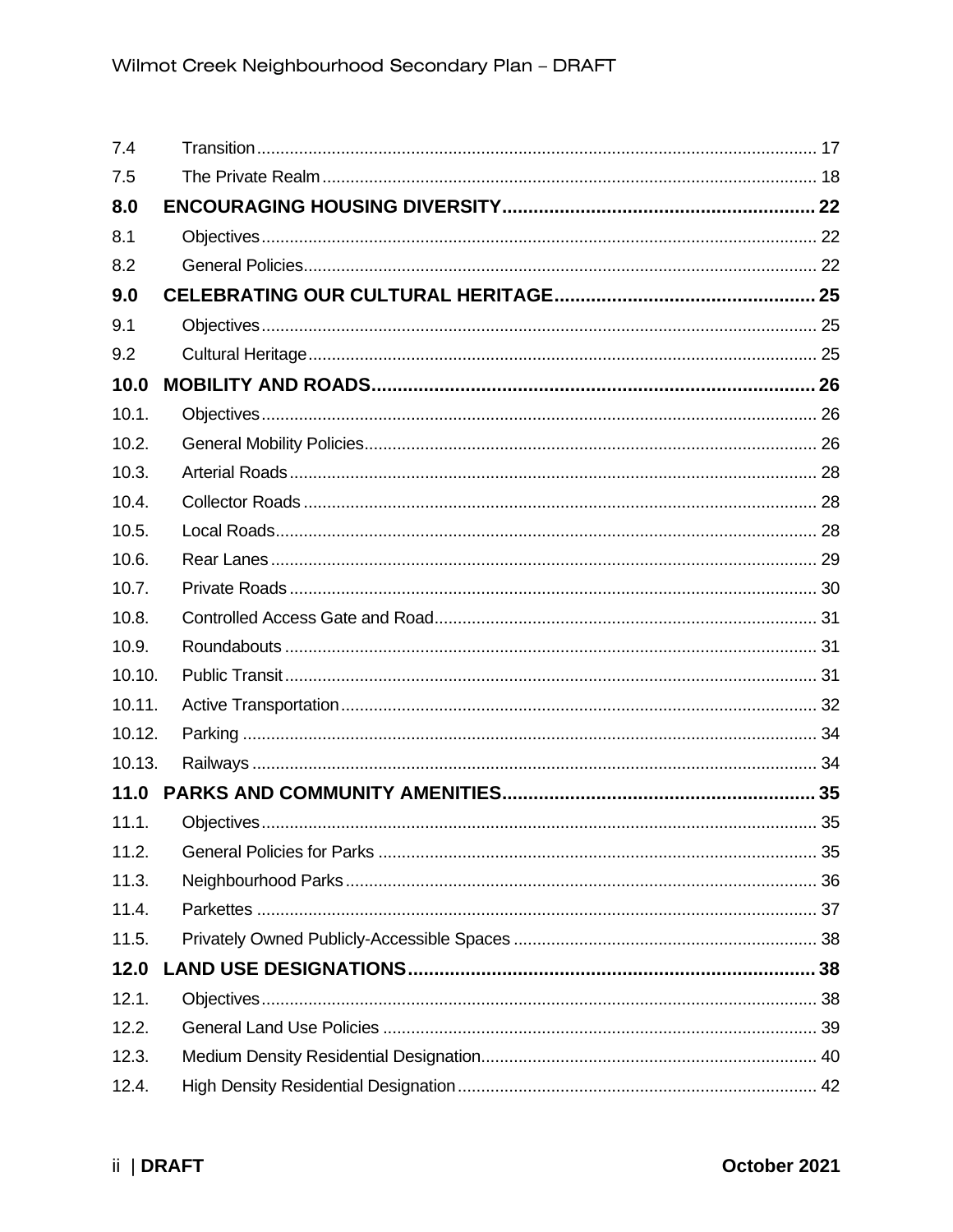| 12.5. |  |
|-------|--|
| 12.6. |  |
|       |  |
|       |  |
| 13.1. |  |
|       |  |
|       |  |
|       |  |
|       |  |
| 14.2  |  |
|       |  |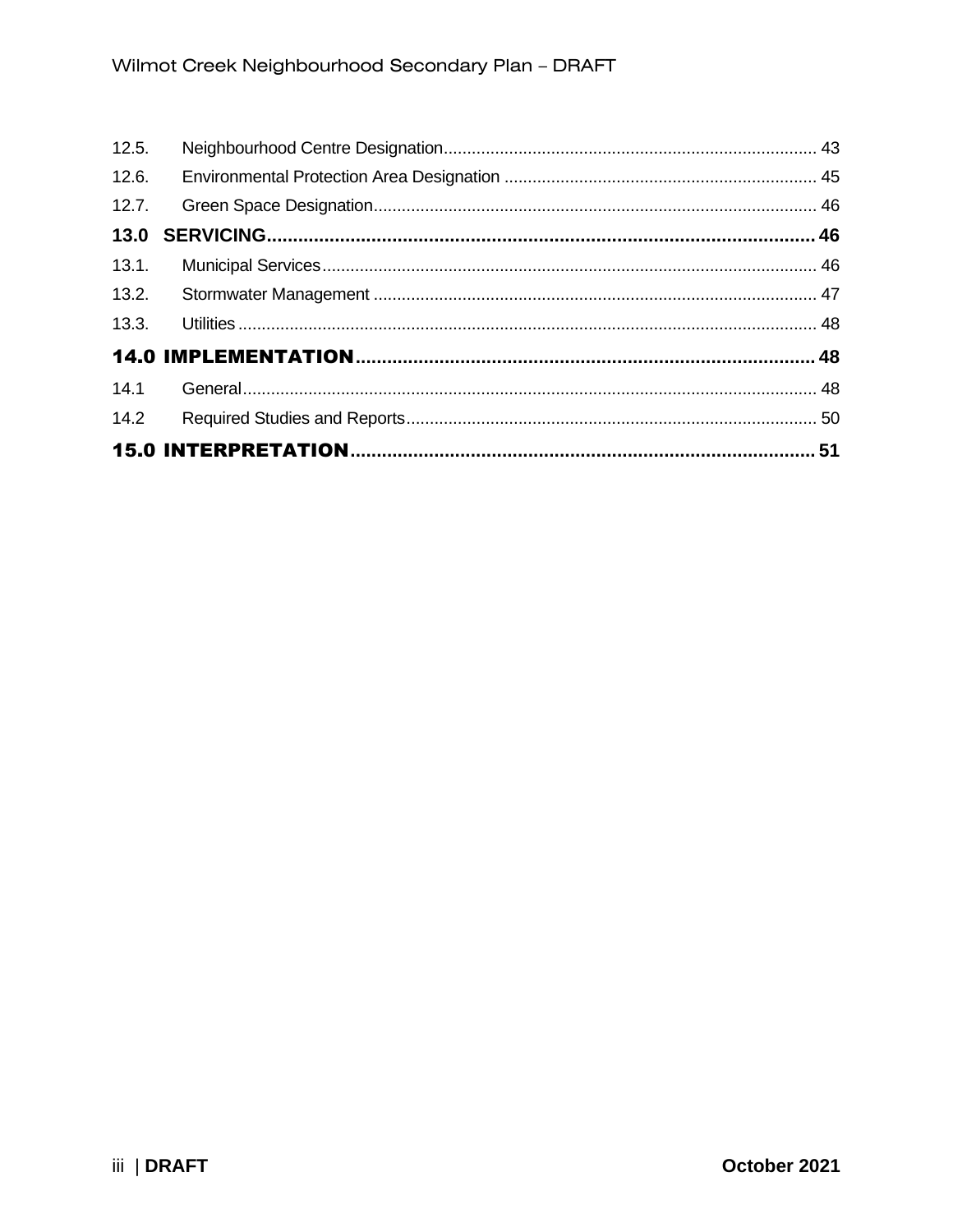## <span id="page-4-0"></span>1.0 INTRODUCTION

The Wilmot Creek Neighbourhood Secondary Plan is located south of Highway 401 and north of the Canadian National (CN) rail line and the existing Wilmot Creek Adult Lifestyle Community. Its westerly boundary is Bennett Road and the interchange for Highway 35/115 forms the easterly boundary. The area for the Secondary Plan is approximately 42 hectares (104 acres) in size. Of that total, approximately one third of the area contains natural features, a hydro transmission line easement, and Ministry of Transportation (MTO) lands.

The Secondary Plan has been prepared to ensure that future development is based on the latest Provincial and local policies and to guide growth and the sustainable development of the lands. The Plan builds on the policies of the Clarington Official Plan ("Official Plan") and provides a detailed planning framework specific to the Wilmot Creek Neighbourhood Secondary Plan Area. The Secondary Plan has been prepared with the intent that growth shall occur in a logical, efficient, and fiscally responsible manner.

The Secondary Plan Area is anticipated to accommodate between 700 to 1100 dwelling units resulting in an estimate population of approximately 1500 to 1800 residents. The purpose of the Secondary Plan is to establish goals and policies to guide development within the Wilmot Creek Neighbourhood, as it is implemented through subdivision, zoning, and site plan control. The policies reflect key themes for the area to support an environmentally sustainable neighbourhood that preserves the natural environment, provides a diversity of housing options, connected green spaces, and an area with a mix of uses.

**Environmental Sustainability** – The Wilmot Creek Neighbourhood will be developed to minimize impacts on the environment. The Secondary Plan supports environmental sustainability by:

- Supporting an adaptive and resilient community through the responsible use of resources;
- Reducing demands for energy, water, and waste systems;
- Ensuring new *development* contributes to adapting to, and mitigating, the impacts of climate change; and
- Reducing greenhouse gas emissions through the design of *complete streets* and *active transportation* opportunities.

**Healthy, Complete Community** – The Wilmot Creek Neighbourhood will be a healthy, connected, and complete community which supports human well-being and active lifestyles by: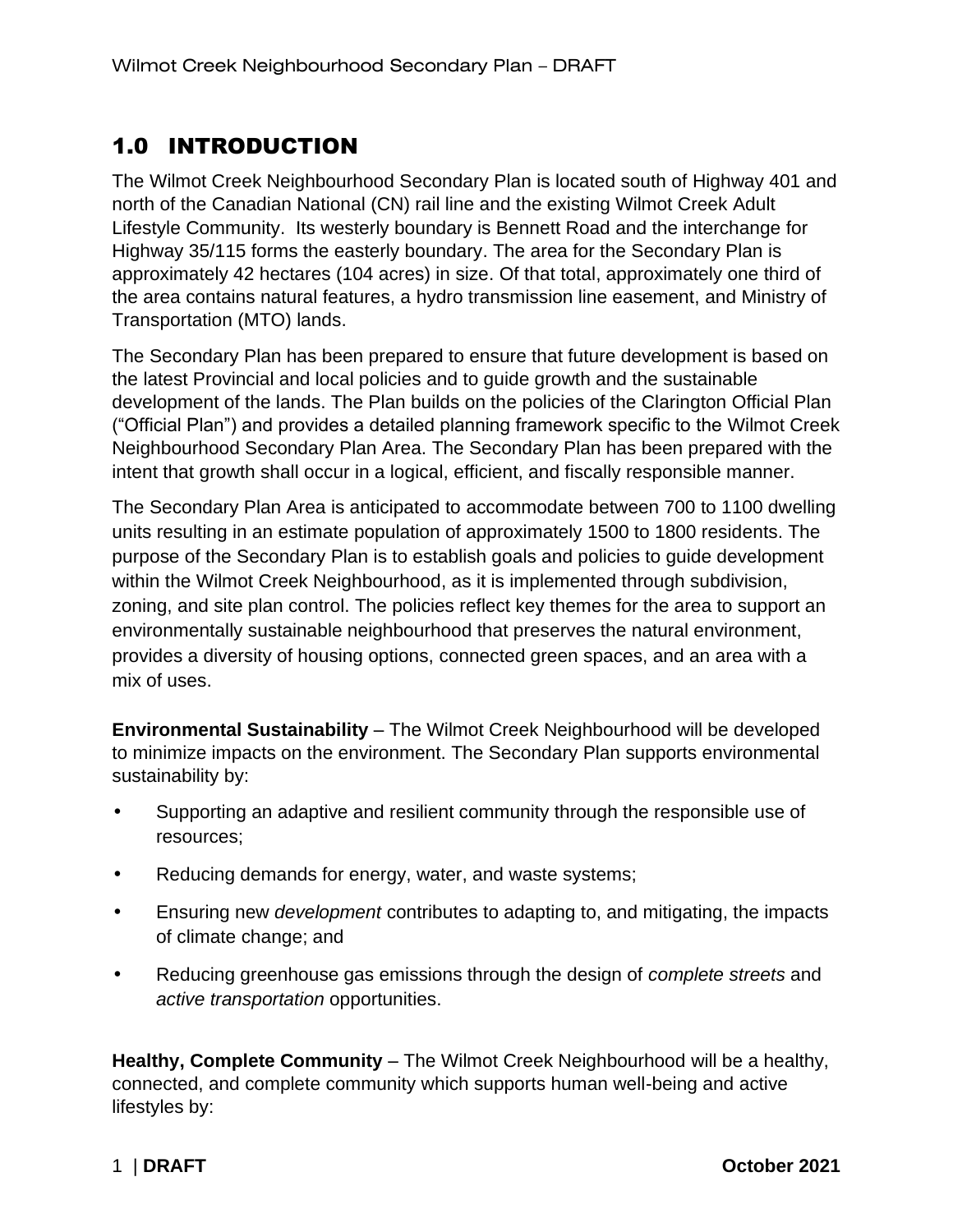- Designing for a complete community that meets people's needs for daily living throughout an entire lifetime. Complete communities are characterized by a mix and diversity of housing types and uses, including *affordable* housing; convenient access to public services, community infrastructure, mobility options; and a robust open space system;
- Supporting new *development* in a contiguous, connected, and compact urban form;
- Designing the built environment to create opportunities for residents to be physically active, socially engaged, and have a high quality of life; and
- Encouraging healthier lifestyles by creating connected and walkable road patterns with amenities and services within a 5 minute walk (400 m).

**Environmental Preservation** – The Wilmot Creek Neighbourhood will preserve and enhance environmental features by:

- Recognizing the importance of the natural features as contributing to the quality of life for local residents;
- Observing defined protection areas and exploring land use design options that restore or enhance the *natural heritage* system; and
- Providing a continuous open space system linking natural features, public *parks*, stormwater management facilities, and trails.

The Sustainable Development Guidelines attached as Appendix A provide further guidance on the implementation of the policies of this Secondary Plan.

## <span id="page-5-0"></span>2.0 VISION AND PRINCIPLES

### <span id="page-5-1"></span>**2.1 Vision**

The Wilmot Creek Neighbourhood is envisioned as an environmentally sustainable and healthy community with liveable neighbourhoods, integrated and connected green spaces, efficient transportation and trails systems, and a vibrant commercial area. It is intended that the Secondary Plan Area will be a safe and inclusive pedestrian-oriented community that supports walkability and active living with accessible amenities.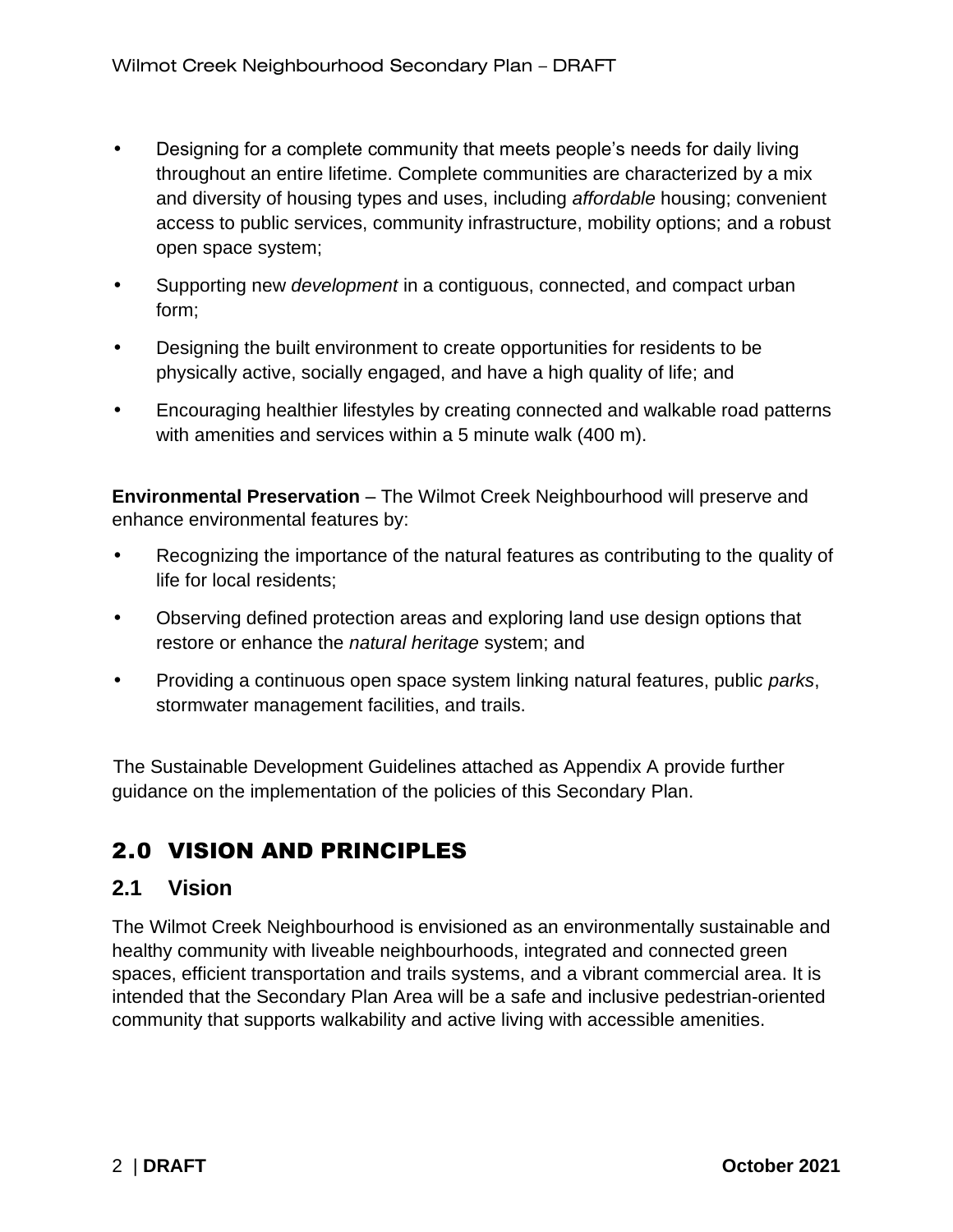### <span id="page-6-0"></span>**2.2 Principles**

The principles of this Secondary Plan work together to further articulate the vision of a complete community that meets the needs of residents and addresses public health, climate change, environmental preservation, and the quality of the built environment.

- 2.2.1. Promote an adaptive and resilient community through the responsible use of resources, reduction of greenhouse gas emissions, reduction of demands on energy, water, and waste systems, and the impacts of climate change.
- 2.2.2. Promote development and land use patterns that conserve biodiversity, ecological integrity, and function to protect the health of the natural environment.
- 2.2.3. Create a healthy, pedestrian-oriented environment that supports opportunities for daily physical activity in a safe, inclusive, and accessible community, meeting the needs of residents of all ages and abilities.
- 2.2.4. Ensure the provision of an accessible and connected multimodal transportation network that gives priority to the creation of complete streets and the provision of active transportation to ensure all persons have transportation options while reducing automobile dependence. To also ensure residents of the existing Wilmot Creek Adult Lifestyle Community have unimpeded access to their community through a controlled access gate and private road.
- 2.2.5. Provide for an appropriate mix of housing options, including affordable and rental housing to meet the projected needs of present and future residents throughout all stages of their lives.
- 2.2.6. Provide a mix of uses and small scale commercial and office uses within a reasonable walking distance of residents.
- 2.2.7. Create a connected parks and trails network that complements the road-based circulation network, including pedestrian and cycling, providing both utilitarian and recreational amenities that support active and healthy living.
- 2.2.8. Promote efficient development and land use patterns and coordinated planning for transportation and municipal services to sustain the financial well-being of the municipality over the long term.
- 2.2.9. Strive for design excellence in buildings, roads, and open spaces.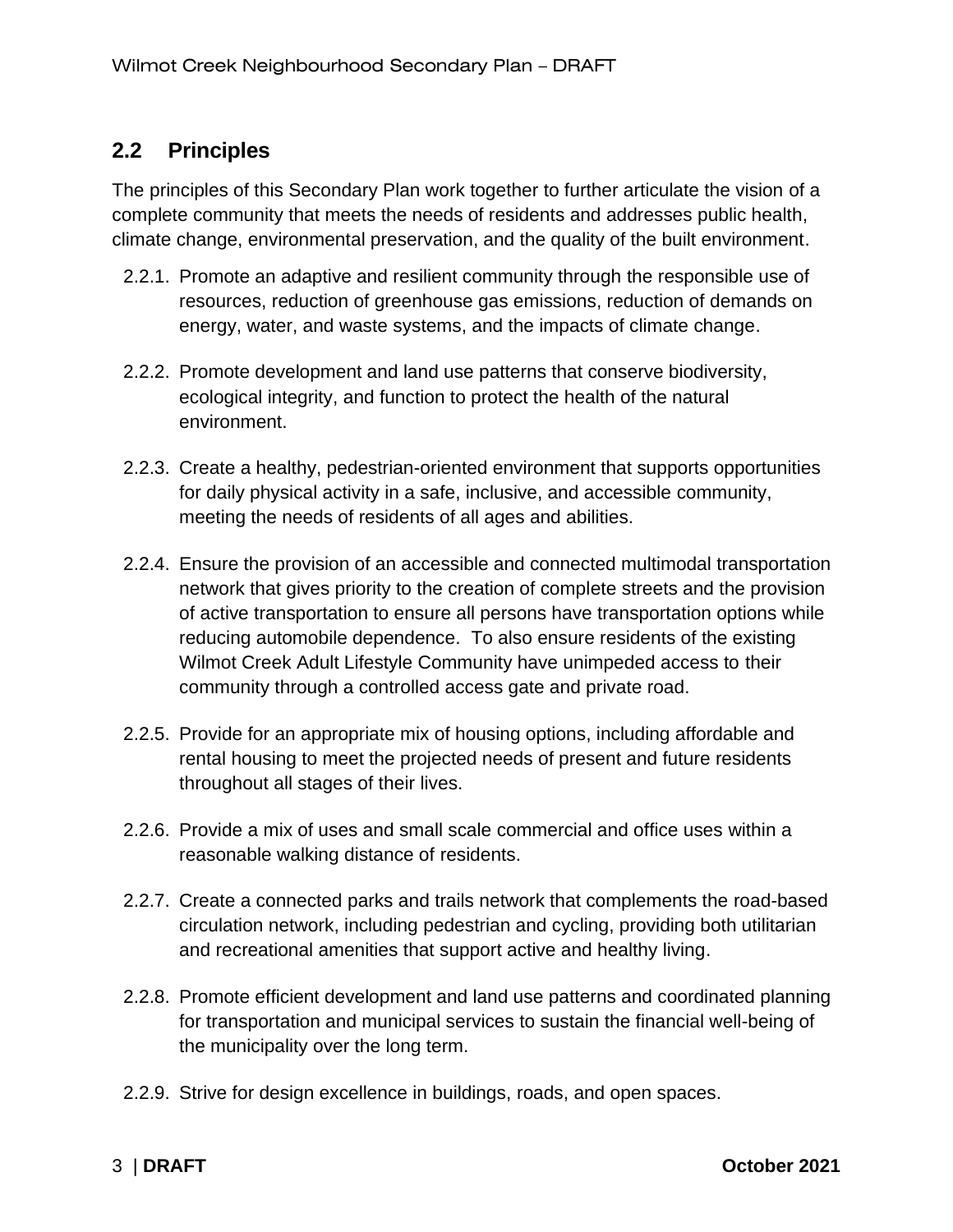### <span id="page-7-0"></span>3.0 GROWTH MANAGEMENT

### <span id="page-7-1"></span>**3.1 Phasing Policies**

- 3.1.1 The phasing of development is addressed to ensure the Secondary Plan conforms with the policies of the Province and the Region with respect to Growth Management.
- 3.1.2 The Municipality and Region shall carefully monitor residential growth within the Wilmot Creek Neighbourhood Secondary Plan Area. Development Phasing will be established based on population growth over time, in accordance with, and in conjunction with the ability of the developers, Municipality, and Region to pay for their respective responsibilities of infrastructure development costs as required.
- 3.1.3 Development shall progress in a logical, efficient, and fiscally responsible manner. The cost-effective provision of municipal infrastructure shall establish the phasing for this Secondary Plan.
- 3.1.4 It is the intent of this Secondary Plan that growth shall occur in an orderly and phased manner. The phasing strategy for the Secondary Plan Area and the primary factors to consider in this regard include:
	- a. The integration of new development within the planned community structure of this Secondary Plan, resulting in a contiguous, connected, and compact urban form;
	- b. The provision of adequate municipal services (water, sanitary, stormwater) to accommodate the proposed growth in a cost-efficient manner; and the ability of new growth to facilitate the provision of municipal services to existing serviced areas;
	- c. The provision of appropriate transportation facilities, and the availability of adequate capacity on the existing road network; and
	- d. The provision and adequacy of social services, recreational facilities, and other community services.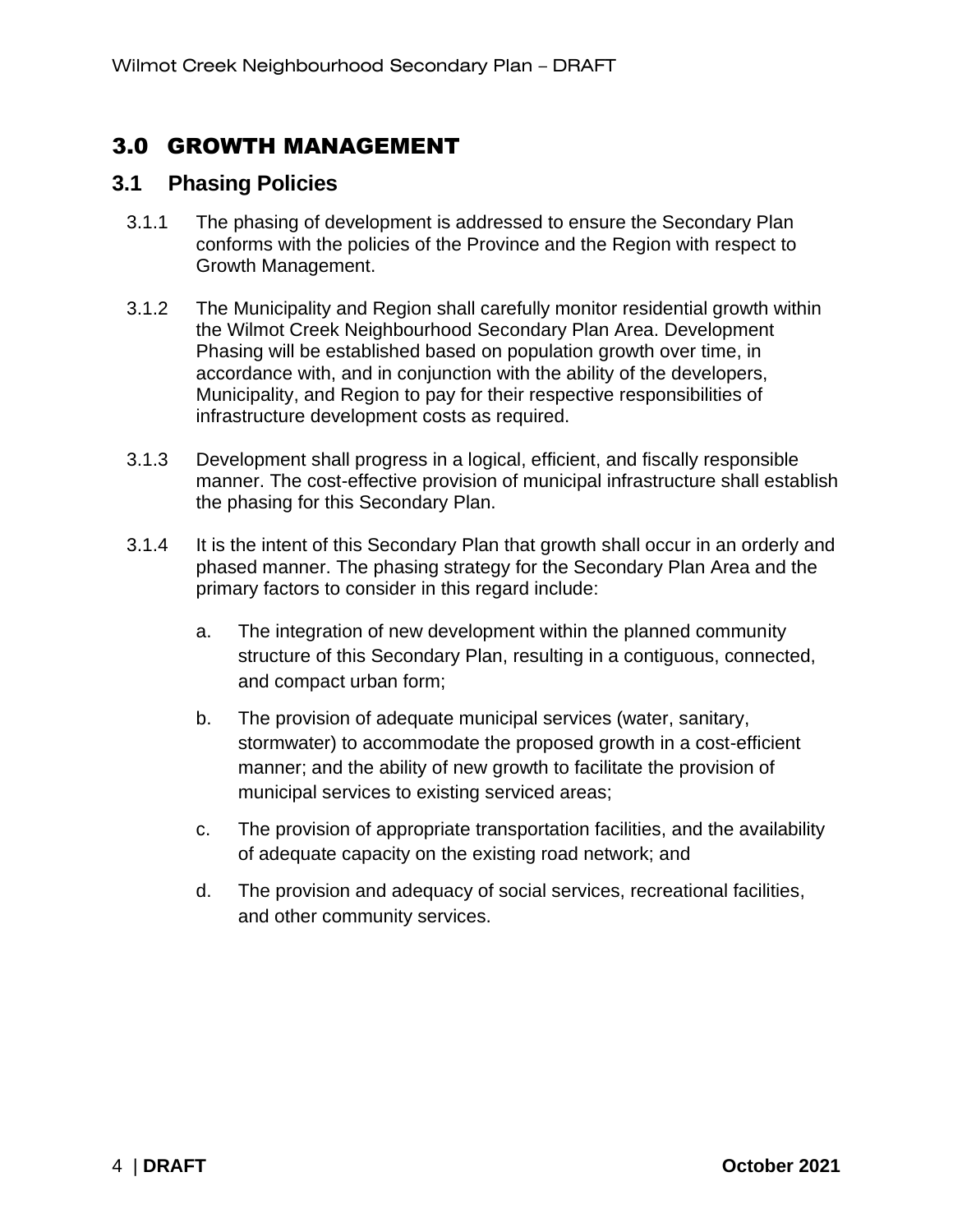### <span id="page-8-0"></span>4.0 COMMUNITY STRUCTURE

The Community Structure of the Wilmot Creek Neighbourhood is based on achieving the vision and principles in Section 2. The components of the community structure are elements that shape the distribution of land uses and include the following:

- i. Open Space System
- ii. Road Network
- iii. Parks System
- iv. Urban Residential
- v. Commercial Area

### <span id="page-8-1"></span>**4.1 Open Space System**

- 4.1.1 The Open Space System includes the natural heritage system which includes all core natural heritage features, such as wetlands, woodlands, and tributaries and shall be protected, restored, and enhanced to create a continuous green corridor.
- 4.1.2 The features of Rickard Creek contribute strongly to Community Structure. The Rickard Creek divides the Secondary Plan Area and forms the basis for a naturalized channel that runs north-south through the community.

### <span id="page-8-2"></span>**4.2 Road Network**

- 4.2.1 The Road Network includes the main Collector Road, Local Roads, Private Roads, and the controlled access road to the existing Wilmot Creek Adult Lifestyle Community. The road network will be characterized by highly interconnected streets with short block lengths to allow traffic to dissipate to local destinations. Interconnected streets reduce congestion, promote walkability, and improve emergency vehicle access.
- 4.2.2 The road network will be developed under the principle of *complete streets* and will accommodate appropriate facilities for the movement of pedestrians, cyclists, future transit, and vehicles.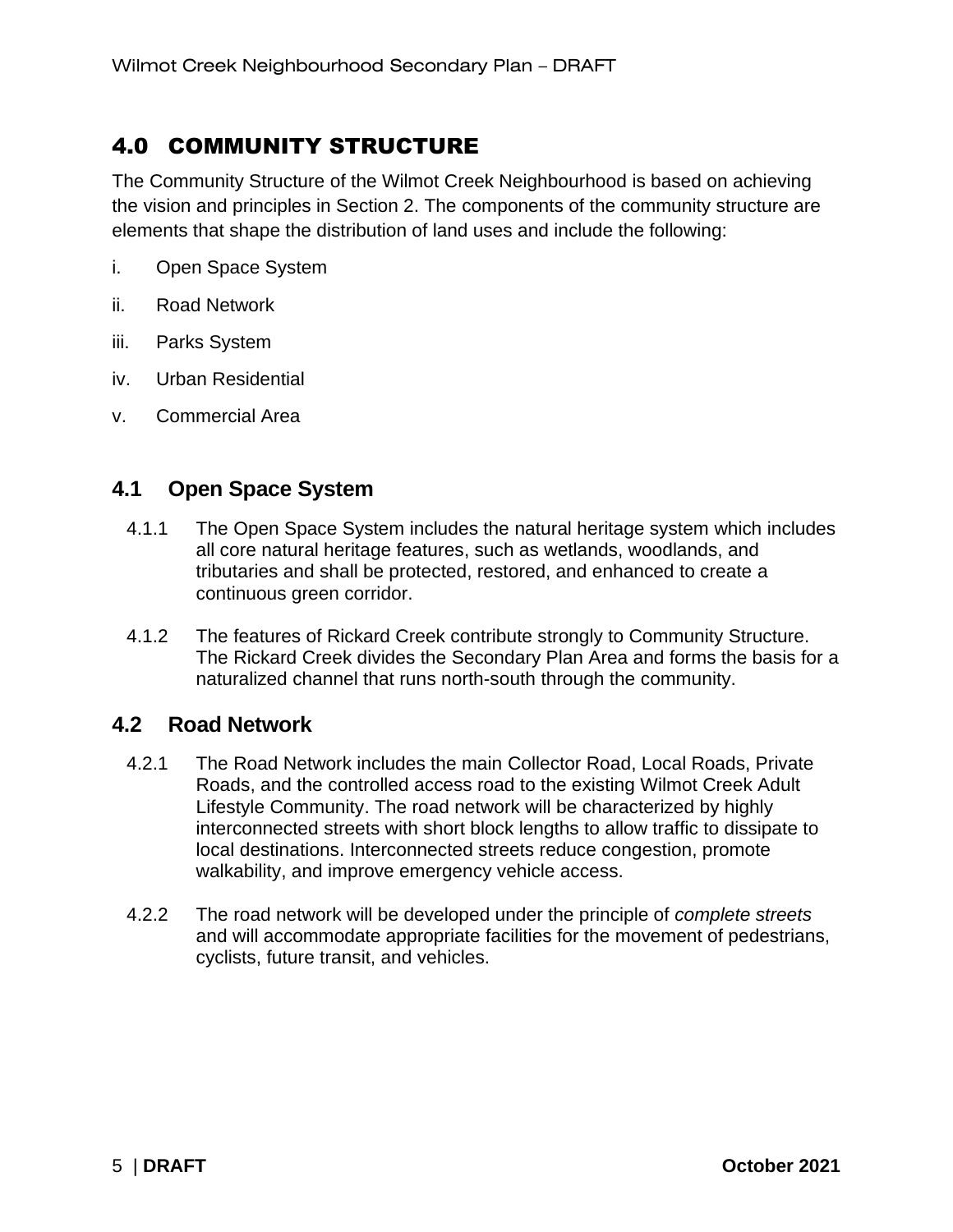### <span id="page-9-0"></span>**4.3 Parks System**

- 4.3.1 *Parks* are vital public spaces connecting to a broader public realm network. A variety of *park* space shall be provided that meets the needs of residents and enables opportunities for passive and active *recreation*.
- 4.3.2 The *parks* system includes Neighbourhood Parks, parkettes, urban squares, and a trail network. *Parks* are located throughout the community to ensure that residents are within a short walking distance of an open space. This encourages daily physical activity and creates a central focus and gathering space for the community.
- 4.3.3 The trails system includes multi-use paths for pedestrians and cyclists that are separated from vehicular traffic. The trails system connects the *parks* and open spaces within the community, as well as connecting to existing trails outside of the community.

### <span id="page-9-1"></span>**4.4 Urban Residential**

- 4.4.1 Urban Residential areas are predominantly residential and will include a mix and diversity of housing types to ensure variety and choice. Urban Residential areas will provide medium and high density housing with a range of townhouses and low-to mid-rise apartment buildings. Urban Residential areas correspond with the Medium and High Density designations on Schedule A.
- 4.4.2 Urban Residential areas will be the location of many of the Wilmot Creek Neighbourhood's parks. These amenities will be integrated into the fabric of the community to ensure access to open space.
- 4.4.3 High density housing in the form of apartment buildings will be focused along Highway 401 and east of Rickard Creek. These buildings will assist with creating a visual and acoustic buffer along the highway.
- 4.4.4 A range of medium density housing will be distributed throughout the remainder of the Secondary Plan Area with the lowest buildings located in proximity to the existing Wilmot Creek Adult Lifestyle Community.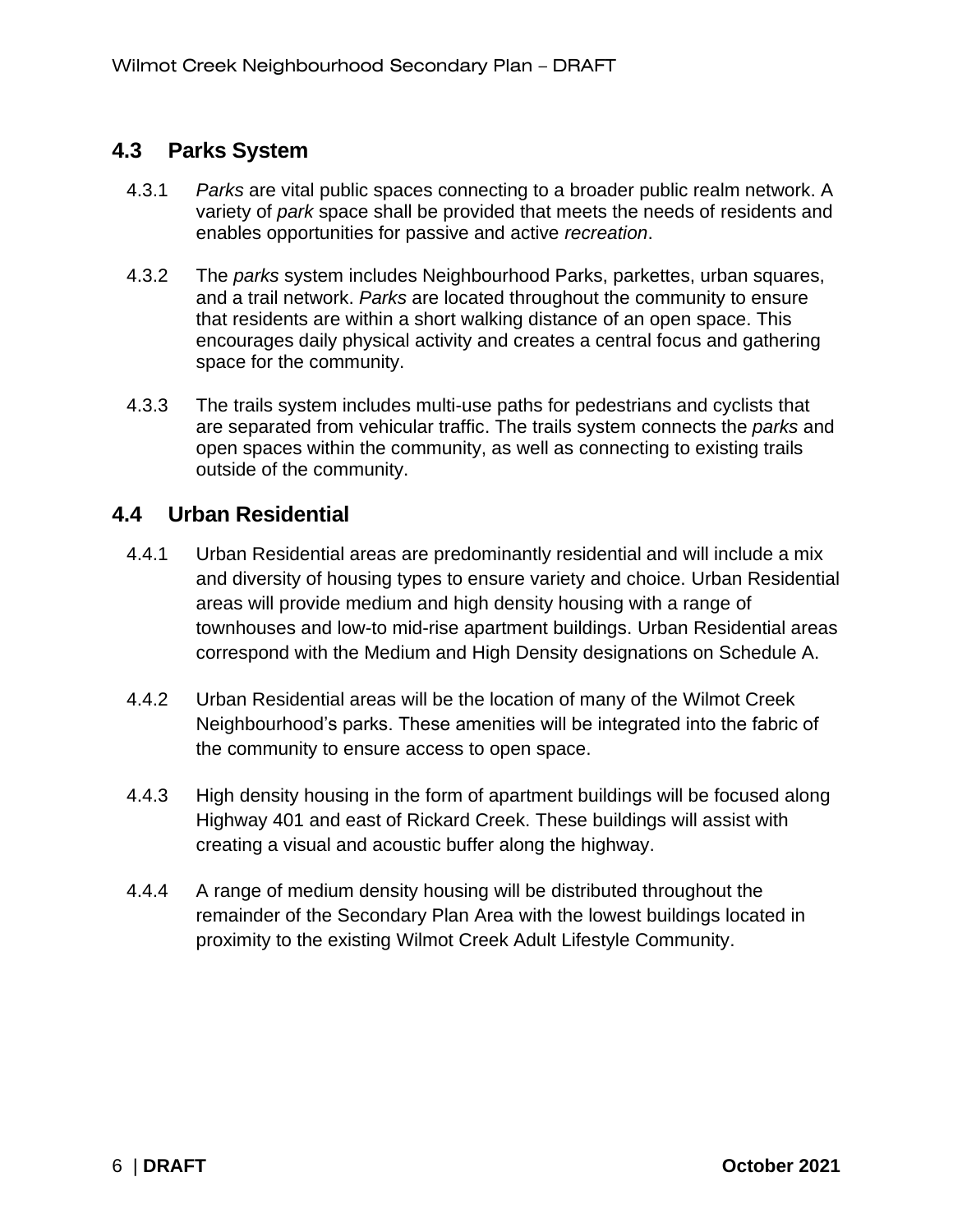### <span id="page-10-0"></span>**4.5 Commercial Area**

- 4.5.1 A commercial area has been included to provide opportunities for amenities and services within an approximate 10 minute walk of residents (800 metres).
- 4.5.2 A Neighbourhood Centre is located at the intersection of Bennett Road and the main entrance to the community. The Neighbourhood Centre will have a mix of uses including retail and service commercial, cultural uses, and apartments in mixed-use buildings. This area will be pedestrian focused with a vibrant, walkable streetscape that will bring the community together and provide an identity for the Wilmot Creek Neighbourhood.

### <span id="page-10-1"></span>5.0 SUSTAINABILITY AND CLIMATE CHANGE

The Municipality of Clarington has adopted a sustainable green lens approach to development. The commitment to reach net zero communities and the reduction of greenhouse gases is a priority for Council. To assist with meeting Council priorities communities, neighbourhoods, and new buildings shall be designed with a focus on reducing water use, waste generation, and energy use. Since human activity is the principal cause of elevated levels of air pollutants and greenhouse gases, and of demands on energy, water, and waste systems, the policies of this Plan will focus on means of reducing this impact on both the built and natural environments.

### <span id="page-10-2"></span>**5.1 Objectives**

- 5.1.1 Demonstrate leadership in sustainable forms of green building design and technology, including the incorporation of renewable and alternative energy sources.
- 5.1.2 Encourage energy conservation through appropriate site planning, urban design, and the use of energy efficient materials.
- 5.1.3 Utilize, wherever possible, street alignments and building placement to maximize potential for passive and active solar energy capture.
- 5.1.4 Incorporate Low Impact Development ("LID") best practices and *green infrastructure*, wherever feasible to minimize runoff, reduce water pollution, and protect groundwater resources.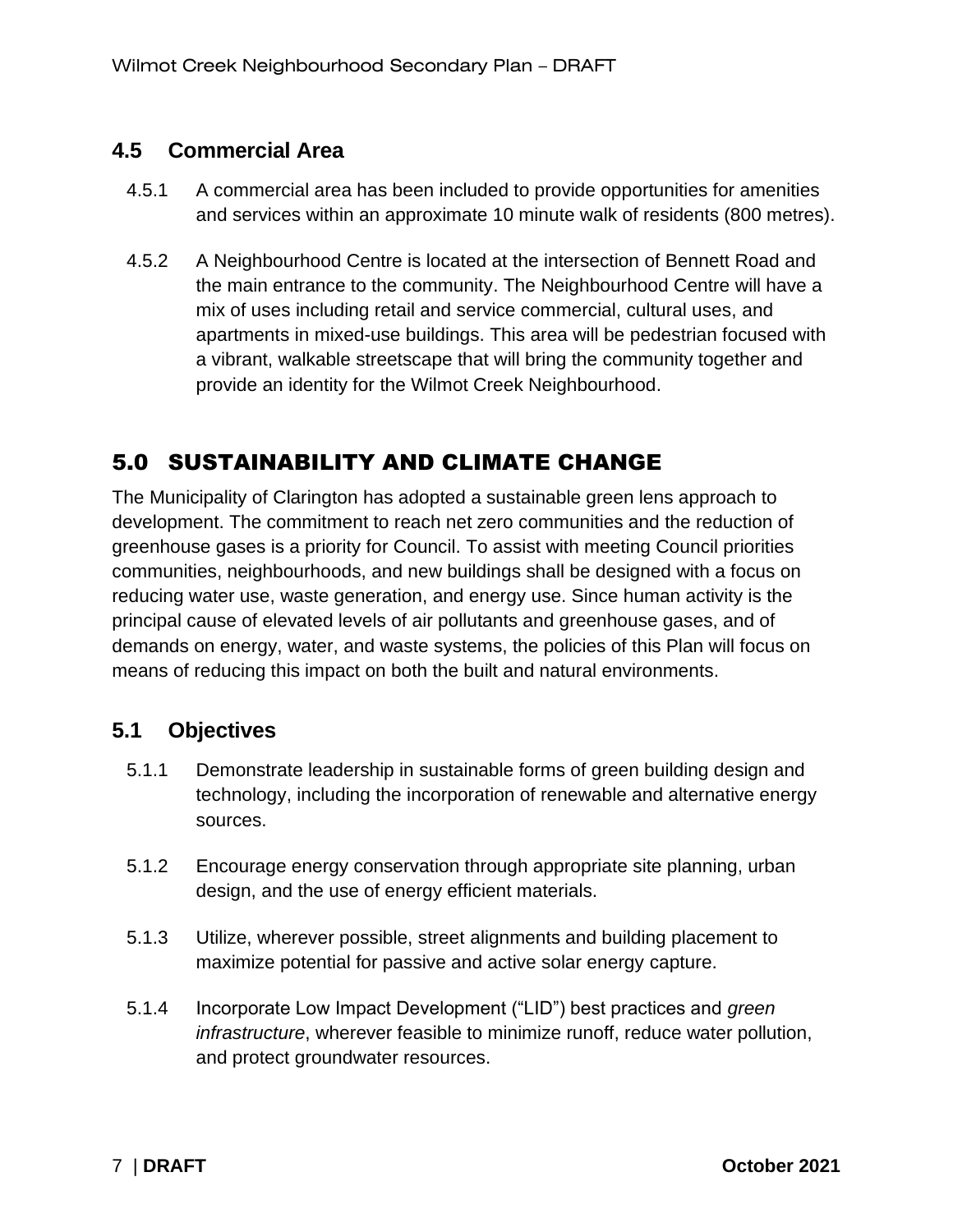5.1.5 Ensure streetscape design incorporates appropriate resilient tree species and spacing to minimize heat island effect.

### <span id="page-11-0"></span>**5.2 Sustainable Design and Climate Change**

- 5.2.1 The Municipality will use its array of planning tools, including this Secondary Plan, and associated Sustainable Development Guidelines, as well as the Priority Sustainable Development Program in accordance with the Official Plan to help guide development to be more sustainable.
- 5.2.2 The promotion of green building technologies, renewable and alternative energy sources, and other sustainable design options for development shall be in accordance with the policies of Section 5.5 of the Official Plan and all relevant Provincial legislation and policy directives.
- 5.2.3 *Development* applications shall be consistent with Section 5.6.5 of the Official Plan and shall include a Sustainability Report indicating how the development meets the sustainable development principles and policies of this Plan, including addressing sustainable community, site, and building design.

### <span id="page-11-1"></span>**5.3 Climate Change Adaptation and Mitigation**

- 5.3.1 Integrate climate change adaptation and mitigation strategies through land use and development patterns that are sustainable by:
	- a. Maximizing vegetation and natural areas to support improved air quality and carbon sequestration;
	- b. Reducing emissions of greenhouse gases and other pollutants;
	- c. Maximizing opportunities for the use of renewable energy systems; and
	- d. Promoting active transportation.
- 5.3.2 The Municipality shall work with Durham Region, GO Transit, Metrolinx, and adjacent municipalities to improve transit services, carpooling, and other traffic demand management measures to reduce greenhouse gas emissions from transportation.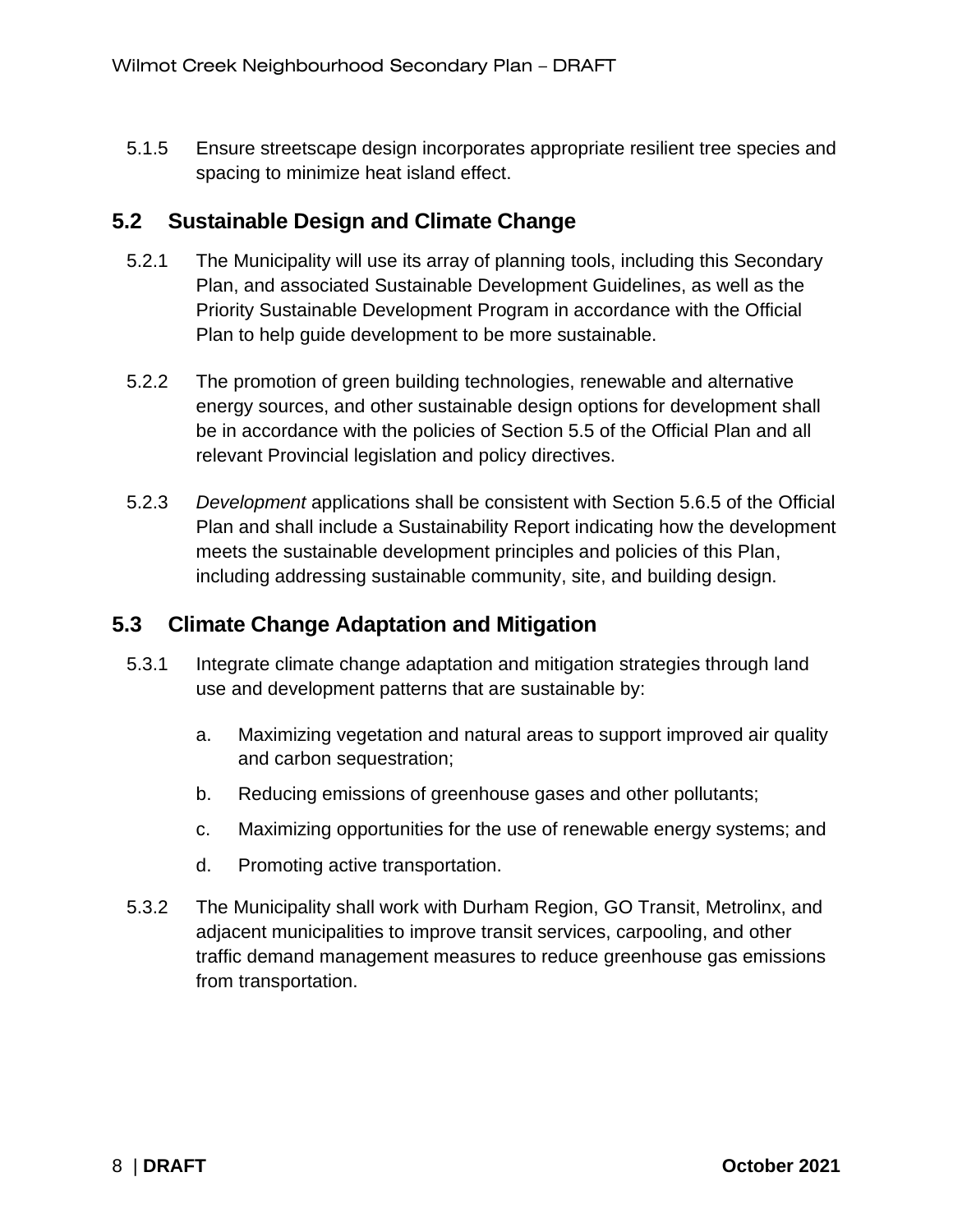### <span id="page-12-0"></span>**5.4 Air Quality**

- 5.4.1 In order to minimize the air quality and climate change impacts associated with new growth, the following shall be included in this Plan:
	- a. The reduction of air pollution through the development of complete communities;
	- b. The reduction of vehicle kilometres travelled across the Secondary Plan Area through increased mobility choices and the promotion of walking, cycling, and transit; and
	- c. The separation of sensitive land uses from air pollutant sources through appropriate separation distances, land use planning, and zoning.
- 5.4.2 Where feasible, support the use of electric vehicles through the provision of charging *infrastructure* in the Neighbourhood Centre.
- 5.4.3 The Municipality will require the impact of car parking to be minimized by:
	- a. Requiring that mixed use developments include shared use of parking among uses that have different peaking characteristics;
	- Designing parking areas so they are not the primary visual component of a neighbourhood;
	- Reducing the parking ratio required in areas that are served by transit; and
	- Dedicating priority parking spaces for carpool, ride sharing, and ultra-low emission vehicles.

### <span id="page-12-1"></span>**5.5 Water Conservation**

- 5.5.1 To support water conservation, the Municipality will:
	- a. Require *green infrastructure* by utilizing the absorbing and filtering abilities of plants, trees, and soil to protect water quality, reduce runoff volumes, and recharge groundwater supplies;
	- b. Require the use of drought tolerant and diverse tree and shrub species in *parks*, along streetscapes, and in public and private landscaping to reduce water use;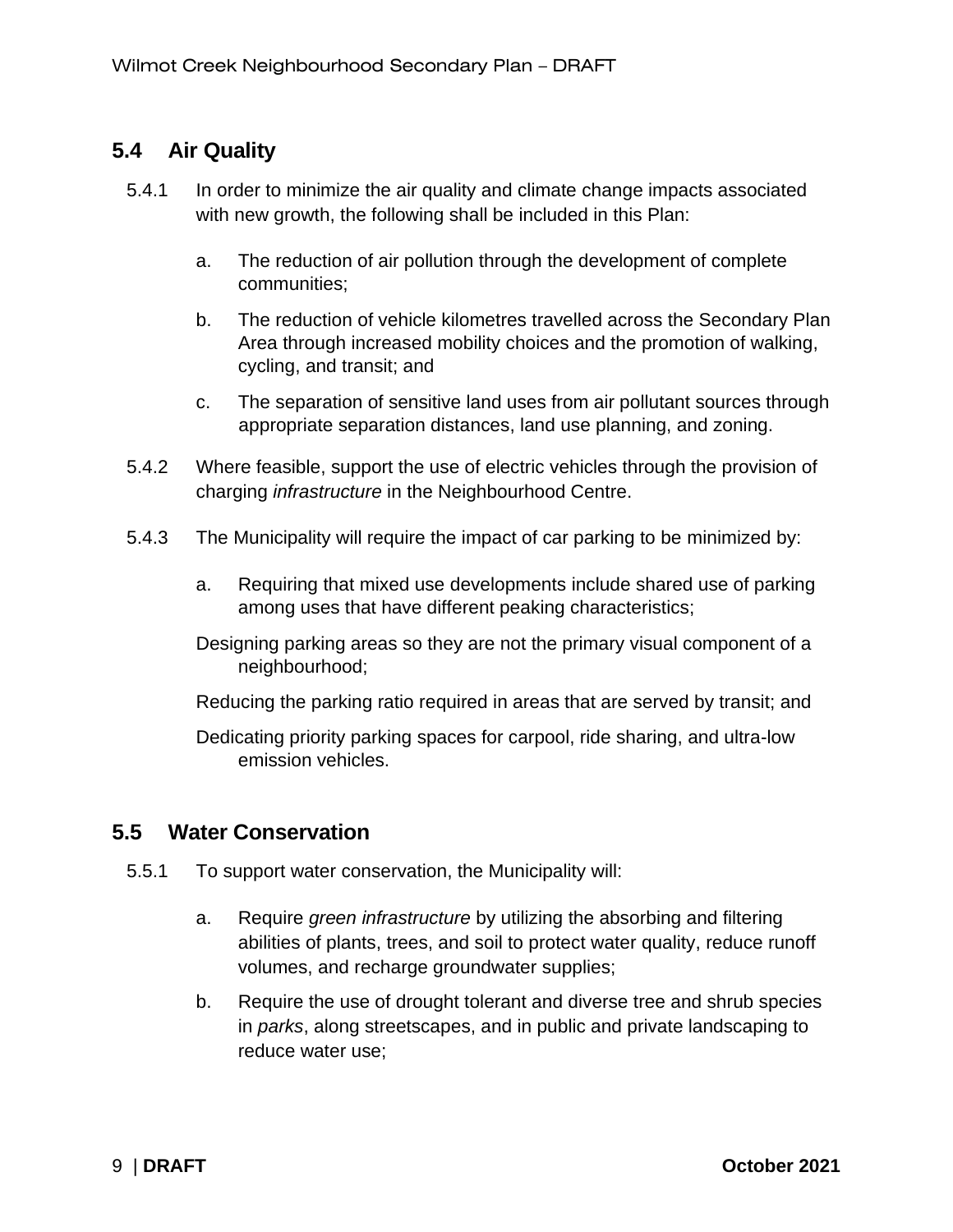- c. Encourage the use of porous or permeable pavement instead of standard asphalt and concrete for surfacing sidewalks, driveways, parking areas, and many types of road surfaces as a stormwater run-off management strategy for promoting groundwater infiltration and water quality treatment; and
- d. Implement LID measures that emphasize the use of bio-swales, innovative stormwater practices, constructed wetlands, at-source infiltration, greywater re-use system, and alternative filtration systems such as treatment trains and water conservation measures.

### <span id="page-13-0"></span>**5.6 Energy Conservation**

- 5.6.1. In order to reduce energy consumption, development proposals that include energy efficient building design and practices in all new buildings, shall be encouraged and supported.
- 5.6.2. To assist with the mitigation of heat island effects, the Municipality will promote:
	- a. Incorporating green roofs planted with vegetation to contribute to cooling while also assisting with stormwater management, improved air quality, and energy efficiency of buildings;
	- b. Implementing cool roofs strategies into building design that use high albedo materials to reduce heat gain;
	- c. Strategic use of deciduous trees or preservation of existing trees to help with evapotranspiration, shading of sidewalks and hard surface areas in summer, and solar access in winter; and
	- d. Installation of light-coloured paving materials including white concrete, grey concrete, open pavers, and any material with a solar reflectance index of at least 29.

### <span id="page-13-1"></span>**5.7 Energy Generation**

5.7.1. Alternative energy systems and renewable energy systems shall be permitted and encouraged throughout the Secondary Plan Area in accordance with Provincial and Federal requirements.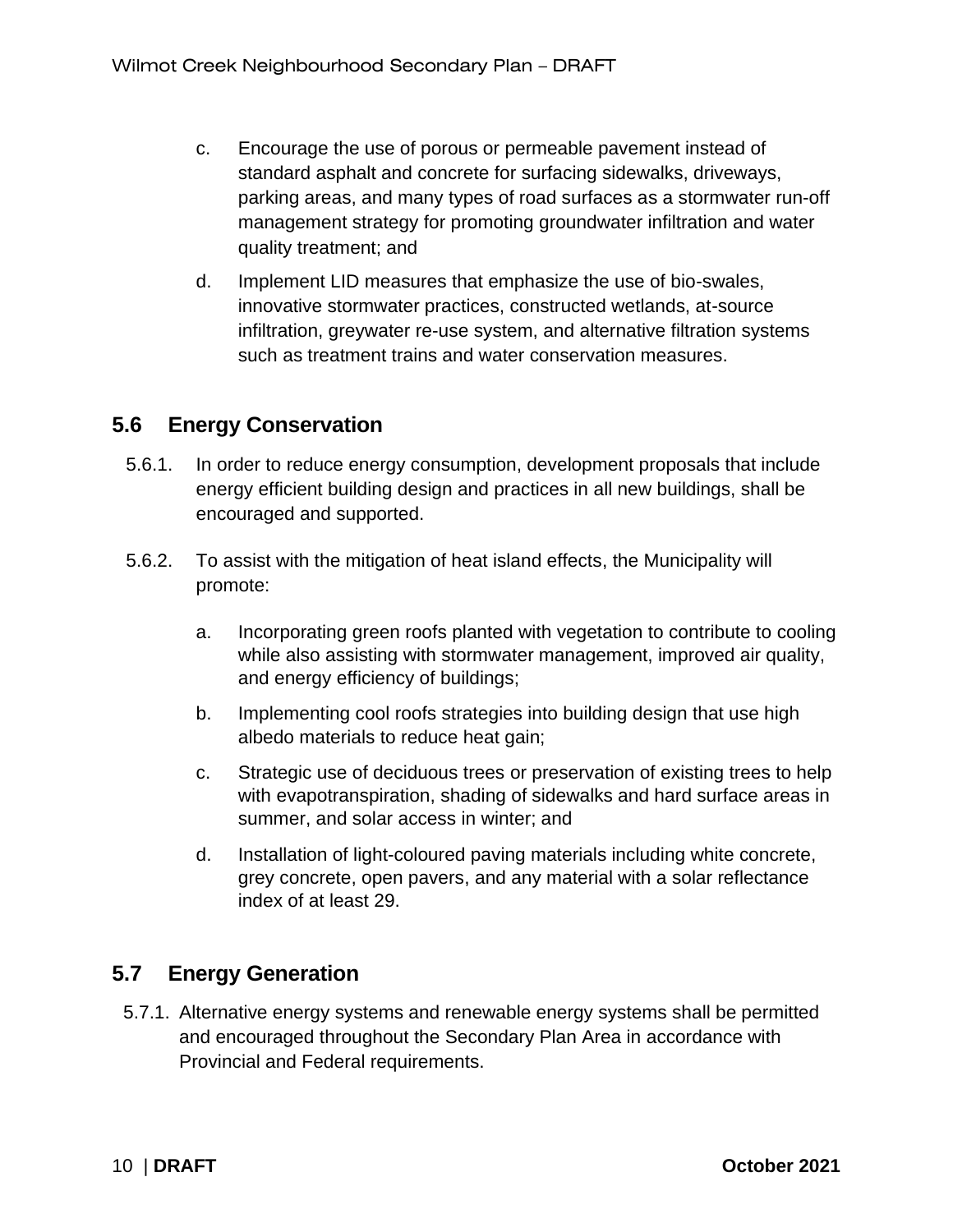5.7.2. Development plans and building designs shall provide opportunities for south facing windows and building orientation to maximize potential for passive and active solar energy. Where feasible, implement street and block alignment within 25 degrees of geographic east-west to maximize solar gain.

### <span id="page-14-0"></span>**5.8 Local Food Production**

- 5.8.1. The creation of opportunities for local food production and distribution in the Secondary Plan Area is supported by the Municipality. Development plans and building designs shall incorporate opportunities for local food production through:
	- a. Community gardens;
	- b. Community orchards; and
	- c. Local market space (i.e., a farmer's market).

### <span id="page-14-1"></span>6.0 NATURAL HERITAGE

### <span id="page-14-2"></span>**6.1 Objectives**

- 6.1.1. Protect and enhance local and regional ecosystems and biological diversity.
- 6.1.2. Ensure *development* does not negatively impact *natural heritage features* or their *ecological* functions by providing appropriate separation distances and buffers.
- 6.1.3. Provide a functional and highly interconnected system of *natural heritage features*, *parks*, trails, and stormwater management facilities that are accessible and visible to residents.

### <span id="page-14-3"></span>**6.2 General Policies**

- 6.2.1. All development shall adhere to the policies of the Official Plan, as it pertains to the policy areas of the *Natural Heritage System*.
- 6.2.2. The *Natural Heritage System* ("NHS") is largely composed of lands that contain *natural heritage features* and hydrologic features. The system also includes other lands that serve as *linkages*, corridors, and adjacent buffer lands.
- 6.2.3. The Municipality recognizes the important contribution that *natural heritage features* make to the creation of a vibrant, livable community. The *natural*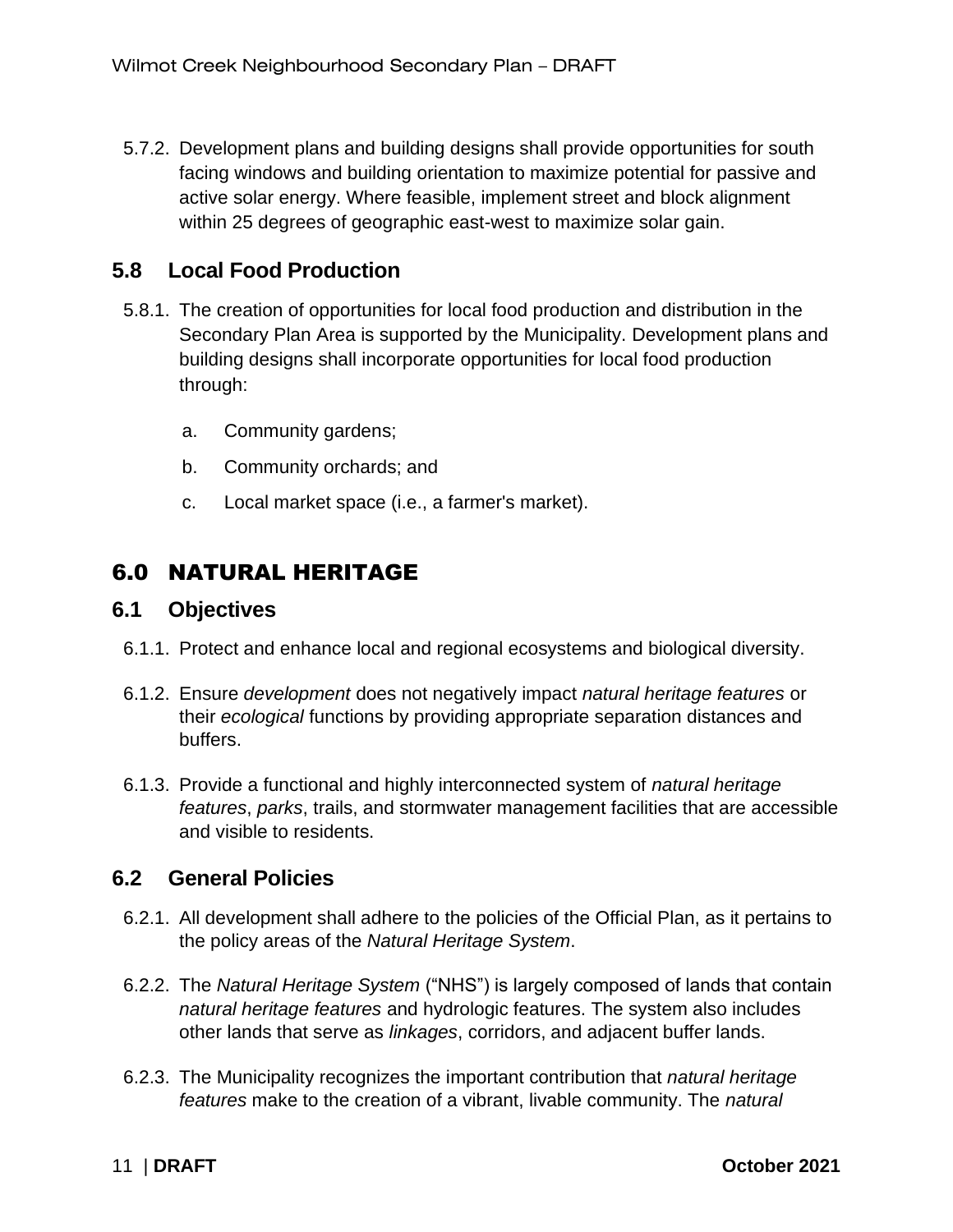*heritage features* within the Secondary Plan Area are identified as Environmental Protection Area on Schedule A.

- 6.2.4. Lands within the Environmental Protection Area are to be protected, conserved, and restored. Moreover, the Environmental Protection Area together with a network of *parks* and trails can be leveraged to provide unique views and connections through the community that contribute to creating a sense of place.
- 6.2.5. *Natural heritage features* should be physically and visually accessible from the abutting roads.
- 6.2.6. Preservation of existing vegetation is encouraged.

### <span id="page-15-0"></span>**6.3 Urban Forest and Native Plantings**

- 6.3.1. Together, new *development* and public realm improvements shall establish an urban tree canopy throughout the Secondary Plan Area to minimize the heat island effect, provide for shade and wind cover, and contribute to a green and attractive environment.
- 6.3.2. New *development* and public realm improvements are required to use native plant species wherever possible, particularly along rights-of-way and pedestrian trails.
- 6.3.3. New *development* and public realm improvements shall only use native plantings within 30 metres of Environmental Protection Areas.
- 6.3.4. All private *development* shall be supported by landscape plans which demonstrate how the development will contribute to the urban forest, improve the health and diversity of the natural environment, support other local plant and animal species, and further enhance the connectivity of the built environment to *natural heritage features* and *hydrologically sensitive features*.
- 6.3.5. A diversity of tree species shall be planted in *parks* and along rights-of-way to provide a healthy and more robust tree inventory that is less prone to insects and diseases. Native and adaptive non-invasive species shall be prioritized, as they provide habitat and biodiversity and do not require irrigation or fertilizers to flourish. The selection of tree species within the Secondary Plan Area will contribute the Municipality's species diversity objectives.
- 6.3.6. Where trees and shrubs are destroyed or harvested pre-maturely prior to proper study and approval, compensation will be calculated at a 3:1 ratio.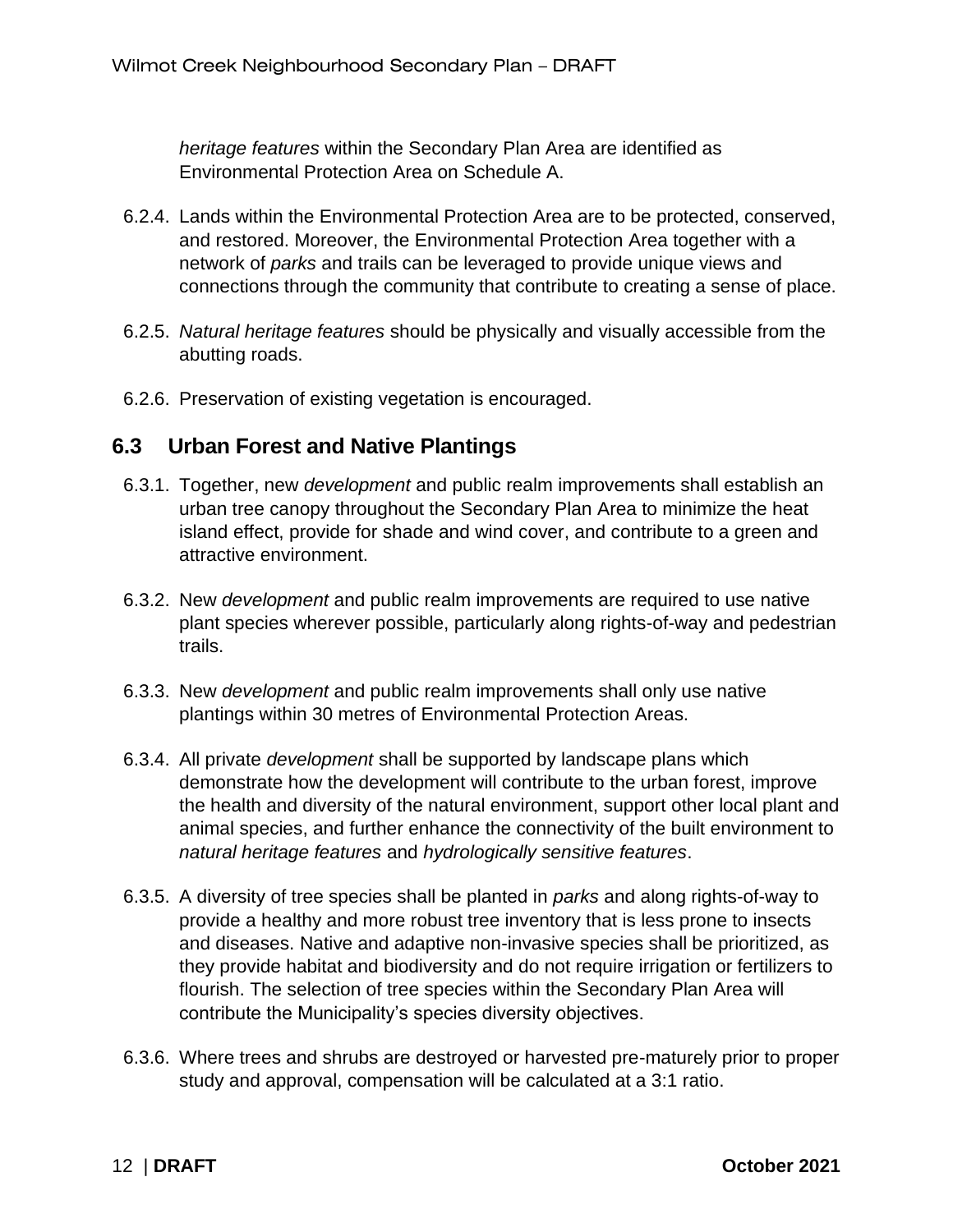### <span id="page-16-0"></span>7.0 CREATING VIBRANT URBAN PLACES

The Municipality's objectives for urban design in The Wilmot Creek Neighbourhood are based on the belief that the livability and physical appeal of a community can be enhanced by the quality, layout, and attractiveness of its public and private realms.

### <span id="page-16-1"></span>**7.1 Objectives**

- 7.1.1. Develop a welcoming community that encourages and supports active living, social engagement, and the creation of a sense of place and well-being.
- 7.1.2. Encourage a high quality and consistent level of urban design for the public and private realms through adherence to the principles, policies, and requirements of this Secondary Plan and in accordance with the Sustainable Development Guidelines.
- 7.1.3. Ensure buildings, streetscapes, *parks* and open spaces, and *infrastructure* are distinctive and aesthetically pleasing.
- 7.1.4. Ensure that traffic calming measures are an integral part of the community design through streetscape design measures, boulevard tree planting, street curvature, axial view, and appropriate on-street parking provisions that do not impede the pedestrian and cycling networks and the provision of safe *infrastructure*.
- 7.1.5. Provide for the orientation of building front façades, both public and private, to frame streetscapes and to enhance the public realm and encourage pedestrian activity.
- 7.1.6. Require high quality architecture that transcends a theme or a specific period in time is fundamental to a beautiful community. Buildings should be compatible with one another, but there must be a diversity of scale and a diversity of style defined through building materials, colour, and architectural details.
- 7.1.7. Provide a transition between areas of different *development* intensity and uses.

### <span id="page-16-2"></span>**7.2 Urban Design Intent**

7.2.1. The Secondary Plan is designed to achieve a community that is diverse in use and population, is scaled to the pedestrian, can accommodate private automobiles and transit, and has a well defined high-quality public realm.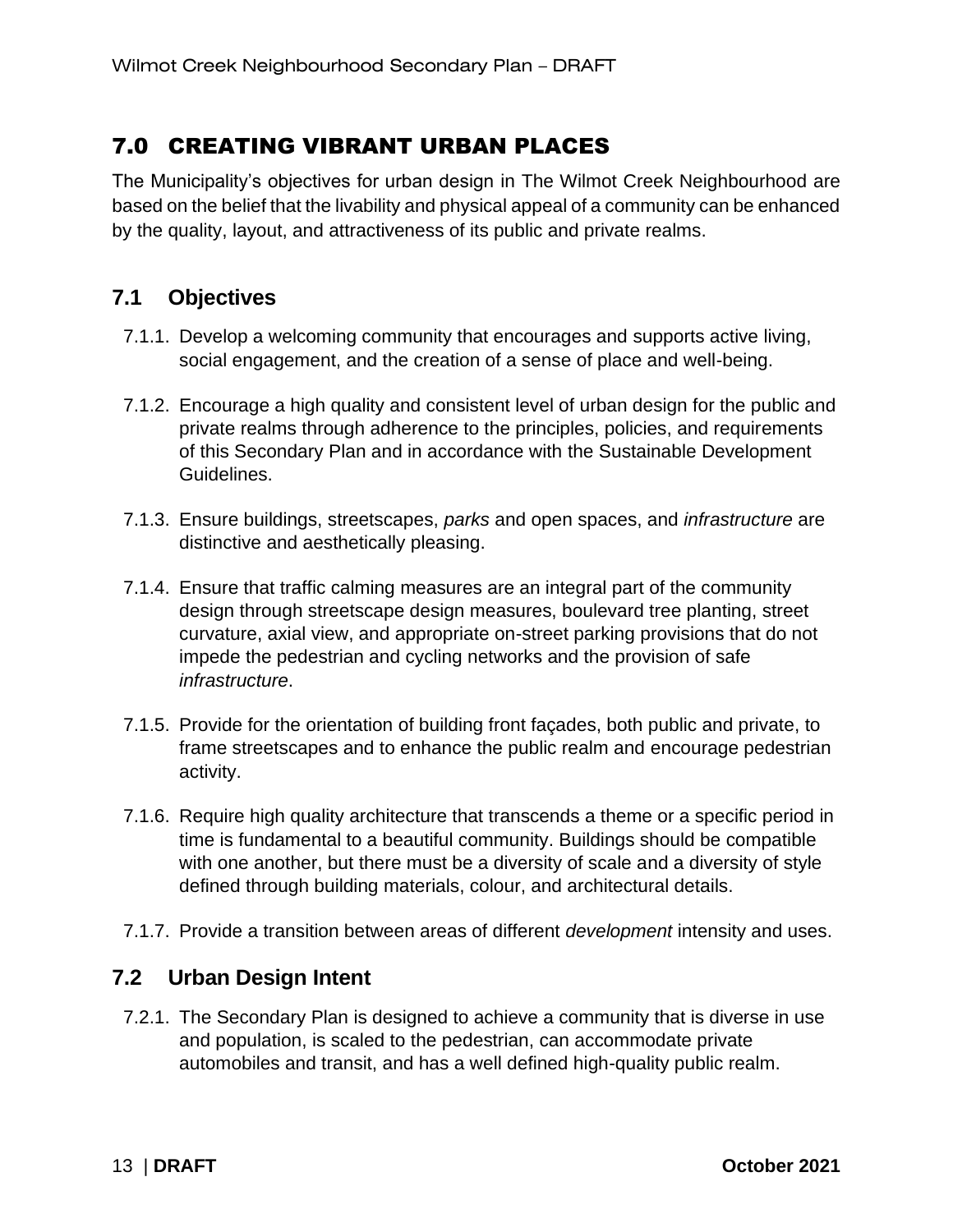- 7.2.2. New *development* shall be consistent with the urban design policies contained in Section 5 of the Official Plan, the policies of this Secondary Plan, and shall be in accordance with the Sustainable Development Guidelines.
- 7.2.3. The Sustainable Development Guidelines shall accompany this Plan and be used as guidance in the interpretation and implementation of the Secondary Plan's policies.

### <span id="page-17-0"></span>**7.3 The Public Realm**

- 7.3.1. The public realm compromises public roads, *parks* and open spaces, *natural heritage features* and their associated buffers, stormwater management facilities, and the public use activity areas of other public lands and private *development* sites and buildings.
- 7.3.2. The design and development of the public realm shall be consistent with the policies of Section 5.3 of the Official Plan, the policies of this Secondary Plan, and shall be in accordance with the Sustainable Development Guidelines.

#### **Roads and Streetscapes**

7.3.3. The design of Roads will:

- a. Provide access for vehicles, pedestrians, and bicycles, opportunities for vistas, view corridors, pedestrian amenity areas, and space for utilities and services;
- b. Be subject to comprehensive streetscape requirements in the Sustainable Development Guidelines to ensure the public realm is consistent in quality and design;
- c. Be aligned to create a modified rectilinear grid pattern that defines development blocks and establishes a highly inter-connected and permeable network that maximizes accessibility and support for transit;
- d. Be designed to ensure efficient walking routes to key destinations with continuous sidewalks, or equivalent provisions for walking, on both sides of the road;
- e. Implement traffic calming measures on Collector and Local Roads such as on-street parking, reduced lane widths, raised intersections, curb bulbouts, and/or traffic circles to reduce vehicular traffic speeds and to ensure safe walking and cycling environments; and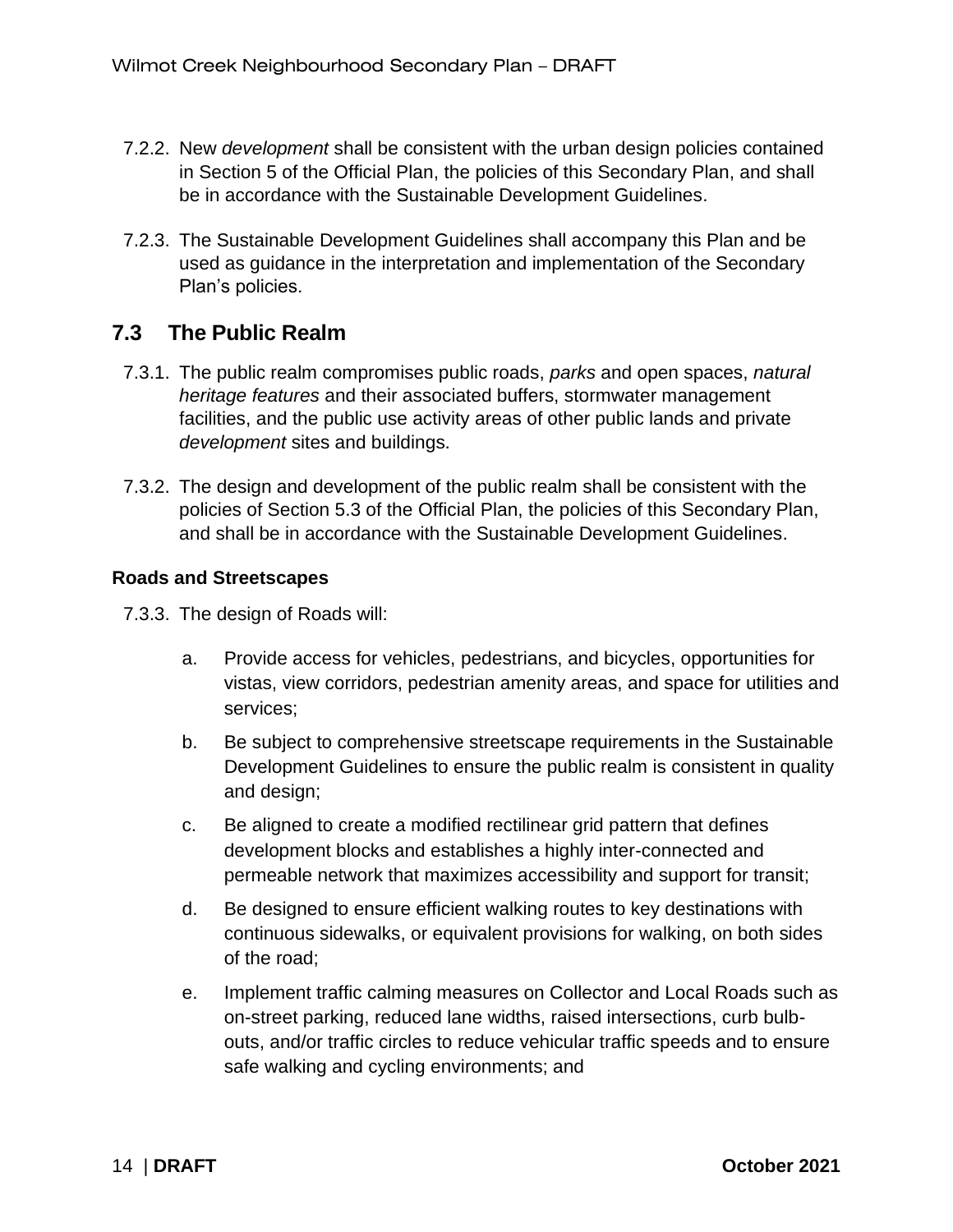- f. Provide street trees and landscaping on both sides of the road to create and enhance the urban tree canopy while providing shade over sidewalks, where appropriate.
- 7.3.4. Adequate space and safety provisions will be provided for the movement of pedestrians and cyclists with a clear system of through routes.
- 7.3.5. Sidewalks shall form a continuous network throughout the community and constitute an integral part of the pedestrian system to promote *active transportation*. All sidewalks shall be designed to enhance accessibility for all residents and will comply with the Accessibility for Ontarians with Disabilities Act (AODA).
- 7.3.6. Utility providers will be encouraged to consider innovative methods of containing equipment associated with utility services on or within streetscape features including, but not limited to, gateways, lamp posts, and transit shelters when determining appropriate locations for larger equipment and cluster sites.

### **Views and Focal Points**

- 7.3.7. The preservation, enhancement, and creation of significant views and focal points shall be encouraged by:
	- a. Preserving and enhancing scenic views to natural features including Rickard Creek and Lake Ontario;
	- b. Creating and maintaining opportunities for views of important public buildings, open spaces and parks, and other landmarks through the layout of the road, parks, and open space networks;
	- c. Maintaining and preserving the existing mature Sugar Maple and Black Walnut trees in the north-west corner of the secondary plan as a key natural feature and focal point; and
	- d. Providing for sites that terminate road and view corridors.

### **Public Buildings**

7.3.8. Public buildings, facilities, and spaces enhance the quality of the urban setting and are an important component of a community. To recognize the importance of public and institutional buildings in the community and to enhance their status, public buildings will be consistent with Section 5.3.4 of the Official Plan and: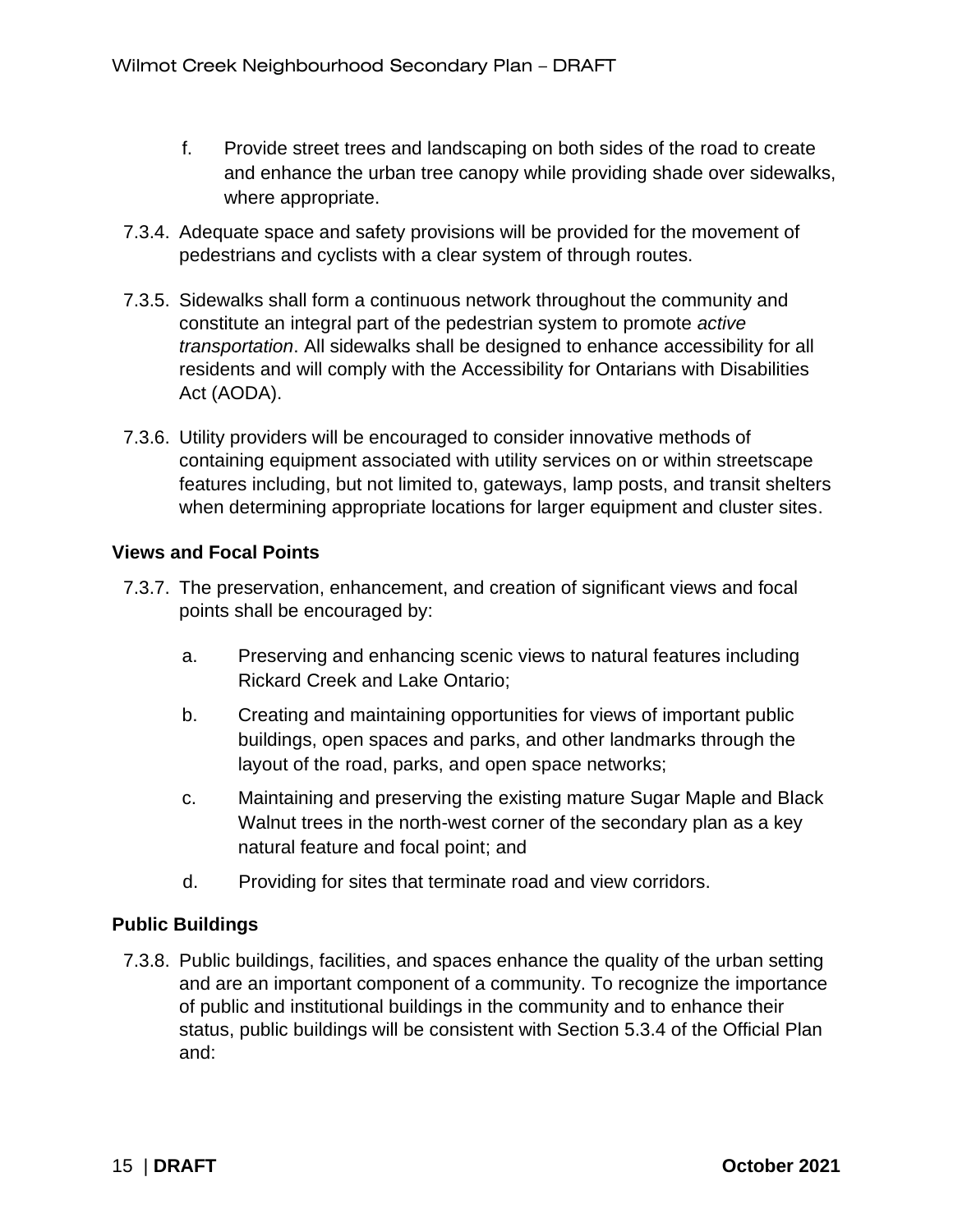- a. Be sited at the termination of a road or view corridor, or at road intersections, or on sites that enjoy prominence due to topographic and natural features;
- b. Be designed as special landmark buildings with high quality design, materials, and finishes. The site should be landscaped in recognition of the prominent location and to reflect the status of the landmark building; and
- c. Be located close to the road right-of-way to reinforce the road edge to create a visually dominant feature in the community.

#### **Building Orientation**

- 7.3.9. To reinforce the road, lane, and block pattern established by this Secondary Plan, the following measures will be employed:
	- a. Buildings will be aligned parallel to a public or private road;
	- b. Buildings will be in proximity to the property line adjoining the public or private road;
	- c. Buildings on corner sites will be sited and massed toward the intersection of the adjoining public roads;
	- d. Siting and massing of buildings will provide a consistent relationship, continuity, and enclosure to the public or private roads;
	- e. Siting and massing of buildings will contribute to and reinforce the comfort, safety, and amenity of the public and private roads;
	- f. Buildings located adjacent to, or at the edge of *parks* and open spaces, will provide opportunities for overlook onto the *parks* and open spaces;
	- g. The massing, siting, and scale of buildings located adjacent to, or along the edge of a *park* or open space, will create a degree of enclosure or definition appropriate to the type of *park* or open space they enclose; and
	- h. Buildings of significant public use or architectural merit may be sited to specifically differ from the surrounding urban fabric to emphasize their importance as landmarks.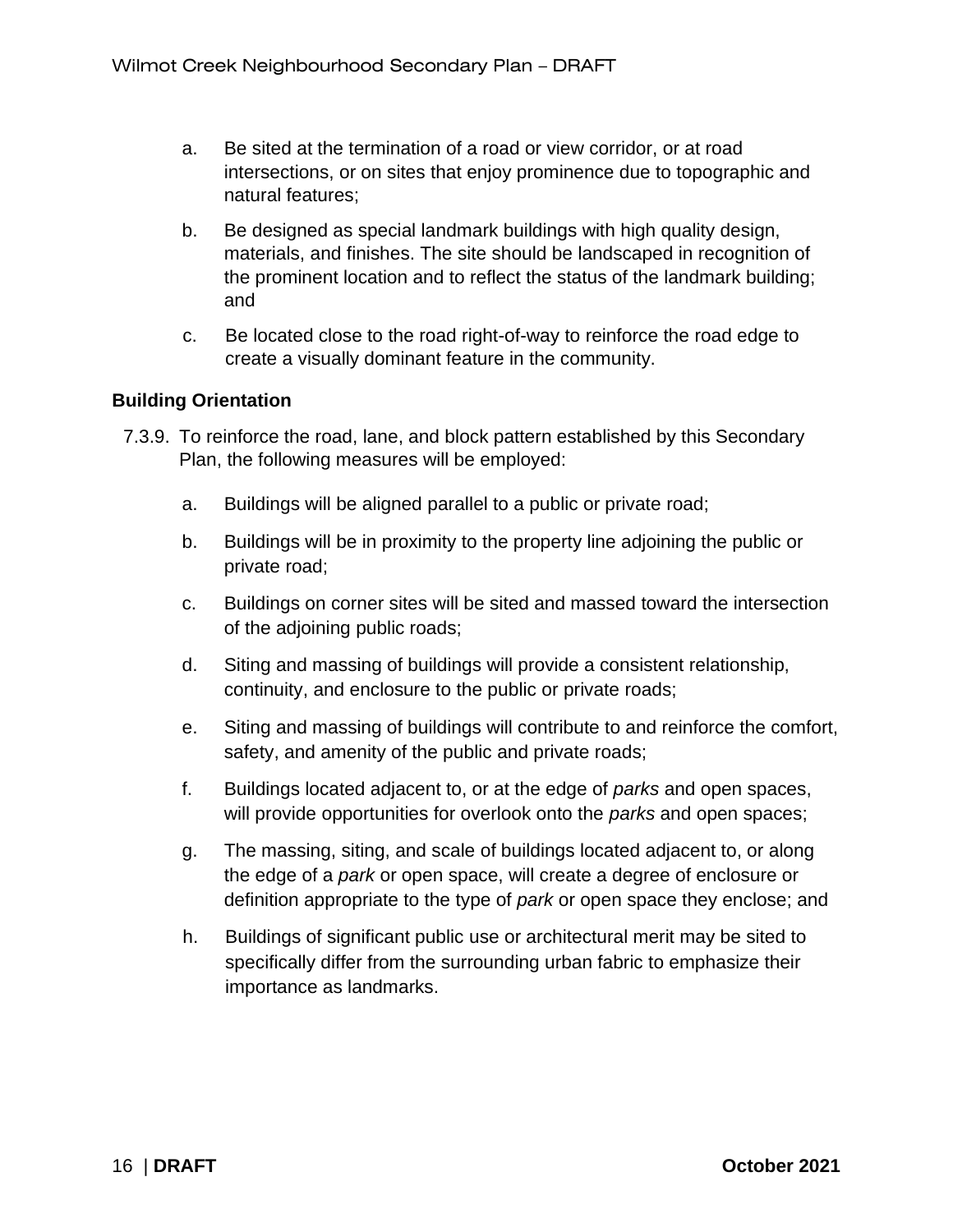### **Public Art**

7.3.10. The installation of public art is encouraged in public locations such as privately owned publicly accessible spaces and parks to contribute to the Wilmot Creek Neighbourhood Secondary Plan's identity and sense of place

#### **Gateways**

- 7.3.11. The Neighbourhood Centre will form the primary gateway into the community. The gateway will highlight the entrance to the community through design features such as landscaping, low walls, signage, architectural treatments, and upgraded pavement treatment.
- 7.3.12. A secondary gateway will be provided to signify the entrance into the existing Wilmot Creek Adult Lifestyle Community. Special entry paving and signage, landscaping, and decorative fencing will identify the private road and controlled access gate.

### <span id="page-20-0"></span>**7.4 Transition**

- 7.4.1. Where *development* of a higher density built form abuts lands with a lower density residential form mitigation measures including transition setbacks or buffers shall be provided from the adjacent use in accordance with the appropriate studies and in keeping with the Sustainable Development Guidelines.
- 7.4.2. The Municipality may require that applications for *development* undertake technical studies including a wind study and/or sun/shadow study which demonstrate mitigation of potential shadow or wind impacts on existing or proposed pedestrian routes, public spaces, and adjacent development to the satisfaction of the Municipality. Analysis may also be required to address applicable angular plane guidance.
- 7.4.3. *Development* shall be compatible and sensitively integrated with surrounding residential uses in terms of building mass, height, setbacks, orientation, privacy, landscaping, shadow casting, accessibility, and visual impact.
- 7.4.4. *Development* transition requirements may be met using a combination of the following:
	- a. Separate *development* of a mid-rise built form from low-rise built form with a Local Road;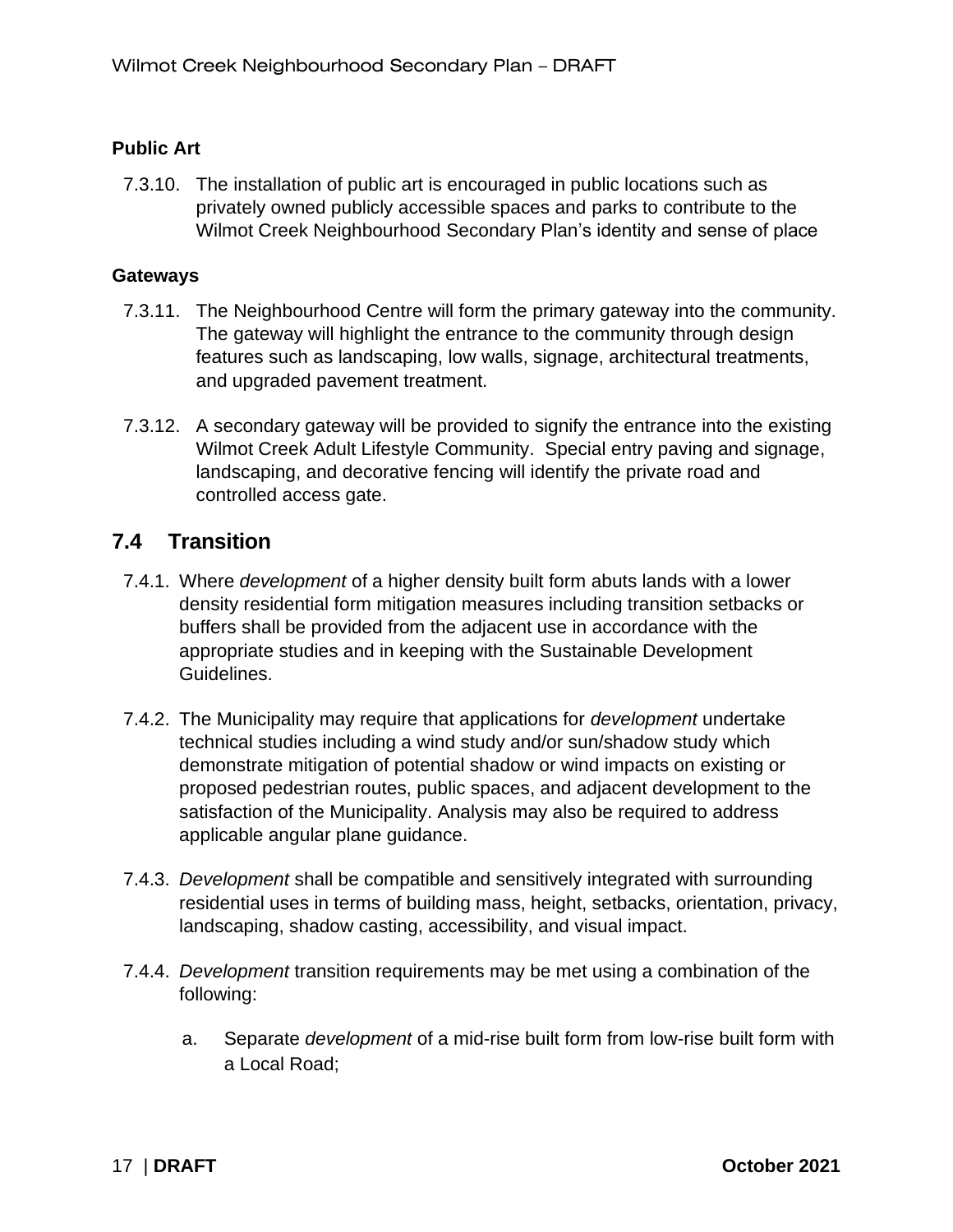- b. Require a minimum 7.5 metre rear yard setback for *development* of a midrise built form that abuts residential properties of a low-rise built form;
- c. Mitigate the actual and perceived massing impacts of a higher density built form by breaking up the mass horizontally and vertically, through the creative incorporation of changes in materials, balcony and floor plate design, architectural features, and unit/amenity locations;
- d. Provide rear and side stepbacks for upper *storeys* to provide contextually appropriate transitions from the mid-rise buildings to the surrounding lowrise built form, where appropriate;
- e. Provision of high quality landscape treatment such as decorative fencing, trees, shrubs, grassed areas, and berming;
- f. Control of the location of loading areas;
- g. Control of the location of garbage collection/storage facilities;
- h. Regulation of lighting and signs so they are averted or shielded from adjacent uses;
- i. Rooftop equipment shall be unobtrusive and screened from view; and
- j. Provision of adequate screening such as solid or perforated fencing, trellises, or other appropriate structures.

### <span id="page-21-0"></span>**7.5 The Private Realm**

7.5.1. The private realm is comprised of a variety of built forms and private spaces and their relationship to natural features, open spaces, and the street network. The residential dwellings and commercial uses envisioned for the Wilmot Creek Neighbourhood will contribute to its character and support the public realm through form, architectural details, and features.

### **Development Blocks and Lots**

- 7.5.2. Development will be accommodated on a modified street grid including Collector Roads, Local Roads, Lanes, and Private Roads to establish development blocks that achieve an efficient pattern and provide visual interest and diversity.
- 7.5.3. Provide neighbourhood permeability by designing blocks to be generally no more than 200 metres in length to promote active transportation, discourage excessive driver speed, and disperse traffic movements.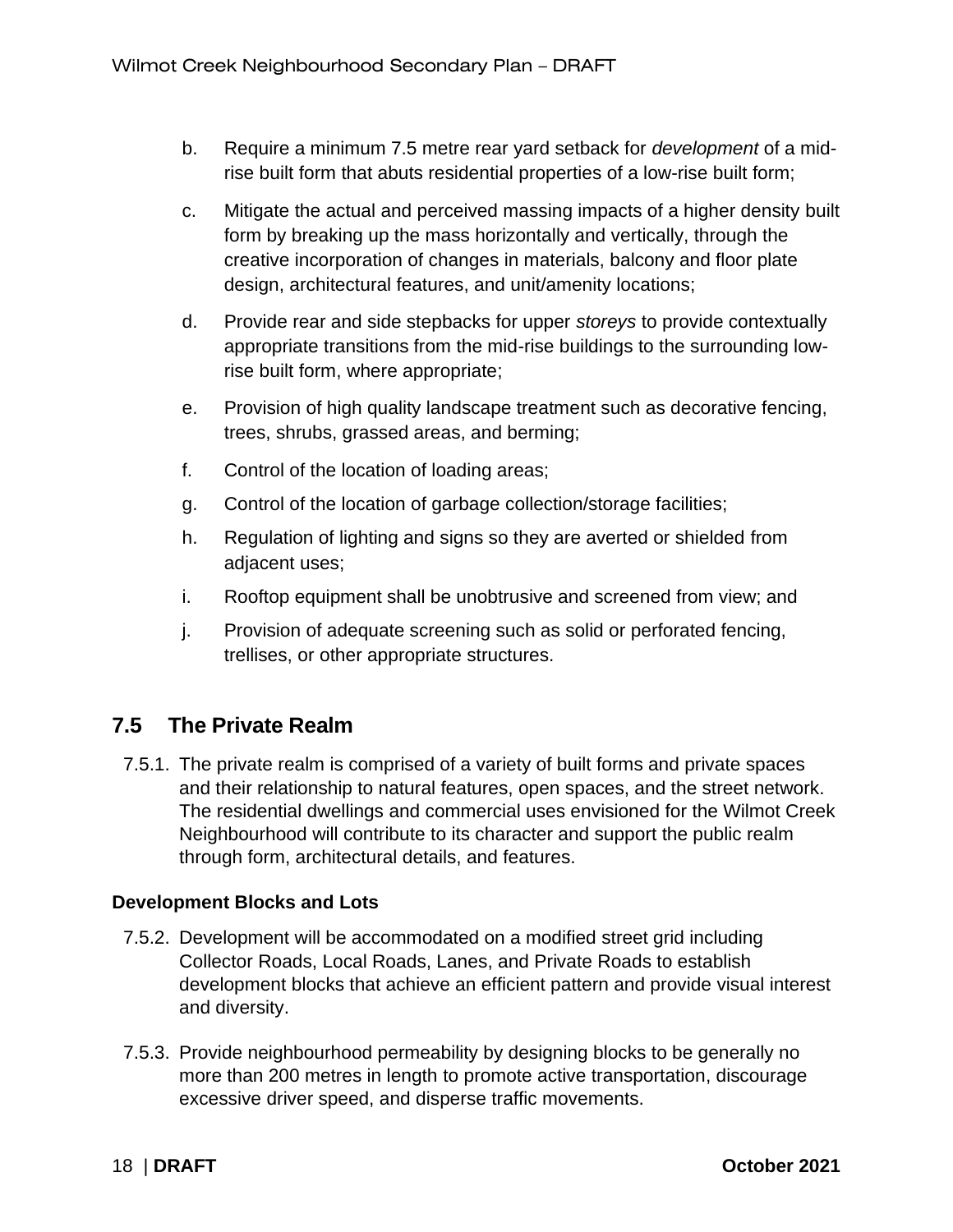- 7.5.4. The size and configuration of each development block will be appropriate for its intended use, facilitate convenient pedestrian movement; and provide a sufficient range of building lots to achieve efficient development. Each development lot in a block will:
	- a. Have frontage on a public or private road, or park; and
	- b. Be of a size and configuration to accommodate development that reflects the planning and urban design policies set out in the Official Plan and this Plan.
- 7.5.5. The maximum number of contiguously attached townhouses shall be six.
- 7.5.6. Multi-unit residential development shall be consistent with the policies of Section 9.4.5 of the Official Plan.
- 7.5.7. Mid-block pedestrian connections and trails shall be provided to further enhance the pedestrian permeability of the area, the efficiency and variety of pedestrian routes, and access to transit. Mid-block connections shall be barrier free and visible from the sidewalk for easy access.

#### **Built Form**

- 7.5.8. Buildings shall be designed for an urban context with primary building façades fronting public or private roads. Buildings must be designed for close siting to facilitate street activity and encourage active transportation, with views from buildings directed to the street and public spaces rather than towards parking areas and neighbouring sites.
- 7.5.9. New development will be compatible with adjacent development.
- 7.5.10. Reverse frontage is generally not permitted. Where conditions exist that require reverse frontage, it shall be done to the satisfaction of the Municipality.
- 7.5.11. To support public transit and for reasons of public safety and convenience, primary building entrances shall be clearly visible and located on a public road frontage or onto public open spaces.
- 7.5.12. Access from sidewalks and public open space areas to primary building entrances shall be convenient and direct, with minimum changes in grade to increase accessibility for people who are mobility challenged.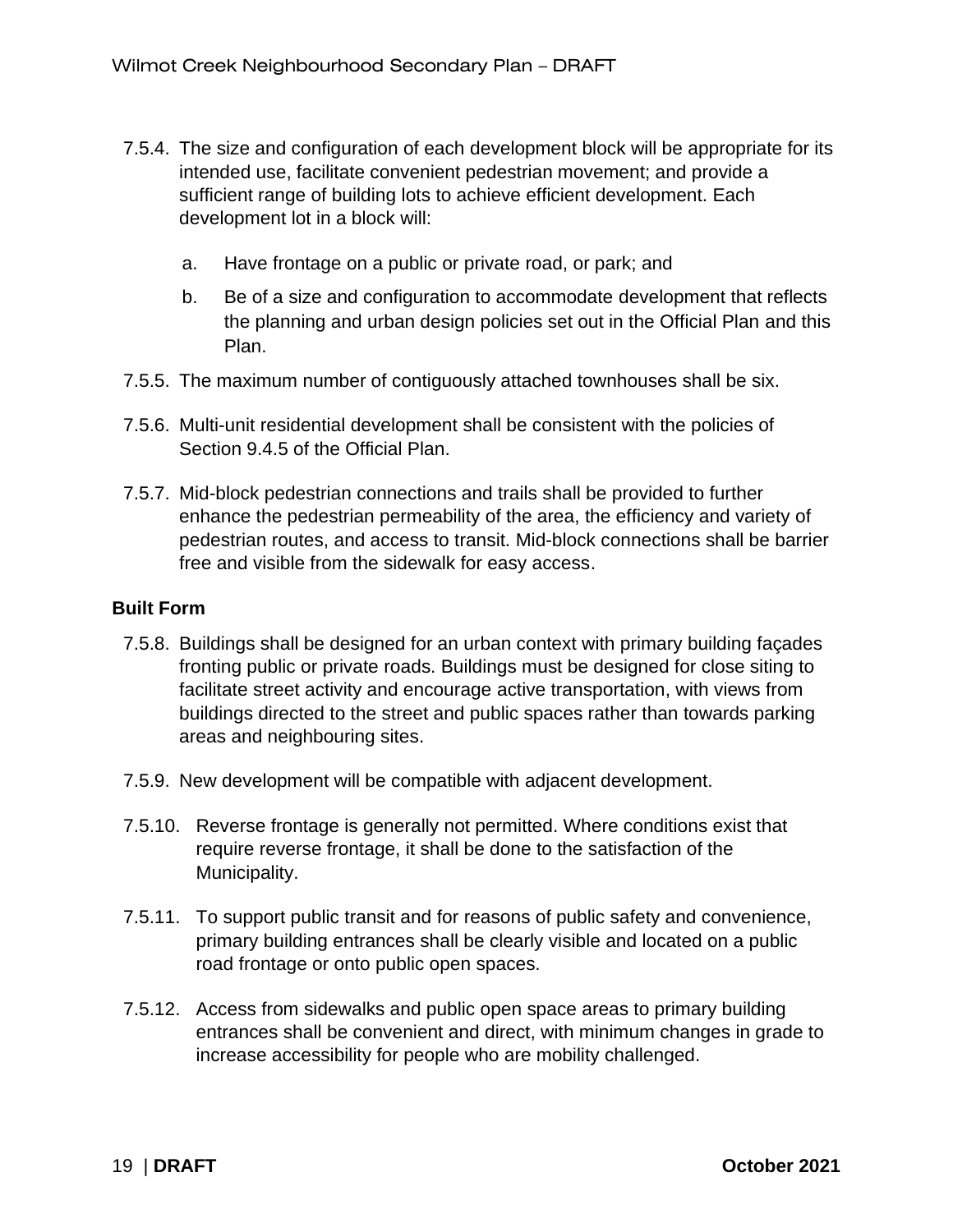- 7.5.13. Architectural styles of individual *dwelling units* shall complement each other. The various architectural forms within the community shall provide for a harmonious mix of distinctive architecture, which may incorporate both traditional/heritage and modern influences. It is important that the architectural form and style complement the design of the public realm.
- 7.5.14. All major rooftop mechanical structures or fixtures including satellite dishes and communications antenna shall be suitably screened and integrated with the building, where feasible. Parapets may be utilized to accommodate such screening.
- 7.5.15. Air conditioning units, utility metres, and similar features should not be visible from the public realm and well integrated, recessed, and screened.
- 7.5.16. To minimize disruptions to the safety and attractiveness of the Collector Road, a system of rear lanes may provide the primary access for on-site parking and servicing functions.
- 7.5.17. To enhance the quality and safety of the streetscapes throughout the Secondary Plan Area, the construction of parking lots which occupy significant proportions of the at-grade frontage of public roads shall not be permitted.
- 7.5.18. To reduce the visual impact of surface parking and to increase opportunities for at grade amenity areas the provision of structured parking shall be encouraged for higher density forms of development in the High Density, Medium Density, and Neighbourhood Centre designations. Where it is not feasible to locate parking in structures either below or above grade, parking should be located to the rear of the principal buildings or within the interior side yard. Appropriate landscaping and screening measures shall be provided.
- 7.5.19. Loading, servicing and other functional elements are encouraged to be integrated within the building envelope. Where this is not possible, these elements shall be carefully sited to minimize conflicts with adjoining uses and screened from view to avoid visual impact to the public realm or surrounding residential areas.
- 7.5.20. Areas for storage, waste, and recycling shall be integrated within a building envelope.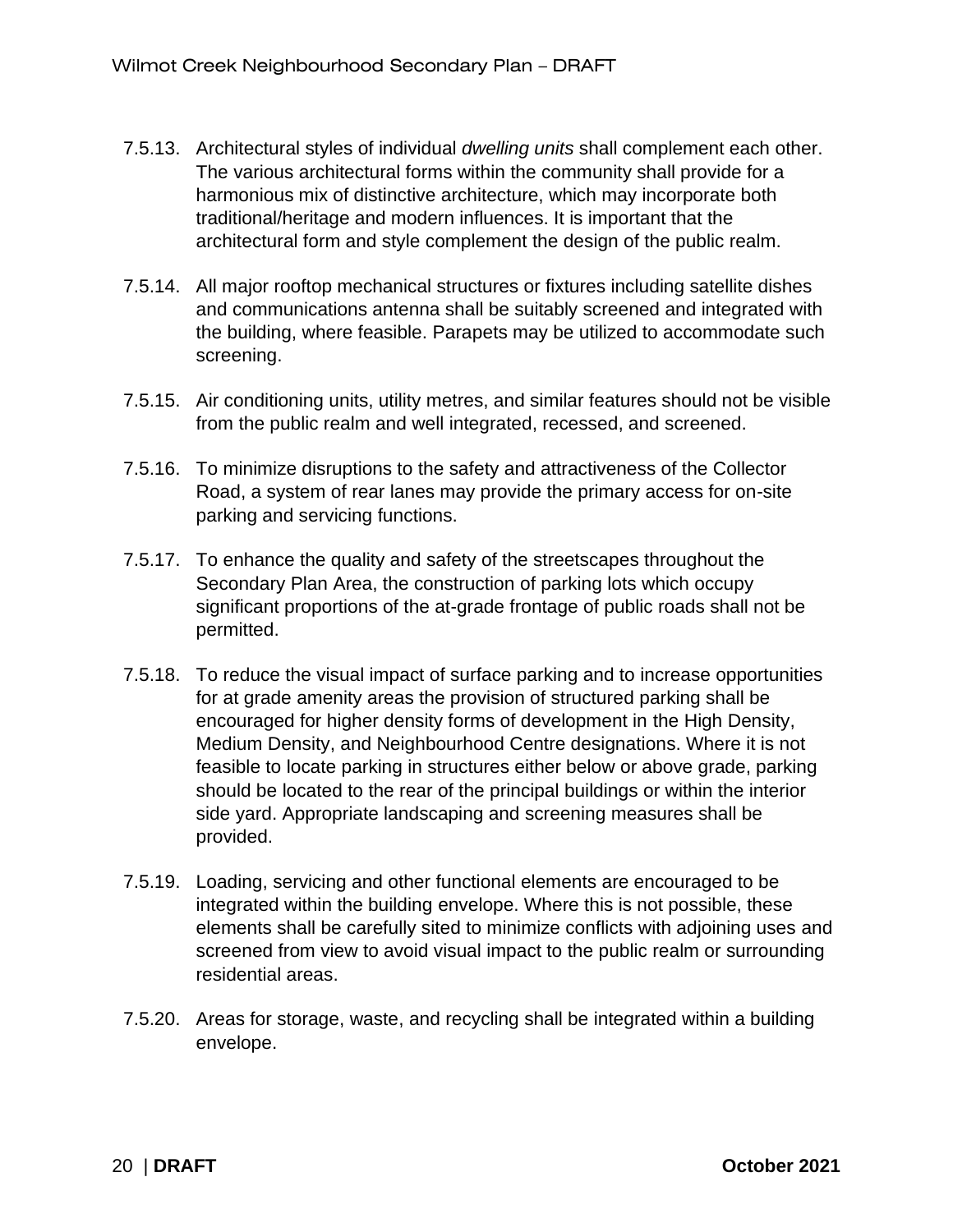#### **Private Amenities**

- 7.5.21. New multi-unit residential development shall provide shared space for both indoor and outdoor amenities.
- 7.5.22. Courtyards and privately owned publicly-accessible amenities shall have at least two points of pedestrian access.
- 7.5.23. The design and location of pedestrian entrances to courtyards and privately owned publicly-accessible amenities shall be clearly identifiable as public to encourage public use through their siting and the use of design elements.

#### **Accessibility for Ontarians with Disabilities**

7.5.24. The Municipality considers accessibility for persons with disabilities in all landuse planning and development decisions. All development shall comply with the accessibility requirements as set out by the Ontario Building Code and the Accessibility for Ontarians with Disabilities Act (AODA).

#### **Crime Prevention Through Environmental Design**

- 7.5.25. All development, with a focus on streetscapes, parks and open spaces, parking lots and other publicly accessible areas, shall include Crime Prevention Through Environmental Design (CPTED) principles, including:
	- a. Adequate lighting, visibility, and opportunities for informal surveillance shall be provided for all walkways, parking lots, garages, playgrounds, and outdoor amenity areas;
	- b. Clear sight lines, allowing views from one end of a walkway to the other;
	- c. Appropriate landscaping, but avoiding landscaping that might create blind spots or hiding places;
	- d. Adequate fencing and fenestration;
	- e. Clear signage that delineates permitted use and speed of travel; and
	- f. Streetscape and building design that promotes visual overlook through the strategic placement of entrances and windows.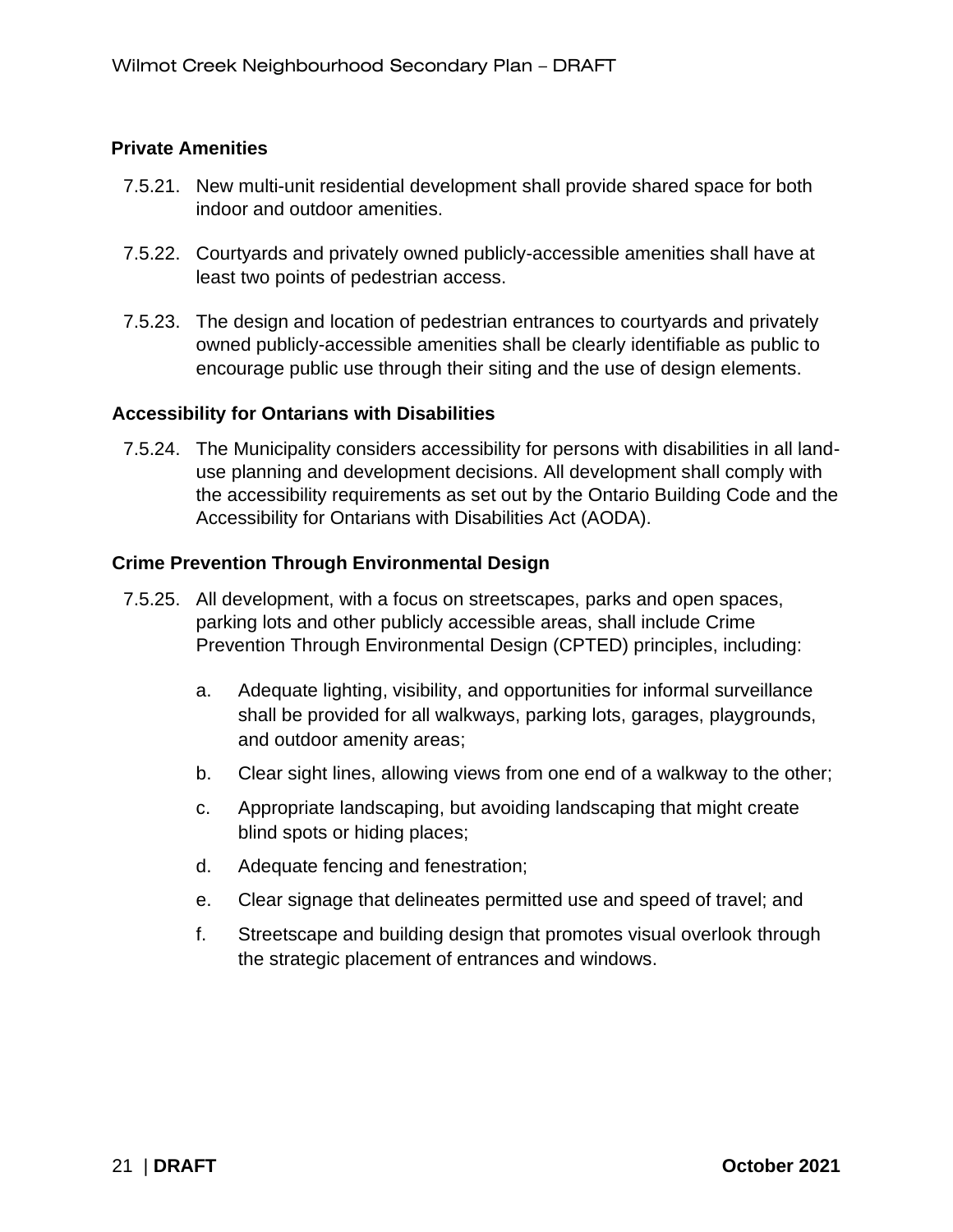### <span id="page-25-0"></span>8.0 ENCOURAGING HOUSING DIVERSITY

### <span id="page-25-1"></span>**8.1 Objectives**

- 8.1.1. Provide for a range and mix of housing opportunities, choices, and accessibility for all income levels and needs.
- 8.1.2. Provide for a range of affordability, consistent with targets established by the Municipality.
- 8.1.3. Plan for "age-in-place" facilities within the community that anticipate changing housing needs for an aging population.
- 8.1.4. Ensure the distribution of housing types provides equal opportunity to access goods and services located in the community and beyond.
- 8.1.5. Provide appropriate transitions in housing forms of various heights and densities.

### <span id="page-25-2"></span>**8.2 General Policies**

- 8.2.1. The policies of this Plan and Section 6 of the Official Plan are intended to facilitate the provision of a broad range and mix of housing opportunities in appropriate locations in the Secondary Plan Area.
- 8.2.2. Where appropriate, private, public, and non-profit housing *developments* designed to provide housing options for seniors are encouraged, including small ownership dwellings, higher density condominium dwellings, buildings with rental units, as well as retirement and assisted living facilities that facilitate "aging-in-place".
- 8.2.3. Provide a broad range of housing forms, unit sizes, and tenure to meet the needs of a diverse population and households of various sizes, incomes, and age compositions.
- 8.2.4. Residential development abutting the NHS shall be oriented and developed in a manner that is compatible, complimentary, and supportive of the *natural heritage features* and *ecological functions* of the system.
- 8.2.5. Views to key landmarks and natural features shall be maintained and created through the layout of the street network, the creation and reinforcement of the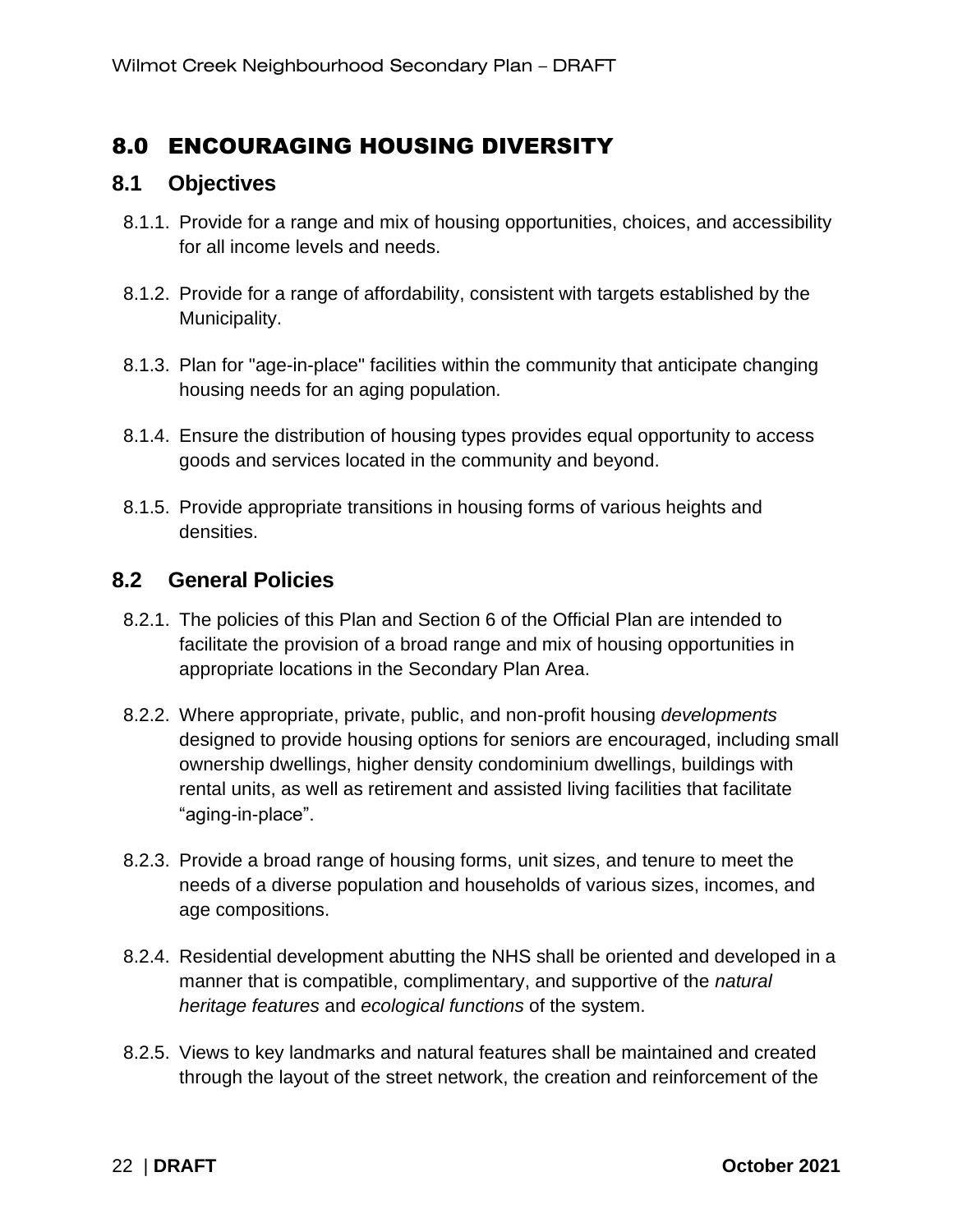*parks* and open space network, the establishment and landscaping of gateways, the siting of buildings, and the design of sites.

- 8.2.6. Individual site access for residential uses adjacent to any Arterial Road shall be discouraged. Residential uses fronting on an Arterial Road or Collector Road may be developed on rear lanes. Window streets or flankage lots are permitted. Noise attenuation fencing will be discouraged along Arterial Roads.
- 8.2.7. Development within the Secondary Plan Area shall be developed in accordance with the urban design policies of this Secondary Plan. The Sustainable Development Guidelines shall accompany this Plan and be used as guidance in the interpretation and implementation of the Secondary Plan's policies.

### **Affordable Housing**

- 8.2.8. *Affordable* housing should be located where there is access to public transit.
- 8.2.9. *Affordable* housing, including community housing, supportive housing, and other types of subsidized non-market housing units, is encouraged to be integrated within neighbourhoods and combined in developments that also provide market housing to deliver opportunities for a range of housing tenures and prices that support diversity.
- 8.2.10. New *affordable* housing and purpose-built rental housing should incorporate barrier-free, universal or flex design features in both common and living areas.
- 8.2.11. The Municipality should collaborate with the Region of Durham and public and non-profit community housing providers to encourage a supply of subsidized non-market housing units to be included within the housing mix in the Secondary Plan Area.
- 8.2.12. To support the provision of *affordable* housing units, the Municipality will explore other potential incentives such as reduced or deferred development charges, reduced application fees, grants, and loans, to encourage the development of *affordable* housing units. The reduction or deferral of Development Charges shall be done in consultation with the Region of Durham. The Municipality will also encourage the Region of Durham, the Provincial and Federal governments to consider financial incentives for *affordable* housing.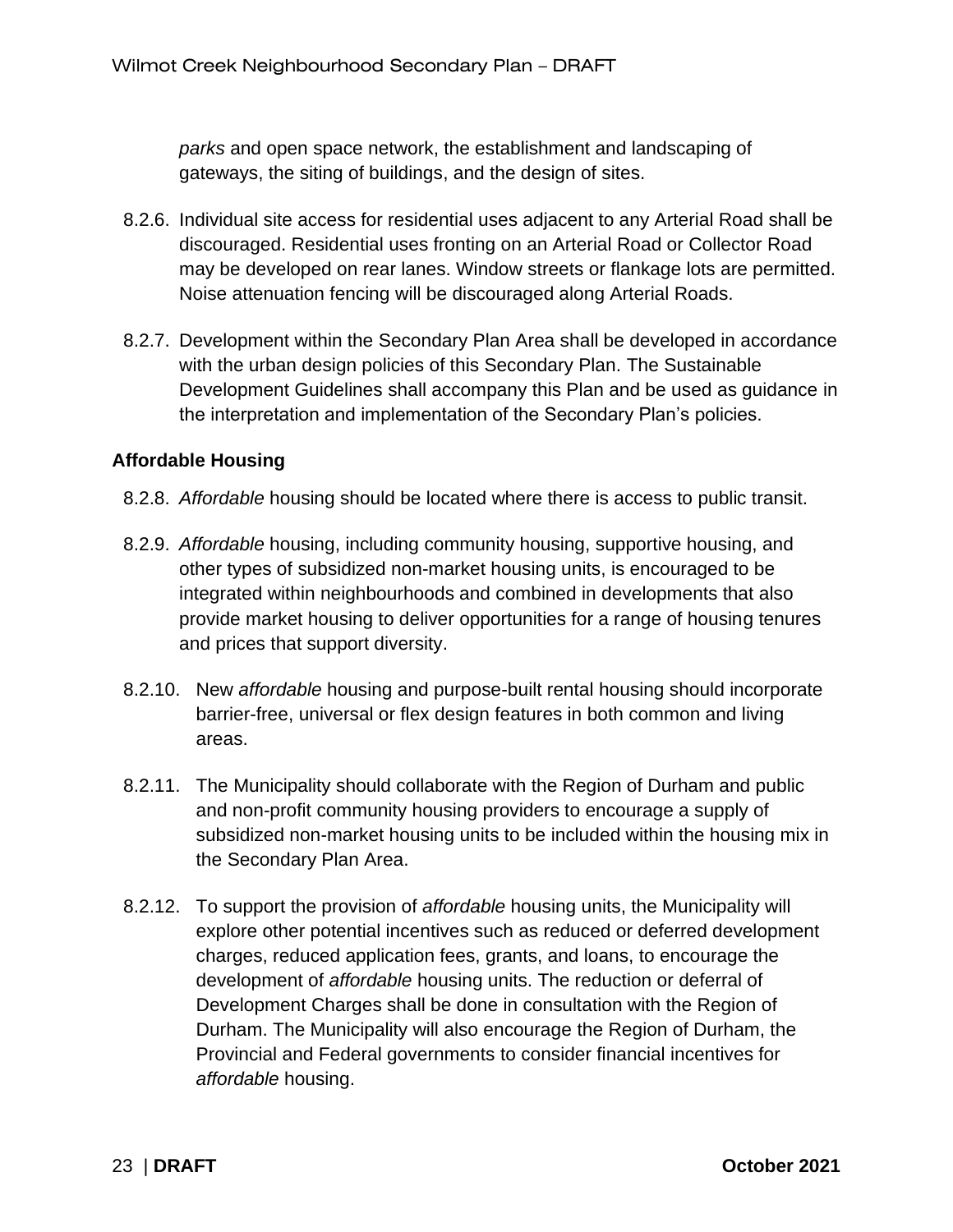- 8.2.13. As an incentive for the provision of *affordable* housing, as defined in Section 24.2 of the Official Plan, reductions in the minimum parking requirement under the Zoning By-law may be considered by the Municipality on a site-bysite basis where housing that is *affordable* is provided as part of a development proposal.
- 8.2.14. To facilitate the development of *affordable* housing units within the Secondary Plan Area and in the Municipality, the Landowners Group in the Secondary Plan Area shall provide either land in accordance with Policy 8.2.15 or a contribution of funds to the Municipality in accordance with Policy 8.2.16 for the development of *affordable*, public, or non-profit housing in the community.
- 8.2.15. The land to be conveyed as provided in Policy 8.2.14 shall have an approximate size of 1.5 hectares, be designated for residential development within the Secondary Plan Area, be fully serviced, and be gratuitously conveyed free and clear of encumbrances. Conveyance shall occur before the final approval of the first development application within the Secondary Plan Area.
- 8.2.16. The contribution of funds as provided in Policy 8.2.14 will be through a contribution agreement to be negotiated between the Municipality and the Landowners Group. The first half of the required contribution of funds shall be paid by the Landowners Group upon the approval of the Secondary Plan and the remainder of the contribution shall be paid upon the final approval of the first *development* application in the Secondary Plan Area at a rate of \$400.00 per unit.
- 8.2.17. The Municipality will give priority to *development* applications that include *affordable* housing units that are being funded by federal and provincial government programs, community housing providers and other non-profit groups, or the Region of Durham.

### **Live/Work Units**

- 8.2.18. The Municipality encourages live-work opportunities for combined residential and personal services, or office uses, where appropriate, to facilitate homebased employment, which ensures proximity between housing and jobs and provides a mix of uses.
- 8.2.19. Live-work units provide higher densities to help support transit systems and a diverse range of services within a convenient walking distance of residents.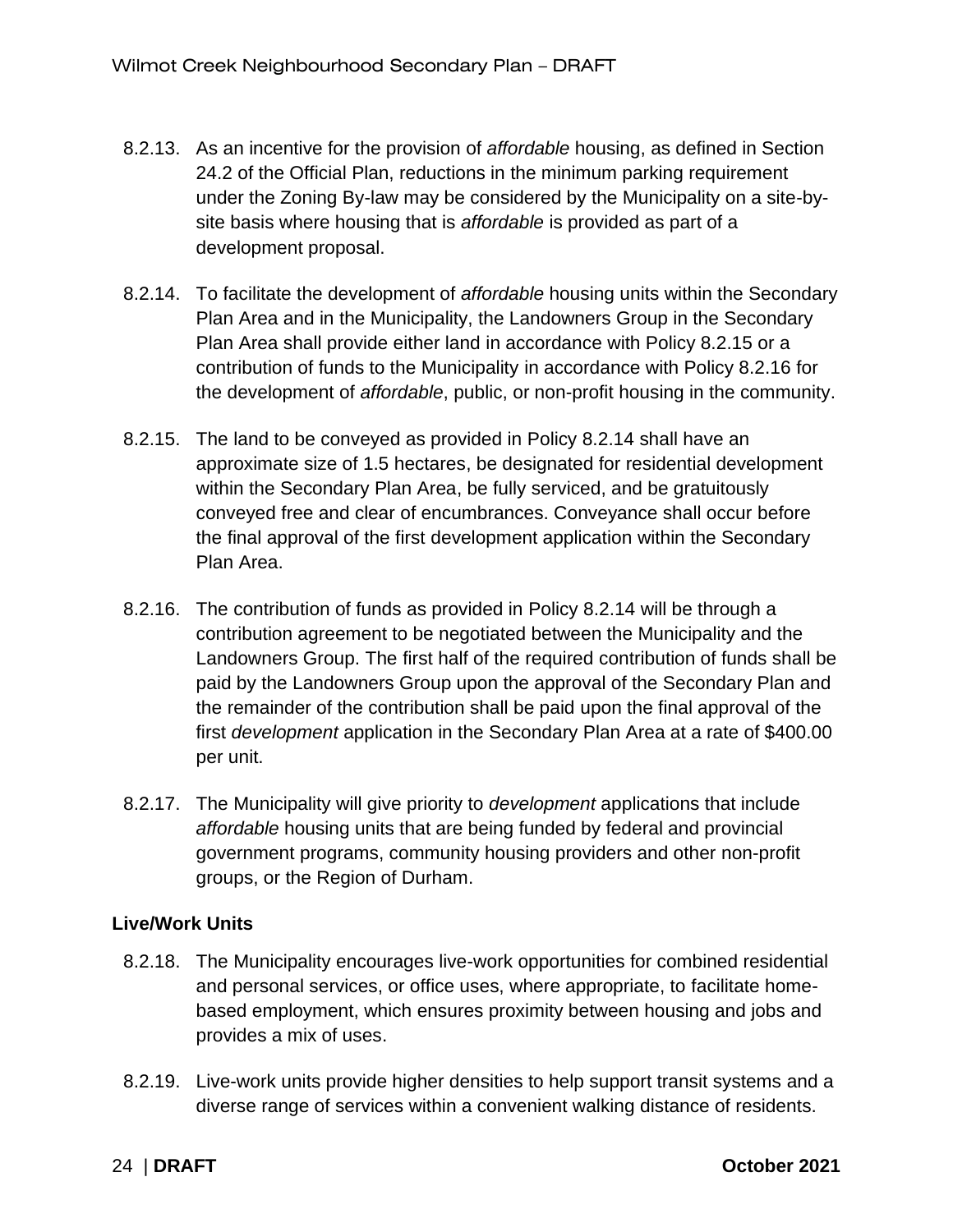- 8.2.20. Live-work development is subject to the following:
	- a. Permitted within street and block townhouses;
	- b. The first floor within any live-work unit may be used for commercial, personal services, and office uses, and be oriented towards a public road; and
	- c. Off-street parking in front of buildings is prohibited. Parking should be accommodated through on-street parking or in driveways located off a rear lane.

#### **Accessory Dwelling Units**

- 8.2.21. Within the Secondary Plan Area, one accessory dwelling unit is permitted within a detached, semi-detached, or townhouse dwelling, and one accessory dwelling unit is permitted within a detached accessory structure subject to the provisions of the Zoning By-law and other relevant regulations.
- 8.2.22. Accessory dwelling units must be registered with the Municipality.

### <span id="page-28-0"></span>9.0 CELEBRATING OUR CULTURAL HERITAGE

### <span id="page-28-1"></span>**9.1 Objectives**

- 9.1.1. Preserve and enhance existing cultural heritage features including significant vegetation, topographic features, scenic views, and archaeological resources to promote the ecological restoration of these features.
- 9.1.2. Integrate the existing cultural heritage features into the design of the community and the public realm as aesthetic amenities.

### <span id="page-28-2"></span>**9.2 Cultural Heritage**

- 9.2.1. The conservation and enhancement of significant *cultural heritage resources* shall be consistent with the provisions of Chapter 8 in the Official Plan and all relevant Provincial legislation and Regional policy directives.
- 9.2.2. Create opportunities for *cultural heritage landscape*s to be incorporated into the design of open spaces and *parks*. High quality landscape architecture will ensure that these spaces include public art where possible and appropriate grading, paving, and planting materials that celebrate the landscape context.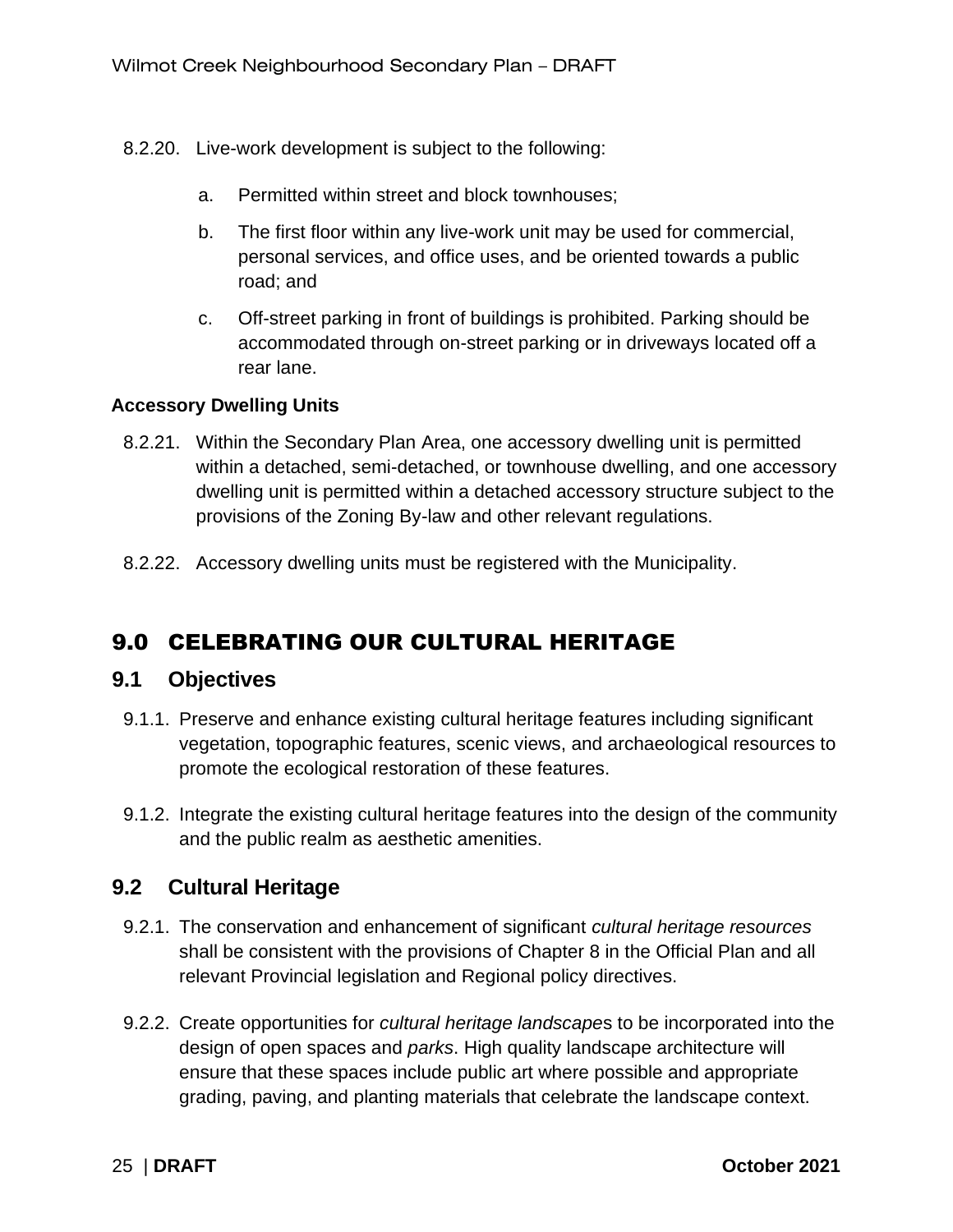### <span id="page-29-0"></span>10.0 MOBILITY AND ROADS

### <span id="page-29-1"></span>**10.1. Objectives**

- 10.1.1. Plan for an *active transportation* system that is highly integrated and connected within the community, the adjacent communities, the Municipality, and to transportation systems that serve the broader Region.
- 10.1.2. Provide a variety of economical, safe, and accessible mobility options through the provision of a highly interconnected network of roads, sidewalks, bicycle lanes, trails, multi-use paths, and a public transit system to ensure all persons have transportation options while reducing automobile dependence.
- 10.1.3. Ensure all roads are designed to consider context and to utilize *complete streets* design principles to support users of all ages and abilities.
- 10.1.4. Establish a connected transportation system that creates multiple direct routes throughout the community.
- 10.1.5. Create walkable and connected neighbourhoods with destinations within a walking distance of approximately 400 to 800 metres (5-10 minute walk) of most residents.
- 10.1.6. Ensure all roads are designed as important components of the public realm to provide a network that is appealing for pedestrians, cyclists, transit users, and motorists.

### <span id="page-29-2"></span>**10.2. General Mobility Policies**

- 10.2.1. The transportation network serving the Secondary Plan Area will be designed with *complete streets* principles to accommodate multiple modes of travel such as motorists, transit users, cyclists, and pedestrians. Prioritize active modes of transportation and the needs of the most vulnerable users.
- 10.2.2. The provision of transportation services shall be consistent with Section 19 of the Official Plan and shall have regard for the standards established through the Sustainable Development Guidelines.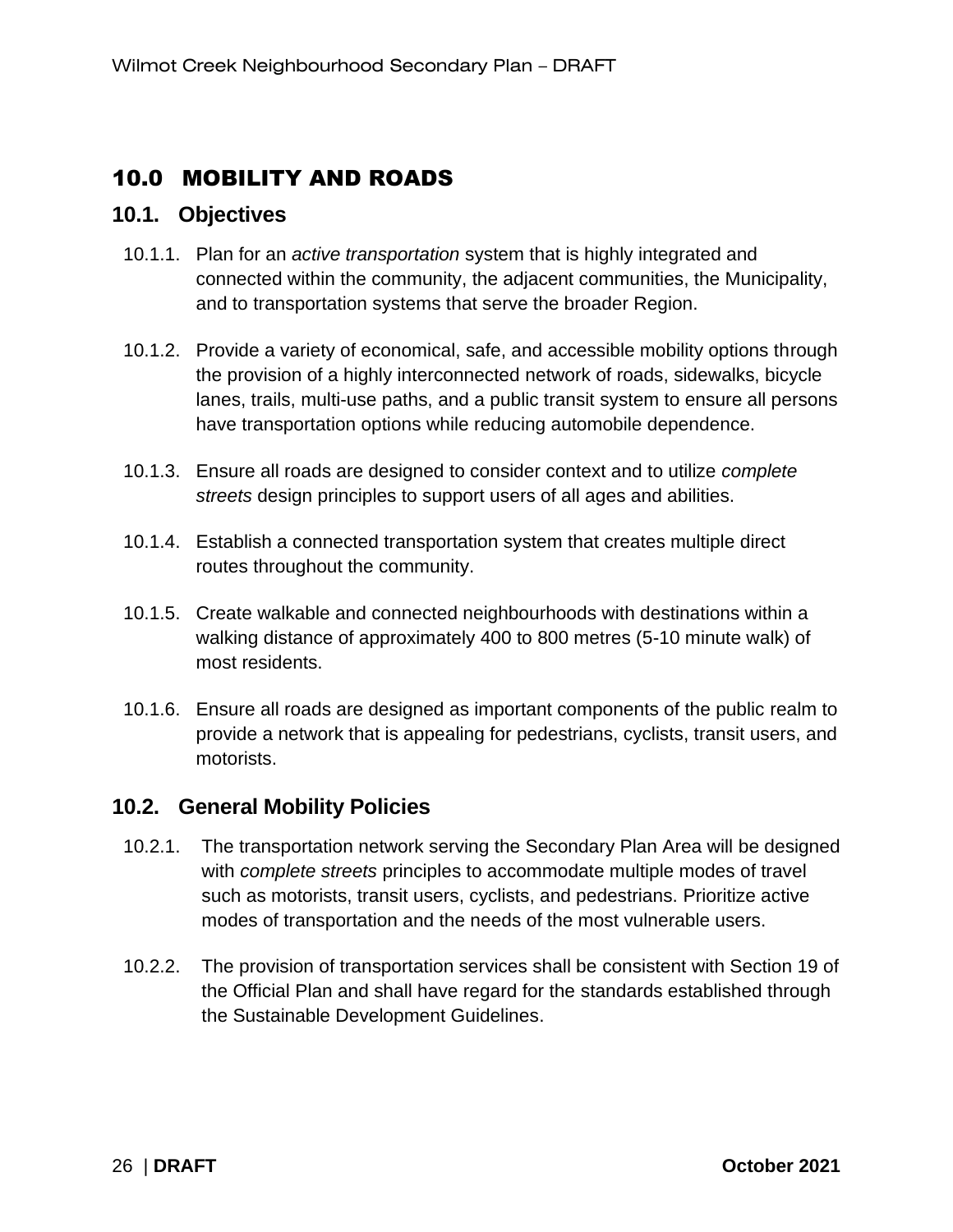- 10.2.3. All road designs shall be consistent with Appendix C, Table C-2 of the Official Plan and confirmed through a Traffic Impact Study submitted as part of a *development* application.
- 10.2.4. The intent of the Secondary Plan is to develop a connected grid-like multimodal transportation network while recognizing constraints such as natural areas that create barriers which limit the achievement of a completely connected street network.
- 10.2.5. Final route alignments and requirements for roads, trails, and other components of the *active transportation* system shall be designed according to detailed planning and engineering studies at the time of applications for site plan approval or draft plan of subdivision. This work shall be to the satisfaction of the Municipality in consultation with other agencies having jurisdiction.
- 10.2.6. The final location and alignment of a Private Road crossing Rickard Creek shall be assessed as part of an Environmental Impact Study required at the time of applications for site plan approval or draft plan of subdivision. This work shall be to the satisfaction of the Municipality in consultation with other agencies having jurisdiction.
- 10.2.7. All roads will be designed as important components of the public realm, providing a network that is appealing for pedestrians, cyclists, motorists and in the longer term, transit users. The transportation network shall be designed to provide vistas and view sheds to public *parks* and open spaces and to the NHS to assist in the creation of a sense of place.
- 10.2.8. Minor revisions to transportation routes to incorporate design features such as streetscaping and bikeways may be made without amendment to this Secondary Plan, provided that the principles of permeability and interconnectivity are maintained to the satisfaction of the Municipality.
- 10.2.9. The Ministry of Transportation requires that future buildings, roads, municipal services, and essential parking be set back a minimum of 14 metres from the Highway 401 right-of-way. To accommodate a potential widening of Highway 401, while maintaining the desired streetscape, minimum building setbacks and municipal service and utility easements may be required.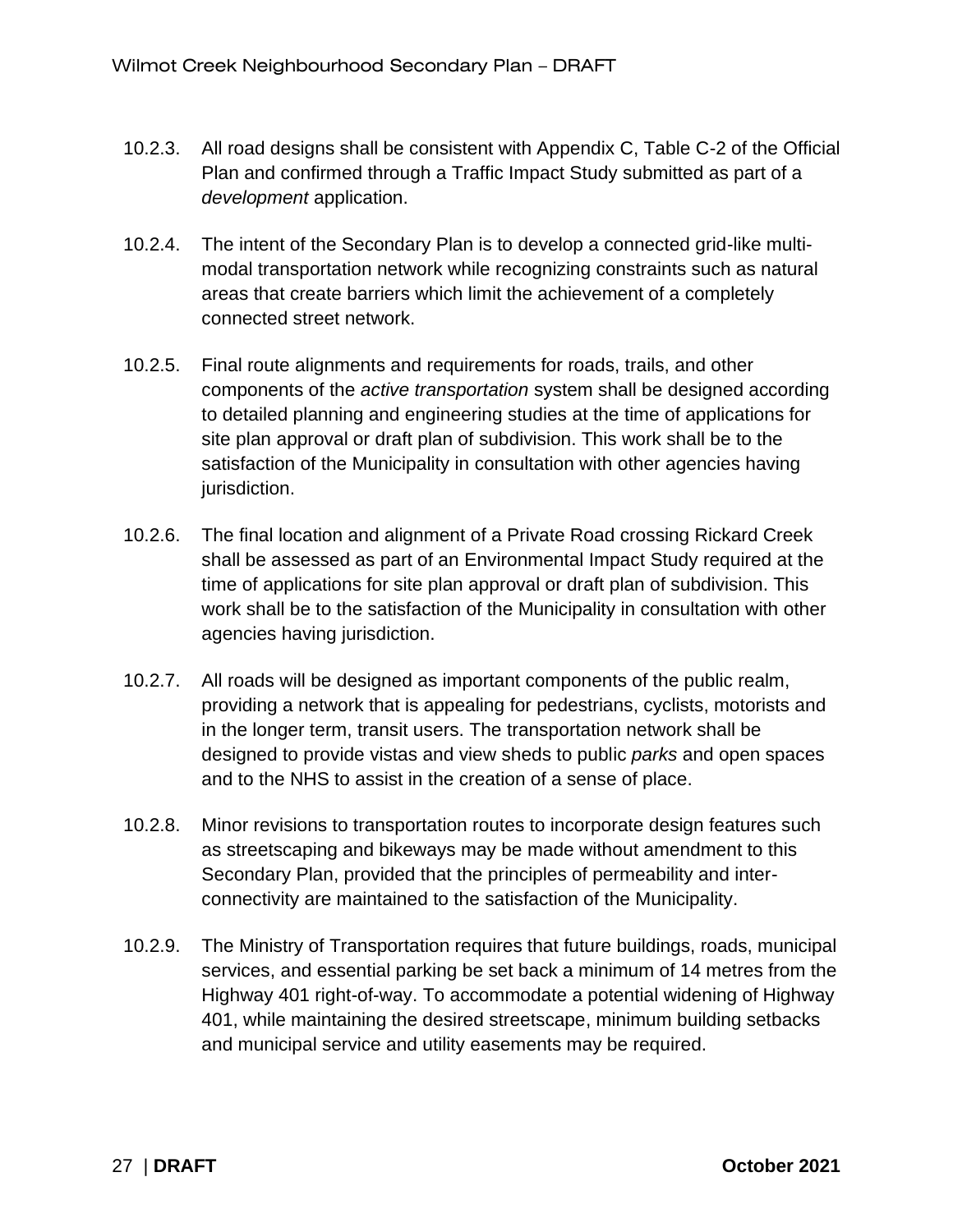### <span id="page-31-0"></span>**10.3. Arterial Roads**

- 10.3.1. Bennett Road runs north south and forms the western boundary of the Secondary Plan Area. Bennett Road is identified in the Official Plan as a Type C Arterial Road.
- 10.3.2. Driveway access on Bennett Road shall be limited.
- 10.3.3. All *development* within the Secondary Plan Area that directly abuts an Arterial Road shall provide appropriate buffering, landscaped open space, and shall consider the aesthetic function of the corridor.

### <span id="page-31-1"></span>**10.4. Collector Roads**

- 10.4.1. A Collector Road will serve as the main access road for the community and will extend east from Bennett Road and terminate at the private road for the existing Wilmot Creek Adult Lifestyle Community.
- 10.4.2. The Collector Road will have a right-of-way width of 23.0 metres.
- 10.4.3. The Collector Road will have boulevards on both sides of the pavement and will accommodate a grassed verge with street trees. A multi-use path shall be accommodated within the boulevard on one side of the collector and a sidewalk will be accommodated on the other.
- 10.4.4. Roundabouts will be encouraged to be used at any intersection with a Collector Road.

### <span id="page-31-2"></span>**10.5. Local Roads**

- 10.5.1. A conceptual Local Road pattern is identified on Schedule A to this Secondary Plan. Changes to the identified Local Road pattern shall not require an amendment to this Secondary Plan, provided that the principles of permeability and inter-connectivity are achieved to the satisfaction of the Municipality.
- 10.5.2. Local Roads will have an interconnected layout with multiple route choices to Collector Roads where transit routes and commercial areas are most commonly located.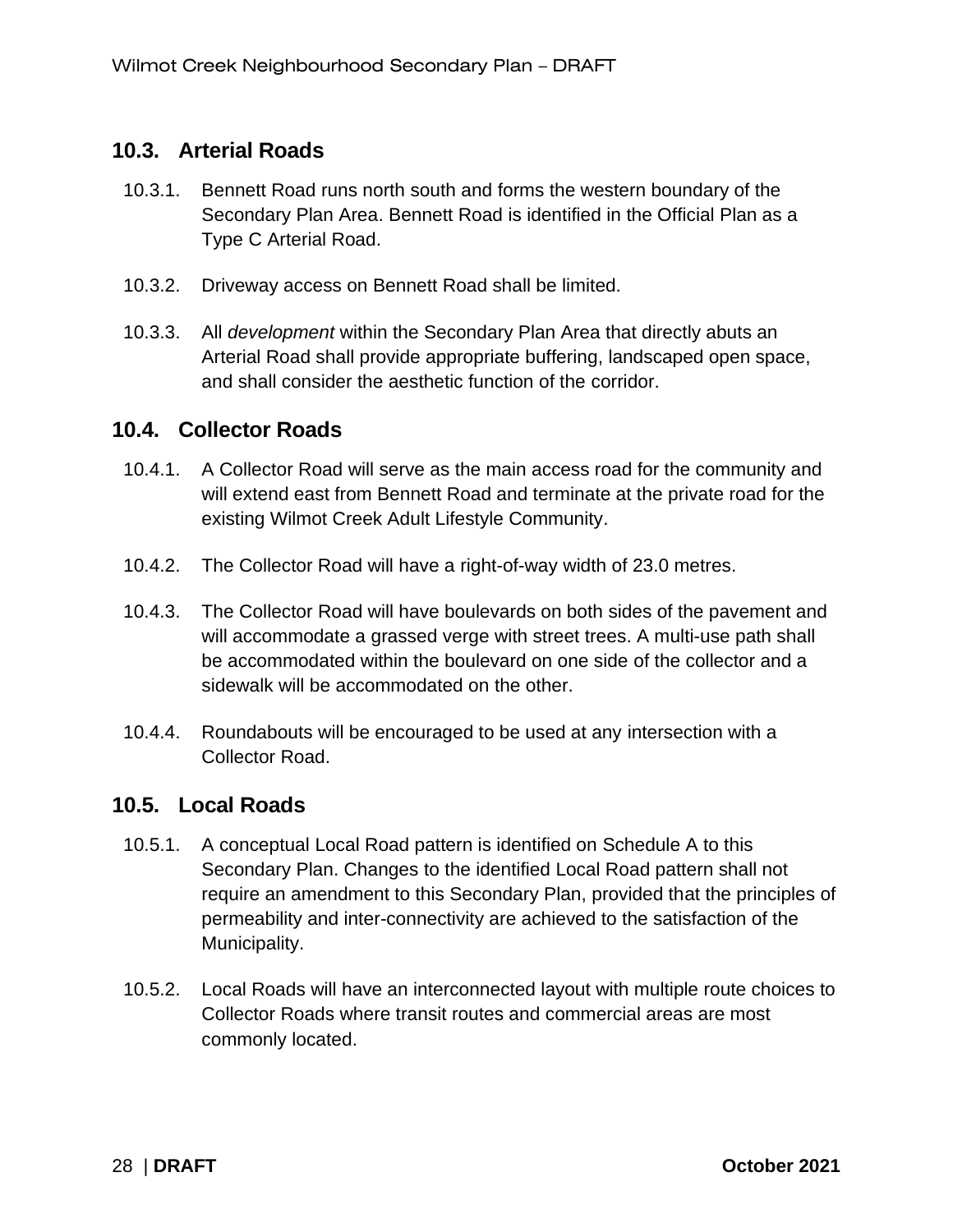- 10.5.3. Local Roads are expected to have a right-of-way width of up to a maximum of 20.0 metres.
- 10.5.4. Local Roads will be designed to accommodate on-street parking and landscaping in the boulevards. Sidewalks are encouraged on both sides of a Local Road.
- 10.5.5. The location and design requirements for Local Roads will be confirmed and implemented through subsequent *development* approvals.

### <span id="page-32-0"></span>**10.6. Rear Lanes**

- 10.6.1. Rear Lanes are permitted and encouraged to support safe and attractive roads by eliminating the need for driveways and street-facing garages.
- 10.6.2. To minimize disruptions to the safety and attractiveness of the Arterial and Collector Roads, a system of Rear Lanes may provide the primary access for on-site parking and servicing functions.
- 10.6.3. Rear Lanes can provide alternative pedestrian routes through a community and shall provide a safe environment for pedestrian and vehicle travel.
- 10.6.4. Public utilities may be located within public Rear Lanes subject to functional and design standards established by the Municipality.
- 10.6.5. Rear lanes shall be designed in accordance with the road classification criteria in Appendix C, Table C-2 of the Clarington Official Plan and include the following design standards:
	- a. Lanes shall allow two-way travel and incorporate a setback on either side of the right-of-way to the adjacent garage wall;
	- b. Lanes shall provide a minimum pavement width of 6.5 metres;
	- c. Lanes shall provide access for service and maintenance vehicles for required uses as deemed necessary by the Municipality and may include enhanced laneway widths and turning radii to accommodate municipal vehicles including access for snowplows, garbage trucks, and emergency vehicles where required;
	- d. Lanes shall be clear of overhead obstruction and shall be free from overhanging balconies, trees, and other encroachments;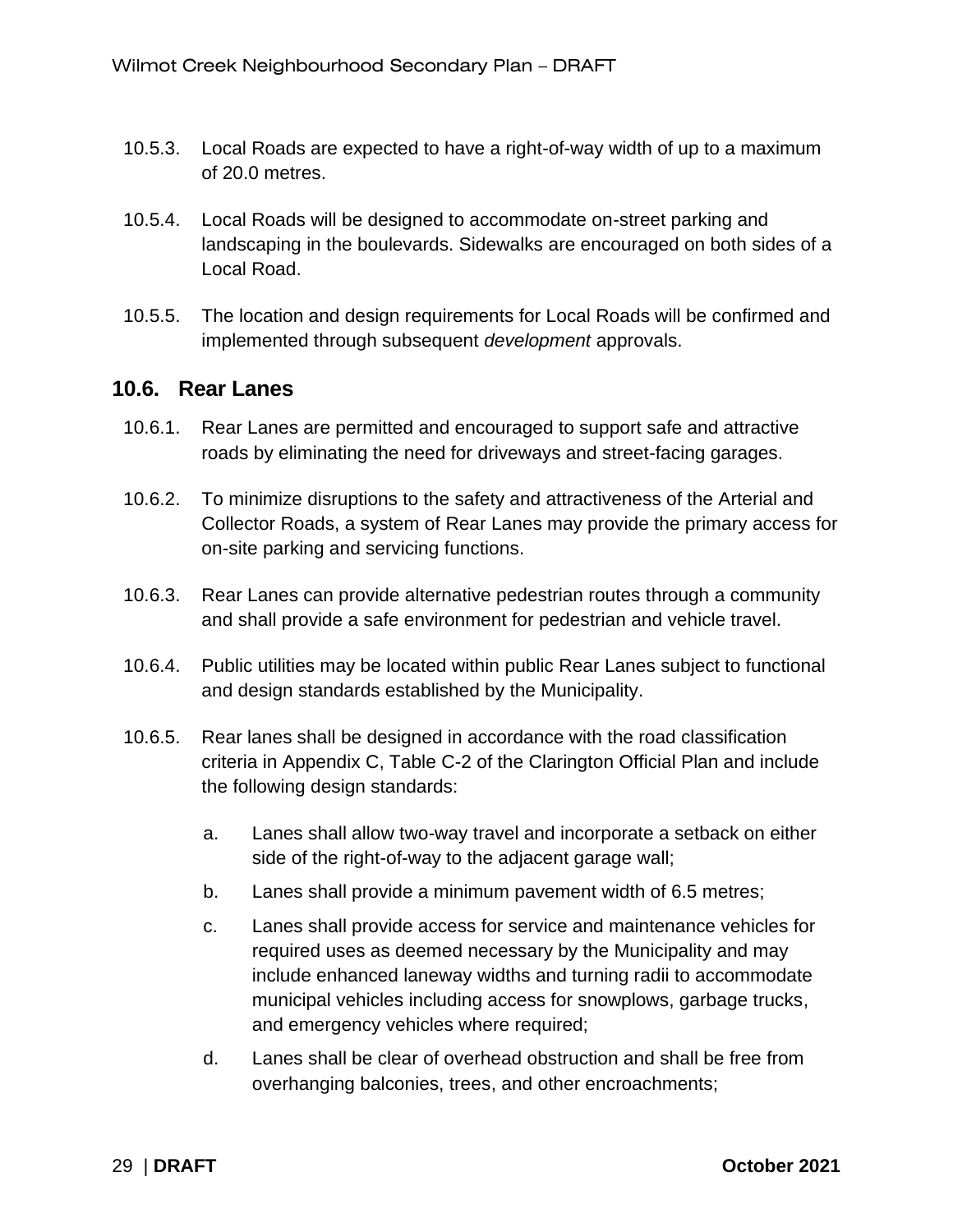- e. Lanes shall intersect with public roads;
- f. No Region of Durham *infrastructure* shall be permitted;
- g. Lanes should be graded to channelize snow-melt and runoff;
- h. The design of lanes shall incorporate appropriate elements of low impact design including permeable paving where sufficient drainage exists;
- i. Lanes should be prioritized where *development* fronts onto an Arterial or Collector Road network;
- j. Access to loading areas should be provided from rear lanes;
- k. Appropriate lighting shall be provided to contribute to the safe function of the roadway, as well as the safe and appropriate lighting of the pedestrian realm; and
- l. Lighting should be downcast to reduce light pollution.

### <span id="page-33-0"></span>**10.7. Private Roads**

Private Roads are not under the jurisdiction of the Municipality and include condominium roads providing access to units within a condominium development. Private Roads will be the responsibility of the landowner to ensure that such private roads are adequate for traffic, including fire protection and emergency vehicles.

- 10.7.1. Private Roads shall have a minimum right-of way width of 10.0 metres with a minimum paved surface width of 6.5 metres.
- 10.7.2. A minimum 1.5 metre landscaped utility corridor shall be provided on either side of the paved portion of the Private Road.
- 10.7.3. Sidewalks are required on at least one side of a Private Road and may be located within the utility easement.
- 10.7.4. The use of permeable materials should be considered in areas where sufficient drainage exists.
- 10.7.5. Private Roads shall be designed to meet the Municipality's design standards and specifications.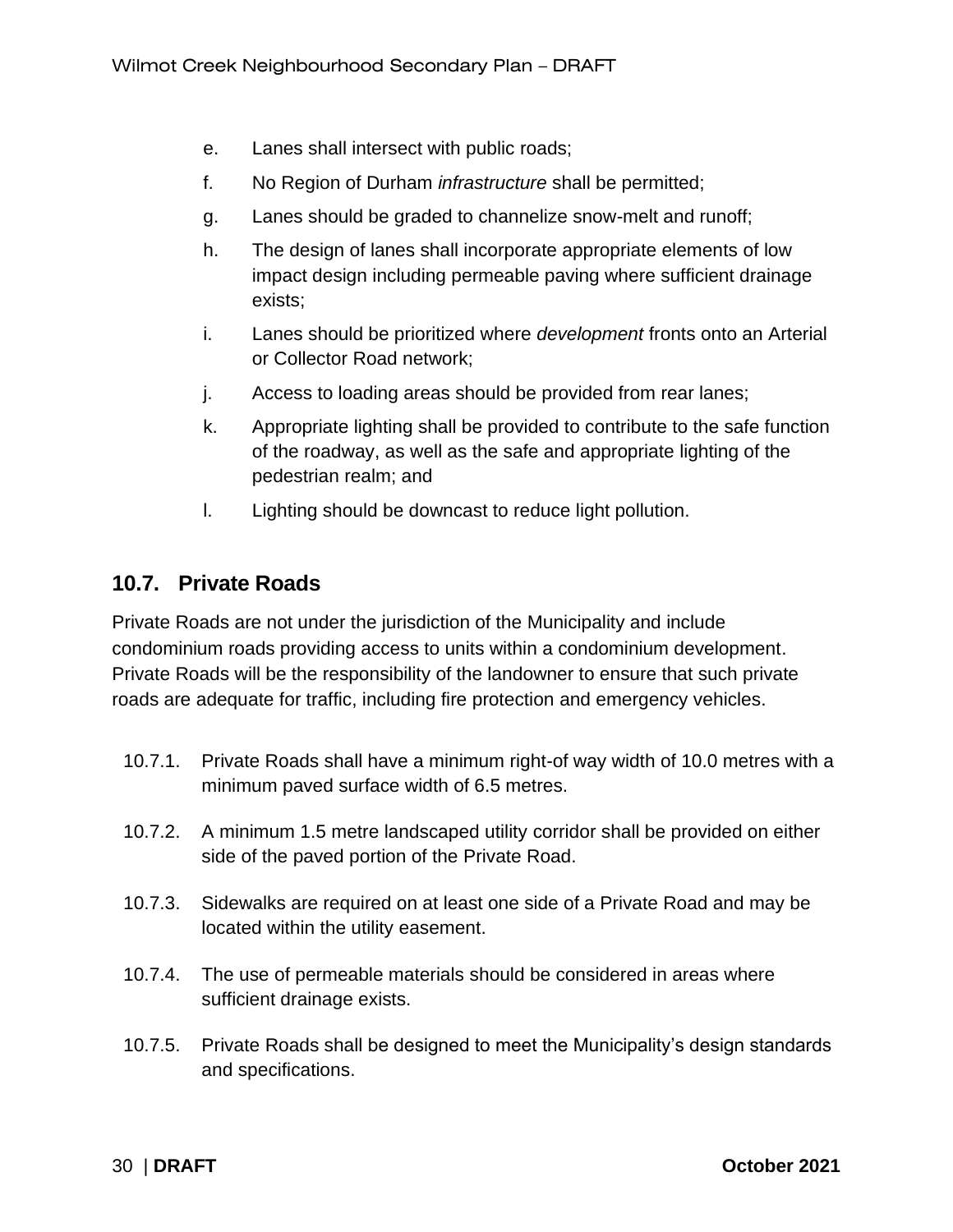### <span id="page-34-0"></span>**10.8. Controlled Access Gate and Road**

- 10.8.1. Access to the existing Wilmot Creek Adult Lifestyle Community will be provided by a Private (land lease) Road and a controlled access gate and will be the responsibility of the landowner to maintain.
- 10.8.2. Special entry paving and signage will identify the Private Road and controlled access gate. Landscaping and fencing will provide a delineation for lands that comprise the entry to the existing community.
- 10.8.3. The design and function of the Private Road and controlled access gate will ensure ease of access and privacy for the existing residents.

### <span id="page-34-1"></span>**10.9. Roundabouts**

- 10.9.1 The Municipality shall consider the following as general design policies for Roundabouts:
	- a. Roundabouts are intended to calm traffic and direct traffic flows without requiring stop signs at intersections;
	- b. The design of a Roundabout should prioritize the safe movement of pedestrians and bicycles; and
	- c. Whenever Roundabouts are used, they should incorporate appropriate landscape features and public art while ensuring that clear sightlines are maintained for drivers to promote safety.

### <span id="page-34-2"></span>**10.10. Public Transit**

- 10.10.1. Transit facilities should be integrated early and appropriately throughout The Secondary Plan Area. Durham Region Transit shall be invited to all development pre-consultation meetings to advise on transit requirements.
- 10.10.2. To facilitate the creation of a transit supportive urban structure, the following measures shall be reflected in *development* proposals, including the subdivision of land:
	- a. *Transit-supportive* densities in keeping with municipal density targets;
	- b. Provision of a road pattern and *active transportation* network that provides for direct pedestrian access to future transit routes and stops;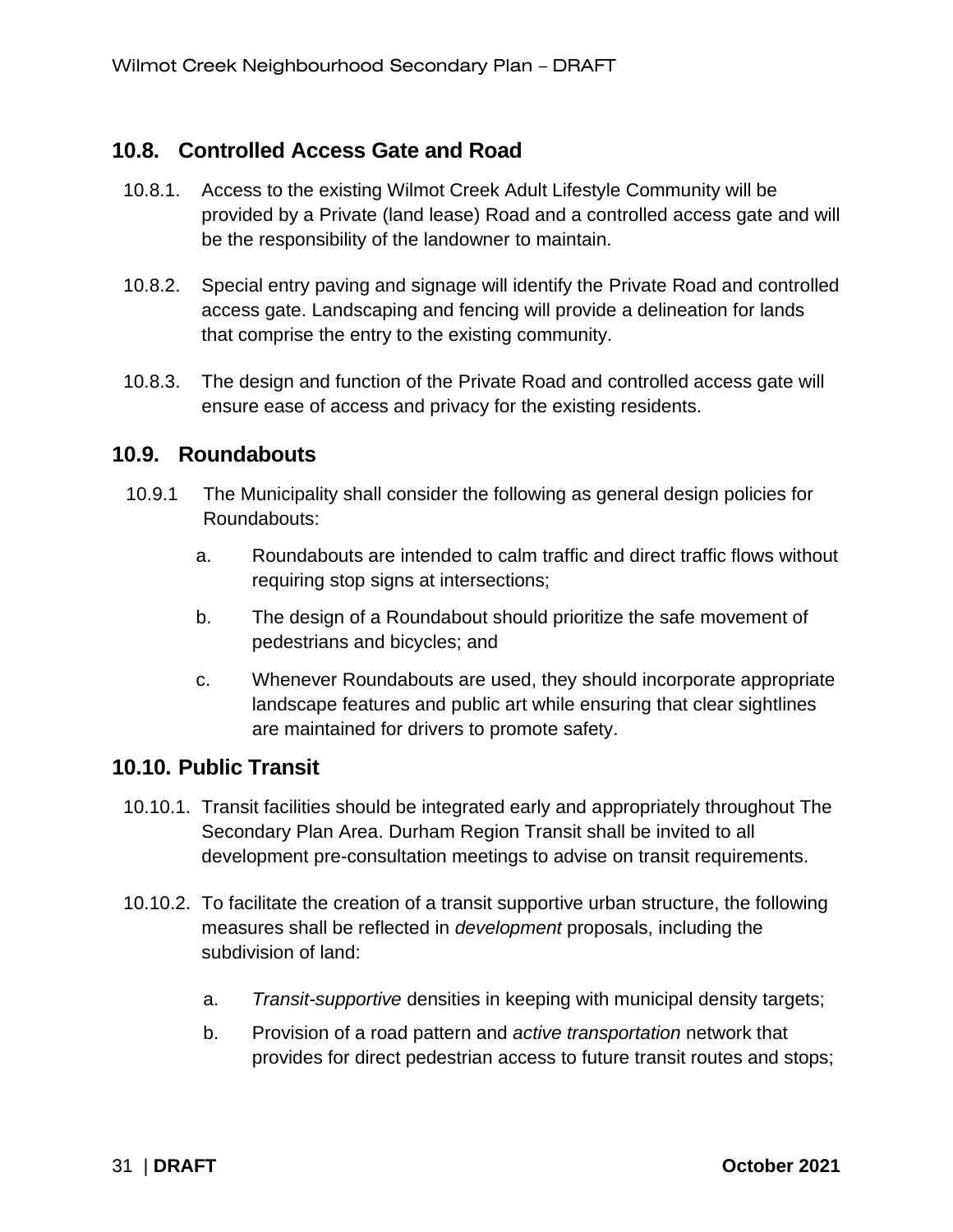- c. Transit stops located in close proximity to activity nodes and building entrances; and
- d. Provision for transit stops and incorporation of bus-bays where appropriate into road design requirements.

### <span id="page-35-0"></span>**10.11. Active Transportation**

- 10.11.1. The *active transportation* network provides opportunities for *active transportation* and enhances mobility by providing for an alternative to local automotive transportation. The *active transportation* network includes both on- and off-street facilities including sidewalks, trails, and multi-use paths.
- 10.11.2. *Active transportation* within the Secondary Plan Area shall be consistent with the policies of Section 18.4 of the Official Plan, this Plan, and be in accordance with the Sustainable Development Guidelines.
- 10.11.3. The *active transportation* network will connect to the road network and all major destinations, such as the Neighbourhood Centre, *parks*, community gardens, and the existing Waterfront Trail in order to provide convenient and safe access to facilitate travel by alternate modes of transportation.
- 10.11.4. *Active transportation* routes will include signage and streetscaping elements such as trees, landscaping, and benches to support pedestrian and cyclist comfort and safety and enhanced accessibility for all residents.

#### **Trails and Multi-Use Paths**

- 10.11.5. The trails system is to provide both a recreational and utilitarian function. Accordingly, connections will be made to the road network, the Neighbourhood Centre, *parks*, community gardens, and the existing Waterfront Trail.
- 10.11.6. Trail and multi-use path locations will be based on each site's sensitivity in order to minimize environmental impacts. The trails system may include trails and multi-use paths along stormwater management facilities, open spaces, the road system, the outer edge of the *vegetation protection zone*, and within *parks*.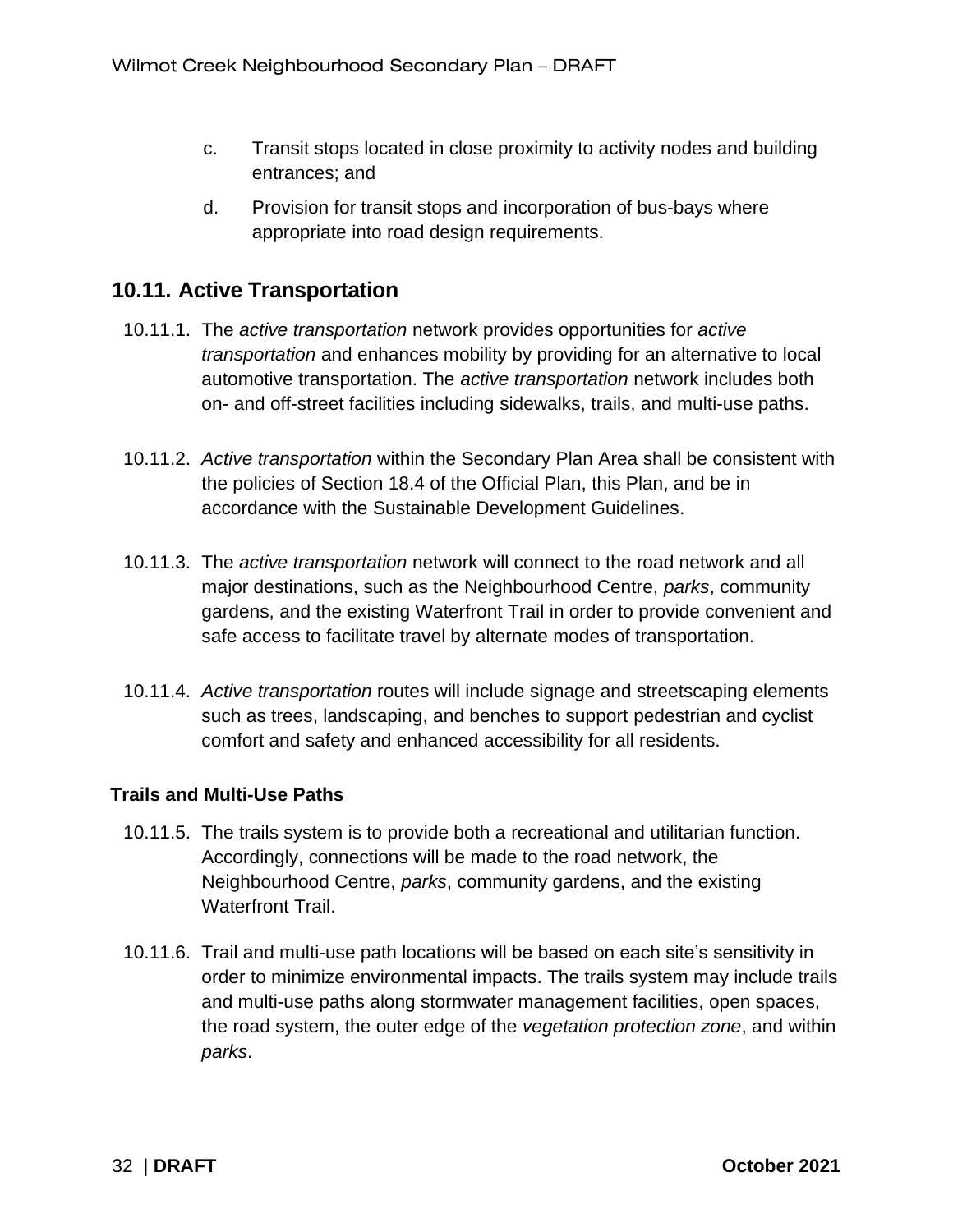- 10.11.7. Trail and multi-use path crossings of roads shall ideally be located at an intersection where users can be afforded a safe and protected crossing. Trail and multi-use path crossings at a mid-block location along a road shall be provided a signed trail crossing to alert drivers of the likely presence of trail users.
- 10.11.8. Trails and multi-use paths will be designed to accommodate a range of users and abilities. Curb-cuts and other safety measures and design elements must be provided to improve access at road crossings. The use of permeable materials may be considered for trail development in areas where sufficient drainage exists. Trails and multi-use paths with asphalt surfaces may be incorporated into the trails system to address accessibility and *active transportation* needs.
- 10.11.9. Trail and multi-use path locations shall be assessed as part of an Environmental Impact Study, where appropriate.
- 10.11.10.Trails and multi-use paths located in proximity to sensitive natural features, or adjacent to stormwater management facilities should incorporate interpretive signage at various locations to promote stewardship initiatives that will protect and enhance the features and functions of the natural environment.
- 10.11.11.The Municipality may require trail corridors to be dedicated for public purposes as a condition of development approval.
- 10.11.12.Trail and multi-use path connections and crossings shall be subject to the following policies:
	- a. Trail and multi-use path connections bisecting the NHS should be limited in order to promote the preservation and protection to the ecological integrity and function of the features comprising the NHS;
	- b. Where feasible, road crossings over creeks should be utilized for trail or and multi-use path crossings;
	- c. Where creek crossings are unavoidable, existing crossing locations can be considered however, the new crossing should not use existing non-permitted culverts. Creek crossings will need to be designed to promote fish passage, passage of flows, as well as minimize impacts to the riparian area; and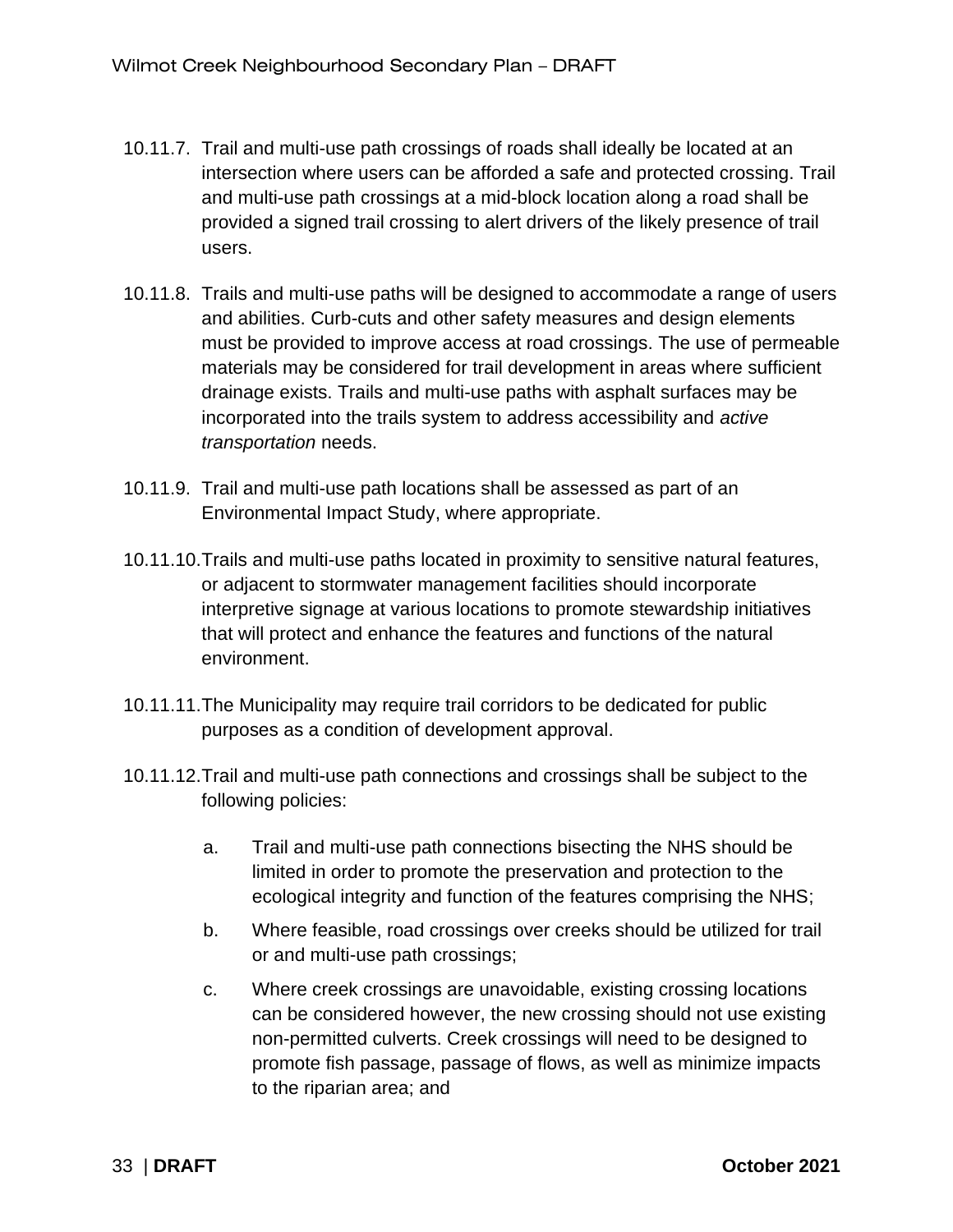- d. The location of trails and multi-use paths should be designed to avoid interfering with the meander belt of the creeks.
- 10.11.13.Additional trails and multi-use paths may be identified through the development approvals process to augment the trail system identified on Schedule A.
- 10.11.14.A future multi-use path on Bennett Road will provide a pedestrian and cycling connection along the western boundary of the Secondary Plan Area and will link to the Waterfront Trail.

### <span id="page-37-0"></span>**10.12. Parking**

- 10.12.1. On-street parking will be encouraged at appropriate locations on all roads in order to provide for anticipated parking needs and to assist in calming traffic movement and thereby enhancing pedestrian safety.
- 10.12.2. Off-street parking for all uses shall be adequate to serve the use.
- 10.12.3. Subject to the findings and recommendations of an Internal Traffic/Parking Study, on-street parking may be approved at certain locations for specified times of the day to satisfy a portion of the parking requirements of adjacent non-residential uses.
- 10.12.4. Bicycle parking should be located near main entrances, be visible to the public, sited to avoid conflicts with pedestrians, and be located in well-lit areas.
- 10.12.5. Multi-unit residential buildings shall provide long-term, secure locations for bicycle parking for residents and additional short term visitor parking.

### <span id="page-37-1"></span>**10.13. Railways**

- 10.13.1 All proposed development adjacent to railway corridors shall be consistent with the policies of Section 19.7 of the Official Plan.
- 10.13.2 Development adjacent to railway corridors shall include safety and mitigation measures, such as setbacks, berms, and security fencing, required by approved noise and vibration studies to the satisfaction of the Municipality and in consultation with the appropriate rail authority.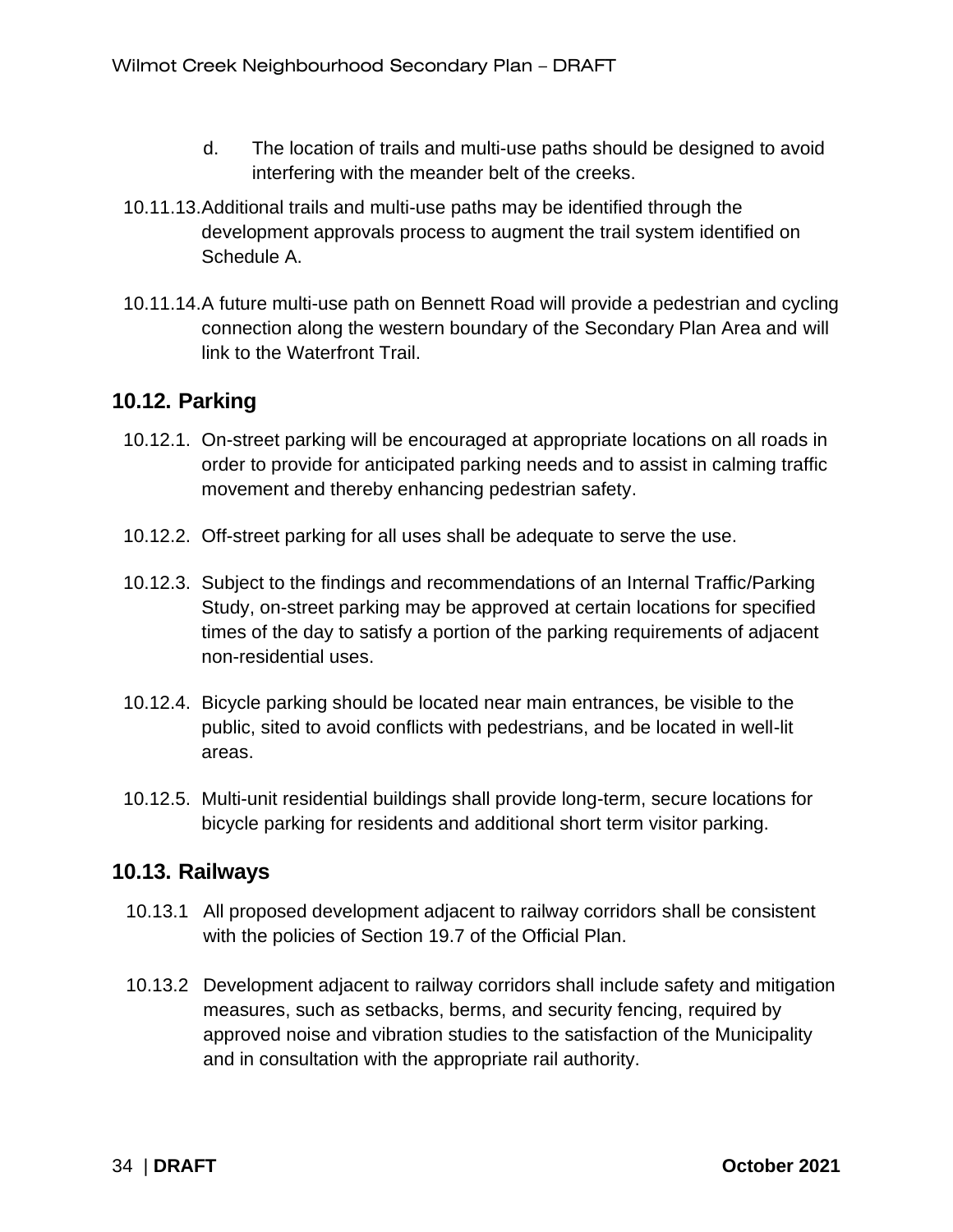### <span id="page-38-0"></span>11.0 PARKS AND COMMUNITY AMENITIES

An important aspect of building a healthy and vibrant community is the provision of a range of passive and active public parks and open space areas. The policies of this Section are intended to provide an integrated system of municipally owned Neighbourhood Parks and Parkettes, and other publicly accessible open space areas, trails, and pathways within the community.

### <span id="page-38-1"></span>**11.1. Objectives**

- 11.1.1. Provide for a diverse range of *parks*, open spaces, and community amenities to encourage residents to be physically active and socially engaged.
- 11.1.2. Ensure *parks* and open spaces are visible, accessible, and linked.
- 11.1.3. Ensure *parks* include a full array of opportunities for outdoor festivals, *recreation*, and play, as well as quiet contemplation.
- 11.1.4. Locate *parks* and other community amenities to promote safe and convenient access by walking and cycling.

### <span id="page-38-2"></span>**11.2. General Policies for Parks**

- 11.2.1. *Parks* shall be provided as part of a connected parks and open space system and broader public realm network that includes roads, trails, and privately owned publicly accessible spaces.
- 11.2.2. Wherever feasible, lands designated Environmental Protection and Green Space shall be incorporated into the *parks* and open space system for leisure uses and compatible, passive recreational functions. Such lands shall not be included as part of the parkland dedication requirements identified in this Secondary Plan.
- 11.2.3. *Parks* shall be designed to minimize any potential negative impacts on the residential uses.
- 11.2.4. Residential and commercial uses backing onto *Parks* shall be minimized.
- 11.2.5. *Park* and open space design shall be in accordance with the requirements of the Sustainable Development Guidelines and shall consider the following: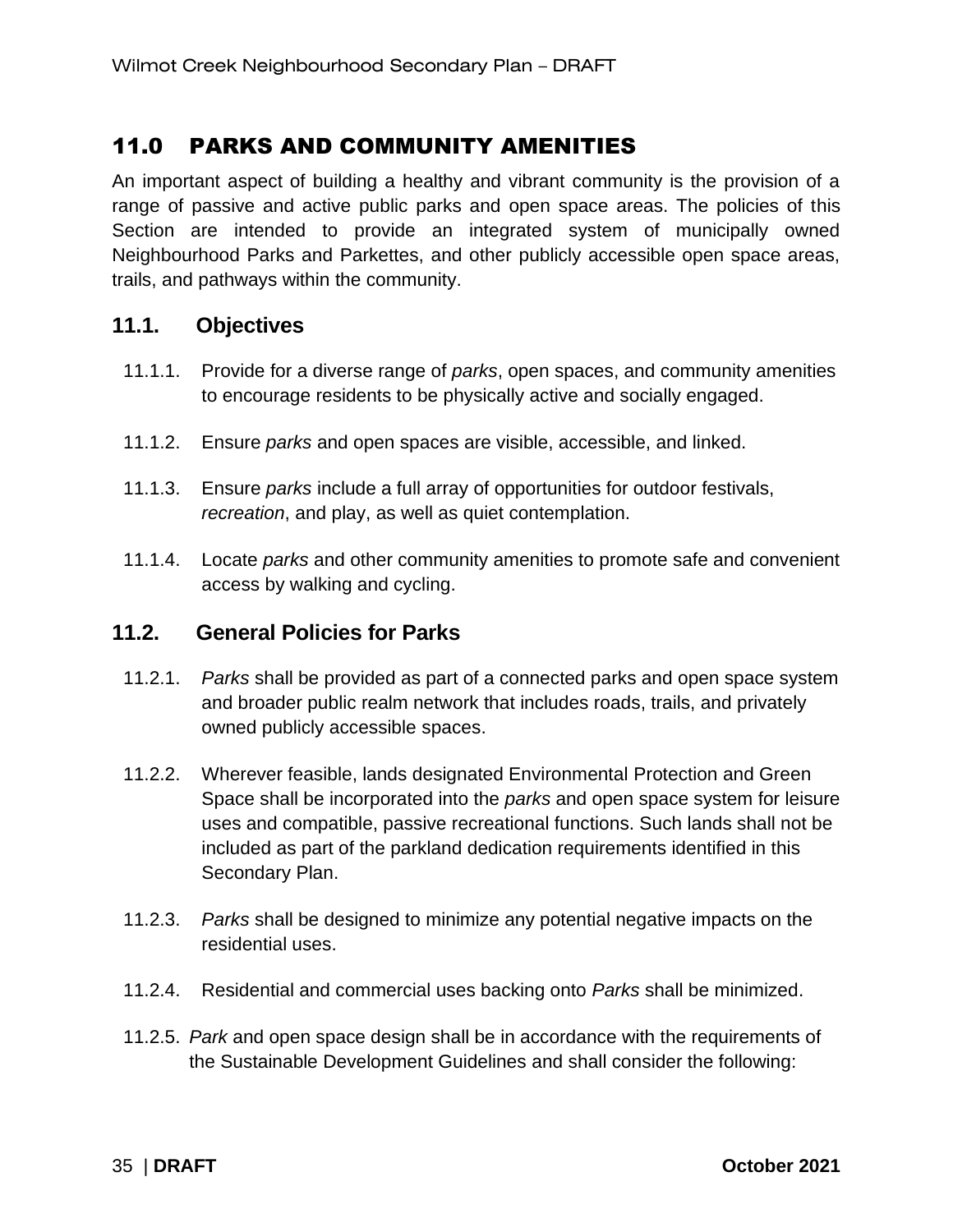- a. Have regard for Crime Prevention Through Environmental Design (CPTED) principles and the Accessibility for Ontarians with Disabilities Act (AODA);
- b. New trees and landscaping within *parks* should be of a diverse, robust species selection, drought tolerant, contribute to the tree canopy objectives of the Municipality and Region, and where possible, salvaged from the site or the local area;
- c. Bicycle and pedestrian routes to, and within, *parks* should be accessible, safe, and visible;
- d. Bicycle parking should be provided within all *parks*, regardless of park size;
- e. *Parks*, in general, should be accessible and accommodate a range of age groups. Co-locating physical activity spaces for children and adults promotes physical activity in different age groups;
- f. The illumination of *parks*, including parking areas and playing fields, shall be directed away from the Environmental Protection Area to minimize disturbance to wildlife, to the greatest extent feasible; and
- g. The inclusion of public art in *parks*, facilities, and pedestrian spaces is encouraged.
- 11.2.6. Dedication of lands for Neighbourhood Parks and Parkettes shall be in accordance with the Official Plan. Privately owned publicly-accessible spaces are not accepted as part of the parkland dedication.
- 11.2.7. Areas conveyed for parkland purposes will be programmable lands.

### <span id="page-39-0"></span>**11.3. Neighbourhood Parks**

- 11.3.1 Neighbourhood Parks are shown on Schedule A. The precise size and location of Neighbourhood Parks shall be determined at the time of *development* review and approval, based on the parkland provision requirements of Section 18 of the Clarington Official Plan.
- 11.3.2 Neighbourhood Parks shall form the central focus of the overall Secondary Plan Area and shall: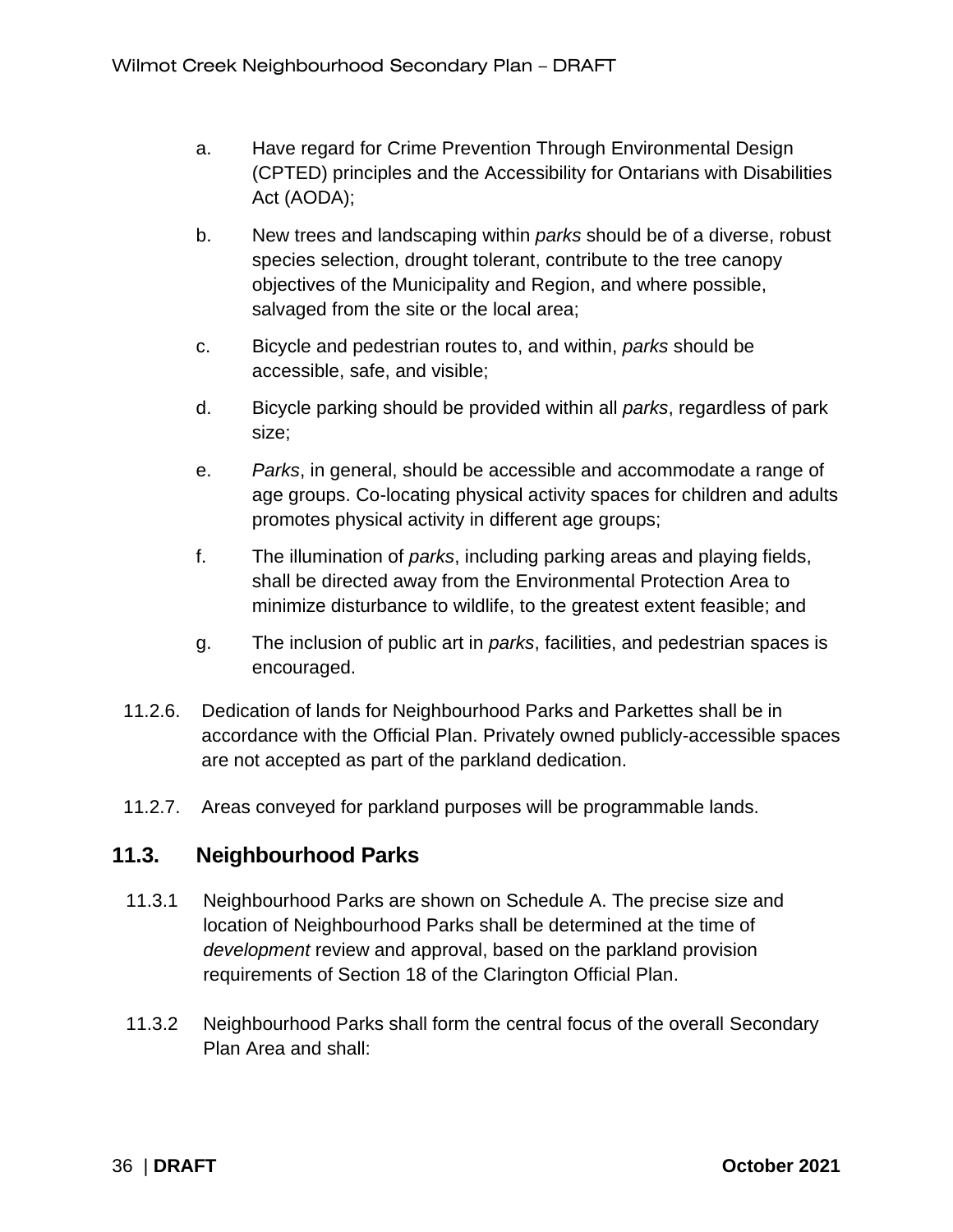- a. Be centrally located and within 400 to 800 metres (5 to 10 minute walking distance) of all residential uses within the neighbourhood it is serving;
- b. Have a size of 1.5 to 3.0 hectares and be designed for passive and active recreational facilities such as playground equipment and active sports fields to meet the recreational needs of the neighbourhood residential area through detailed *parks* planning;
- c. Be integrated with other community facilities, where deemed appropriate by the Municipality;
- d. Have frontage on a Local and/or Collector Road, with a minimum 60 metres of continuous frontage; and
- e. Be connected and integrated with the broader NHS and *active transportation* routes shown on Schedule A to this Secondary Plan. The Neighbourhood Park shall be located beyond the feature and the associated *vegetation protection zone*.

### <span id="page-40-0"></span>**11.4. Parkettes**

- 11.4.1. Parkettes are shown on Schedule A. The precise number, size, and location of Parkettes shall be determined at the time of *development* review and approval, based on the parkland provision requirements of Section 18 of the Clarington Official Plan.
- 11.4.2. Parkettes are smaller scale *parks*, between 0.5 to 1.0 hectare in size, and are intended to provide passive open space areas, serve as focal points within sub-areas of each neighbourhood, and shall:
	- a. Be easily accessible for residents within a 400 metre radius (5 minute walking distance);
	- b. Be designed to have significant public exposure and access. Urban design options include surrounding the park with streets or fronting dwellings directly on to the parkette;
	- c. Reflect the needs of surrounding residents including places to sit and socialize, junior play areas for children, and a significant tree canopy for shade; and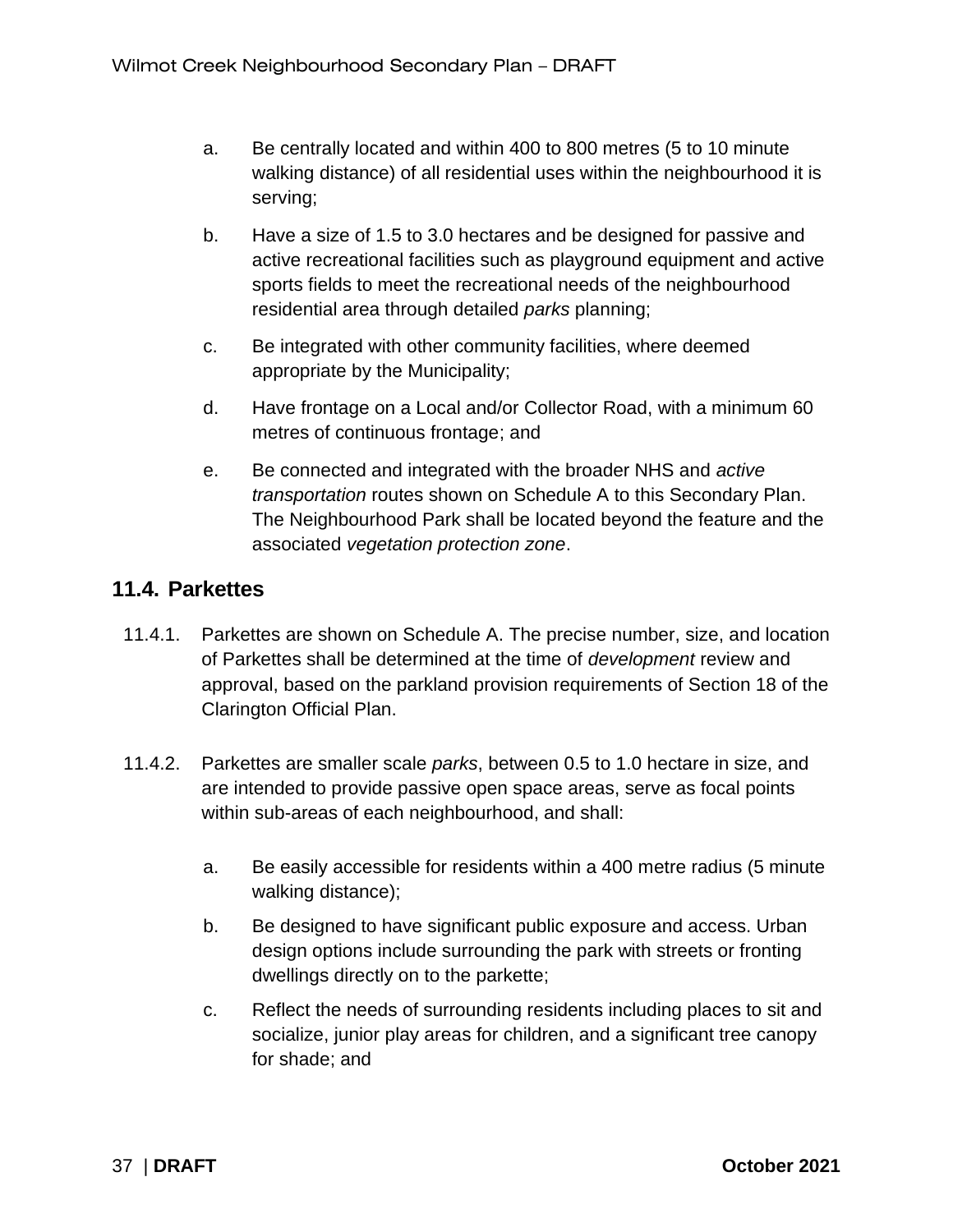d. Be designed with 50 percent public frontage but may be less where other design alternatives achieve public view and access. Public frontage can be a public road, Hydro Corridor, or *natural heritage features*.

### <span id="page-41-0"></span>**11.5. Privately Owned Publicly-Accessible Spaces**

- 11.5.1. In addition to the publicly owned lands which form the Parks designation, *development* is encouraged to include privately owned publicly-accessible spaces that contribute to the sense of place in the community and the quality of the urban environment.
- 11.5.2. Privately owned publicly-accessible spaces can include public squares, plazas, courtyards, walkways and passages, atriums, arcades, and park-like spaces. They contribute to the urban environment by creating spaces for social interaction, adding to visual interest, improving mid-block permeability, and complementing adjacent land uses.
- 11.5.3. Public access to privately owned publicly-accessible spaces will be secured through the *development* approval process.
- 11.5.4. Privately owned publicly-accessible spaces shall be provided in the High Density Residential designation and the Neighbourhood Centre designation to enhance the Neighbourhood Centre's role as a primary gateway.

### <span id="page-41-1"></span>12.0 LAND USE DESIGNATIONS

### <span id="page-41-2"></span>**12.1. Objectives**

- 12.1.1 Support the mix and diversity of land uses in a compact, *active transportation* supportive development form to shorten distances between homes, workplaces, and amenities to meet resident's needs for daily living, throughout the year, and throughout an entire lifetime.
- 12.1.2 Realize an efficient urban community structure by achieving targets of a minimum of 50 people per gross hectare.
- 12.1.3 Locate the highest intensity of *development* and greatest mix of uses along the Highway 401 corridor and in the Neighbourhood Centre to foster access to commercial amenities and transit.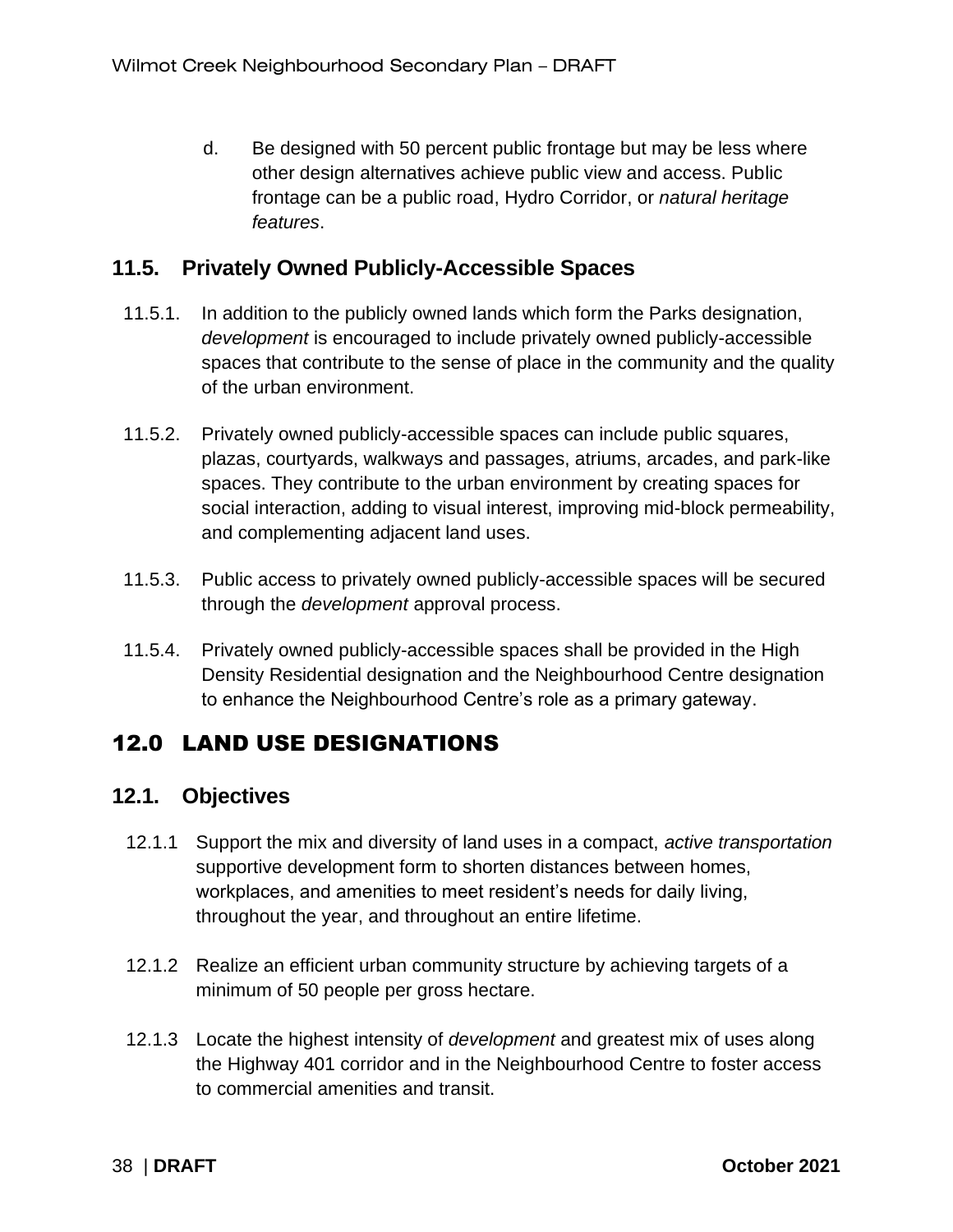### <span id="page-42-0"></span>**12.2. General Land Use Policies**

- 12.2.1. The land use designations on Schedule A of this Secondary Plan and the policies of this section are designed to establish a distribution of land uses to ensure an appropriate mix of uses, heights, and densities in a manner which supports the creation of a sustainable and complete community.
- 12.2.2. The following land use designations apply within the Secondary Plan Area:
	- a. Medium Density Residential;
	- b. High Density Residential;
	- c. Neighbourhood Centre;
	- d. Environmental Protection Area; and
	- e. Green Space.
- 12.2.3. Taller buildings will generally be located in close proximity to Highway 401 and Bennett Road, a major Arterial Road.
- 12.2.4. Development lots shall back onto the provincial highway and front onto a local internal street. Rear yards shall back onto the provincial highway.
- 12.2.5. Outdoor storage and loading areas in locations adjacent to Highway 401 shall be visually screened or appropriately located to reduce visibility to ensure these uses are not a distraction to the travelling public.
- 12.2.6. The Municipality will ensure, through the Implementing Zoning By-law, Conditions of Draft Plan Approval, Site Plan Agreement, and/or any other legally binding agreement acceptable to the Municipality, that potential adverse noise impacts from Highway 401 and the CN Railway shall include appropriate construction techniques and/or building materials that will mitigate potential adverse noise impacts. As a minimum, the dwellings should be constructed of brick veneer or masonry exterior wall construction and be provided with central air conditioning.
- 12.2.7. Physical noise mitigation measures (e.g., acoustic barriers) for residential and/or sensitive land uses adjacent to Highway 401 and the CN Railway line can be used. The height and design of any noise mitigation measures shall be determined by the Noise Feasibility Study to the satisfaction of the Municipality.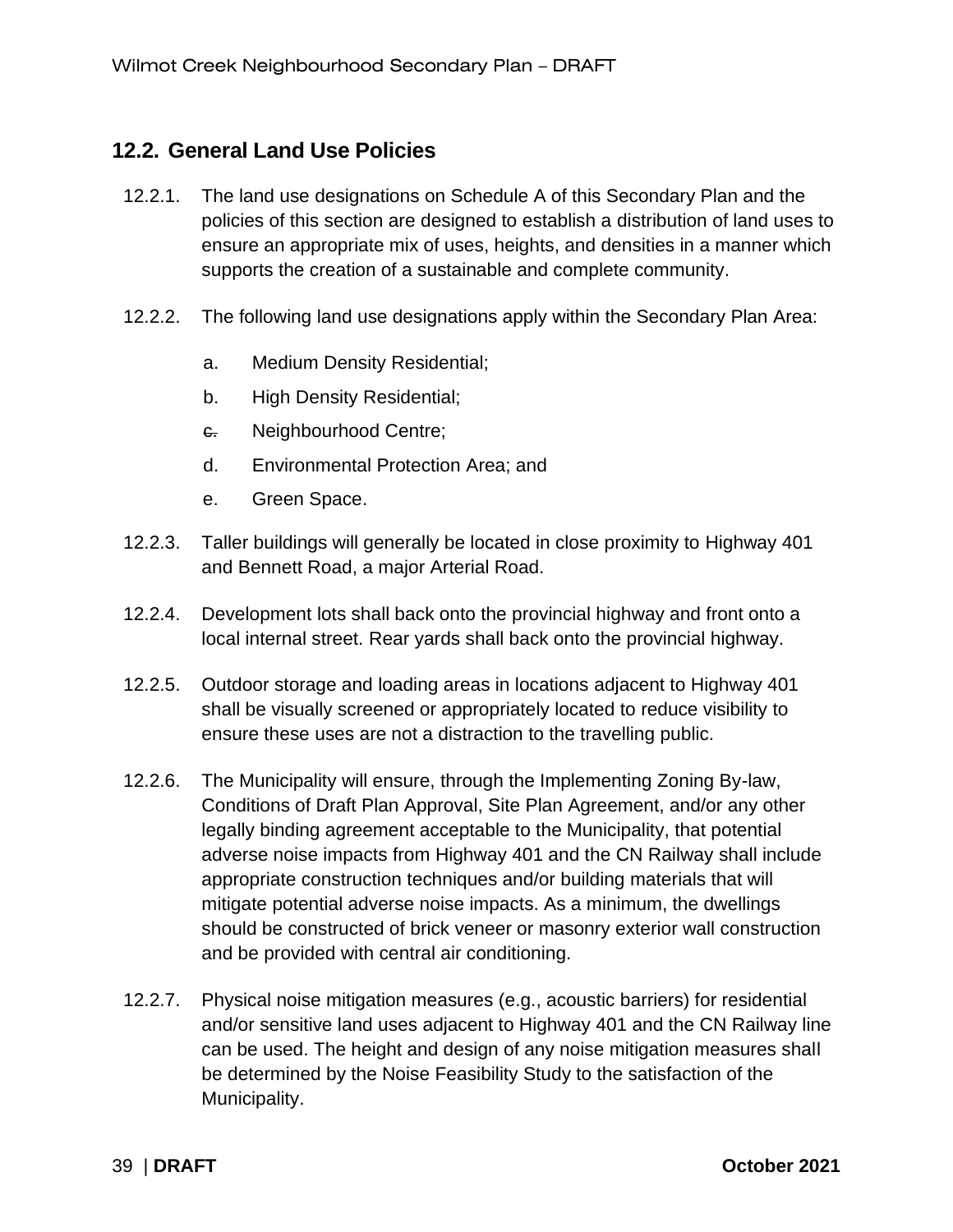- 12.2.8. In recognition of the potential for noise impacts from the existing highway and railway, the Municipality will require that formal warning notices be included in all purchase and sale (or rental/lease) agreements and for registration on title for all properties or condominium units.
- 12.2.9. Drive-through facilities are not a permitted use in any land use designation.
- 12.2.10. Service stations are not a permitted use in any land use designation.

### <span id="page-43-0"></span>**12.3. Medium Density Residential Designation**

#### **Permitted Uses and Built Forms**

- 12.3.1. The predominant use of lands within the Medium Density Residential designation are a mix of housing types and tenures in mid- and low-rise building forms.
- 12.3.2. Other uses, including small scale service uses, which are supportive of and compatible with residential uses, are also permitted in accordance with the Official Plan.
- 12.3.3. The following building types are permitted:
	- a. Street townhouses;
	- b. Block townhouses;
	- c. Stacked townhouses;
	- d. Special needs housing;
	- e. Apartment buildings; and
	- f. Other dwelling types that provide housing at the same or higher densities as those above.

#### **Height and Density**

- 12.3.4. The height of any building shall be a minimum of 2 storeys and a maximum of 6 *storeys*.
- 12.3.5. *Development* on lands designated Medium Density Residential shall have a minimum *net density* of 40 units per net hectare.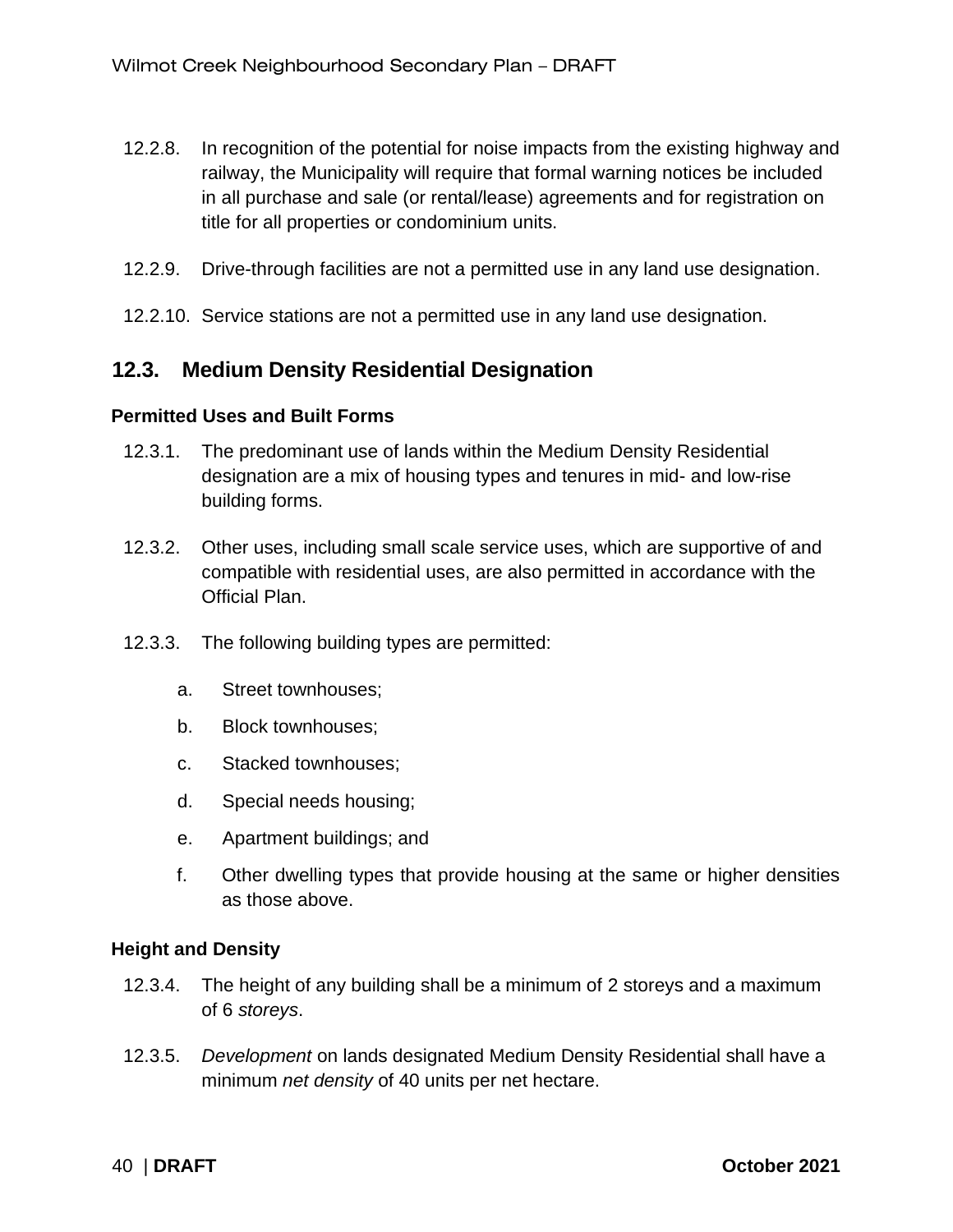#### **Development Policies**

- 12.3.6. Development shall provide a transition in height by locating less dense and lower scale buildings south of the main east-west Collector Road.
- 12.3.7. In Medium Density Residential areas, the following policies shall apply:
	- a. Dwelling units shall have their main entrance visible and accessible from the public street;
	- b. Garages are encouraged to be accessed from a rear lane;
	- c. Where garages are located at the front of the building facing a street, the garage shall be integrated and not protrude beyond the main front wall of the dwelling unit;
	- d. Driveways shall not exceed the width of the garage;
	- e. Front yards shall have an appropriate amount soft landscaping to create an attractive and vegetated streetscape and allow permeability for stormwater;
	- f. Buildings on corner lots or abutting *parks* shall have windows, materials and architectural treatments consistent with the front elevation where sides or flankage of buildings is visible;
	- g. Front and exterior side yard porches shall be encouraged;
	- h. Outdoor amenity areas in the form of second floor decks or rooftop patios should be considered for townhouses with an attached garage in the rear; and
	- i. Stacked townhouses and low-rise apartment units should be provided with private amenity space in the form of a balcony for the upper-level units, or an at-grade or sunken courtyard for the lower-level units.
- 12.3.8. Pedestrian walkways, including mid-block pedestrian connections, should be provided at regular intervals between townhouse blocks to provide safe, direct access between dwelling entrances, the public street, parking areas, and amenity areas.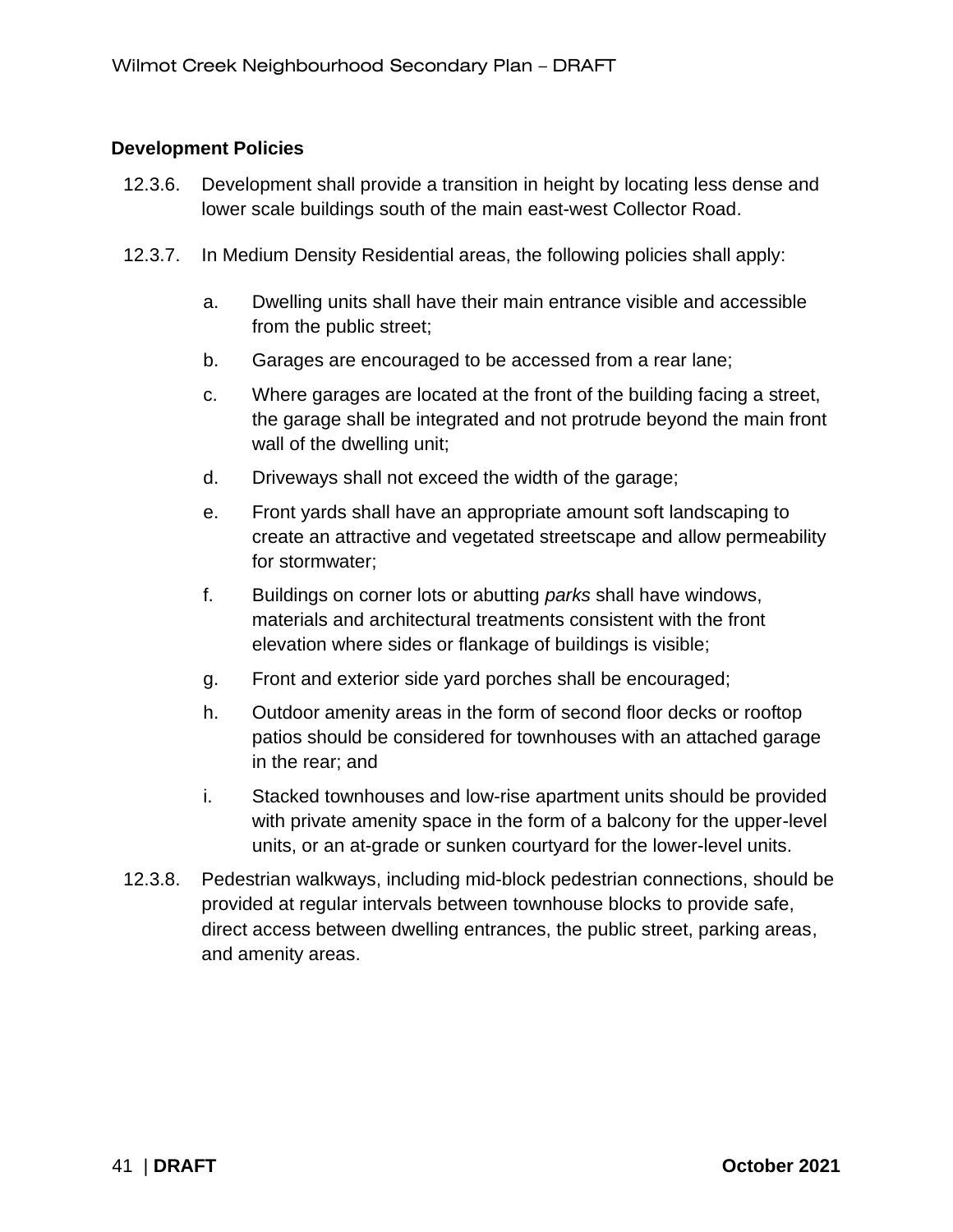### <span id="page-45-0"></span>**12.4. High Density Residential Designation**

#### **Permitted Uses and Built Forms**

- 12.4.1. The predominant use of lands within the High Density Residential designation are mid-rise building forms.
- 12.4.2. The following building types are permitted:
	- a. Apartment buildings;
	- b. Special needs housing; and
	- c. Other dwelling types that provide housing at the same or higher densities as those above.

#### **Height and Density**

- 12.4.3. Apartment buildings adjacent to Highway 401 and east of the Environmental Protection Area will have a minimum height of 6 storeys and a maximum height of 8 storeys.
- 12.4.4. *Development* on lands designated High Density Residential shall have a minimum *net density* of 60 units per net hectare.

#### **Development Policies**

- 12.4.5. The highest and most dense forms of development shall be located along the Highway 401 corridor. The scale of buildings adjacent to Highway 401 shall be compatible and sensitively integrated with surrounding residential. Development transition requirements shall be met following the policies in Section 7.4 of this Plan.
- 12.4.6. The boundary between areas designated Medium Density Residential and High Density Residential shall generally be a public street with buildings of each designation fronting onto the street.
- 12.4.7. In High Density Residential areas, the following policies shall apply:
	- a. The siting and massing of the buildings should be compatible and harmonious with that of adjacent developments. Buildings shall be compatible and sensitively integrated with the surrounding residential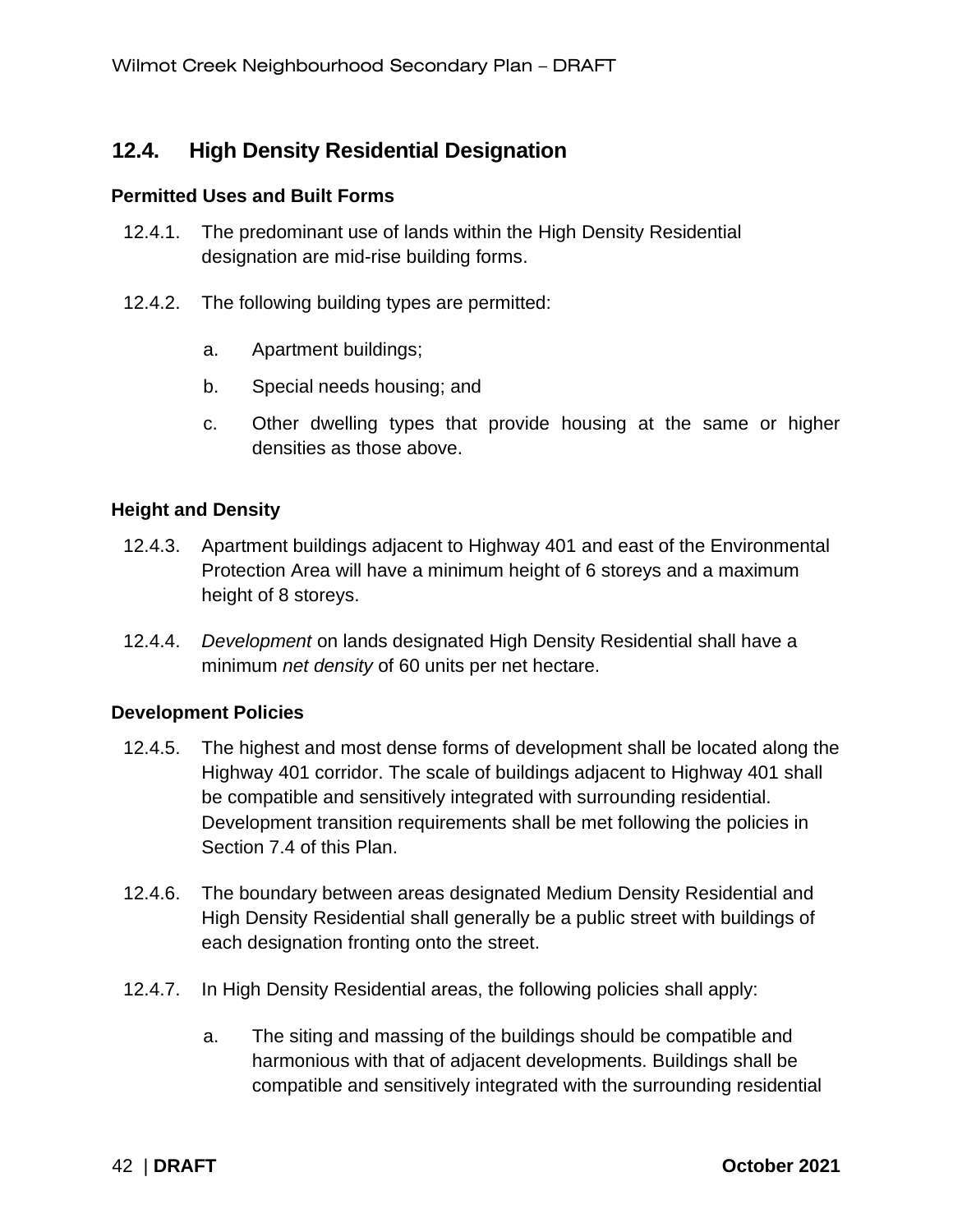uses in terms of building mass, height, setbacks, orientation, privacy, landscaping, and visual impact;

- b. Side and rear elevations visible from the public realm shall have attractive façade treatments using high quality materials;
- c. Pedestrian walkways, including mid-block pedestrian connections, should provide safe, direct access between dwelling entrances, the public street, parking areas and amenity areas;
- d. Apartment buildings should have a clearly articulated base, middle, and top, through the use of horizontal or vertical extrusions, projections, or changes in material;
- e. Balconies on all *storeys* above grade are encouraged. Inset or partially inset balconies to offer greater privacy and shelter from wind, reduce the building bulk, and minimize the impact of shadow on other amenity spaces below;
- f. Bicycle parking and storage should be provided for apartment buildings; and
- g. Locate visitor drop off areas at the side or rear of buildings with lane or private drive access.
- 12.4.8. Multi-unit residential development shall provide shared space for both indoor and outdoor amenities.

### <span id="page-46-0"></span>**12.5. Neighbourhood Centre Designation**

#### **Permitted Uses and Built Forms**

- 12.5.1. The Neighbourhood Centre Designation provides opportunities for commercial and residential uses that benefit from Arterial Road frontage along Bennett Road. The Neighbourhood Centre will incorporate a combination of any two or more of residential, cultural, entertainment, recreational, offices, restaurants, retail, and service commercial uses.
- 12.5.2. The following building types are permitted:
	- a. Live/work units;
	- b. *Mixed-use buildings*;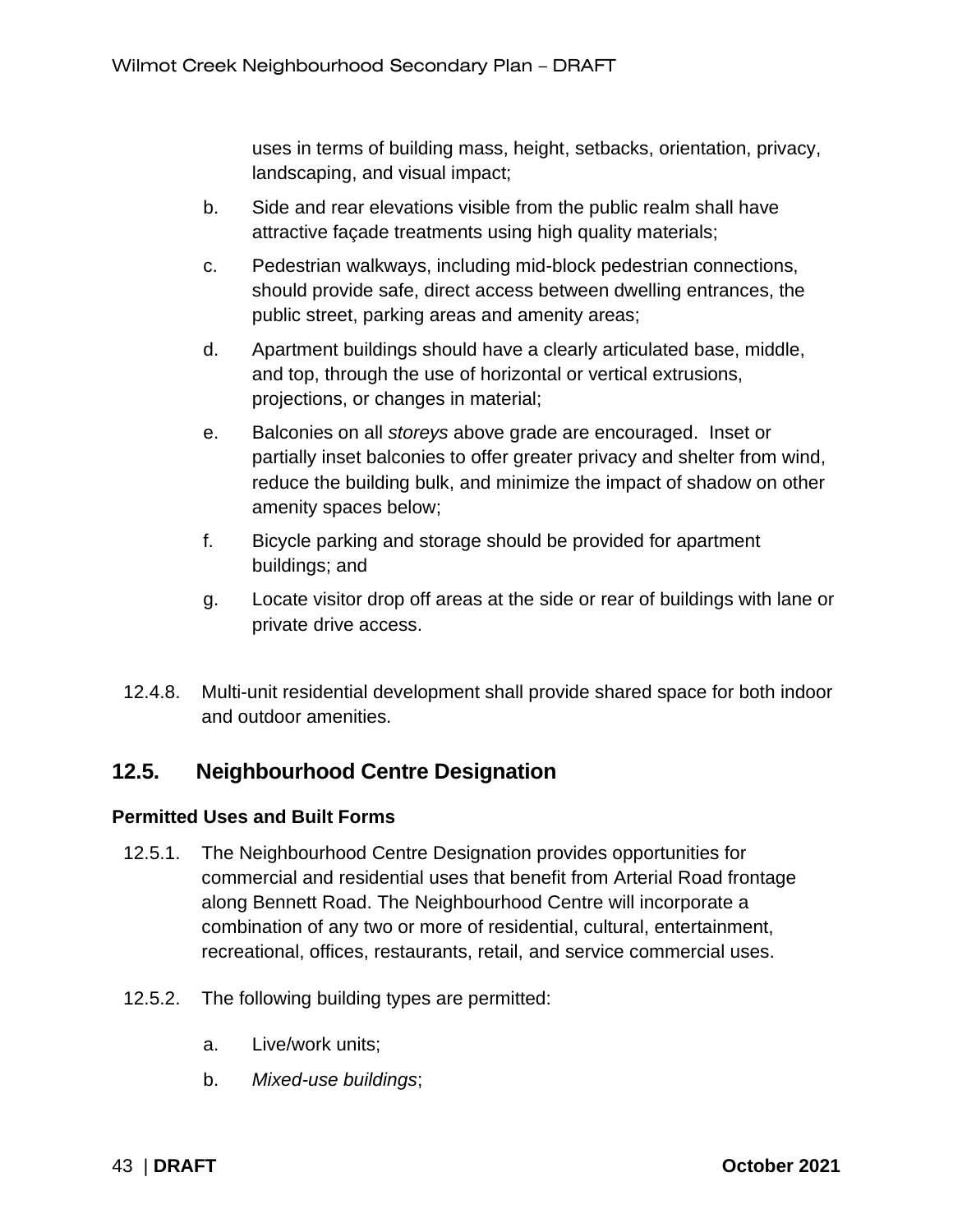- c. Commercial retail and service use buildings; and
- d. Grocery stores/supermarkets

#### **Height and Density**

- 12.5.3. Commercial and mixed-use built forms shall have a minimum height of 2 *storeys* and a maximum of 6 *storeys*.
- 12.5.4. *Development* on lands designated Neighbourhood Centre shall have a minimum *net density* of 40 units per net hectare.

#### **Development Policies**

- 12.5.5. The mix of uses in a Neighbourhood Centre shall be compatible and sensitively integrated with the surrounding residential uses. *Development* transition requirements shall be met following the policies in Section 7.4 of this Plan.
- 12.5.6. In the Neighbourhood Centre, the following policies shall apply:
	- a. Use prominent built form to address the primary gateway location at Bennett Road. Create paired corner buildings on either side of the Collector Road to emphasize a sense of entry;
	- b. Mixed-use buildings may include commercial and office uses at grade and multi-unit residential above or behind. Ground floors shall be designed to be appealing to pedestrians and include uses that are more active in terms of pedestrian traffic, such as commercial/retail, personal service, and restaurant type uses on the ground floor;
	- c. Ensure primary entrances to buildings are clearly visible and located on a public road or onto a public open space for reasons of public safety and convenience;
	- d. For stand-alone commercial uses, minimize the building footprint by providing a multi-storey building in order to deliver compact form and conserve land; and
	- e. Ensure consistent high quality building design and architectural elements on all building elevations, particularly on facades in public view or backing onto residential properties.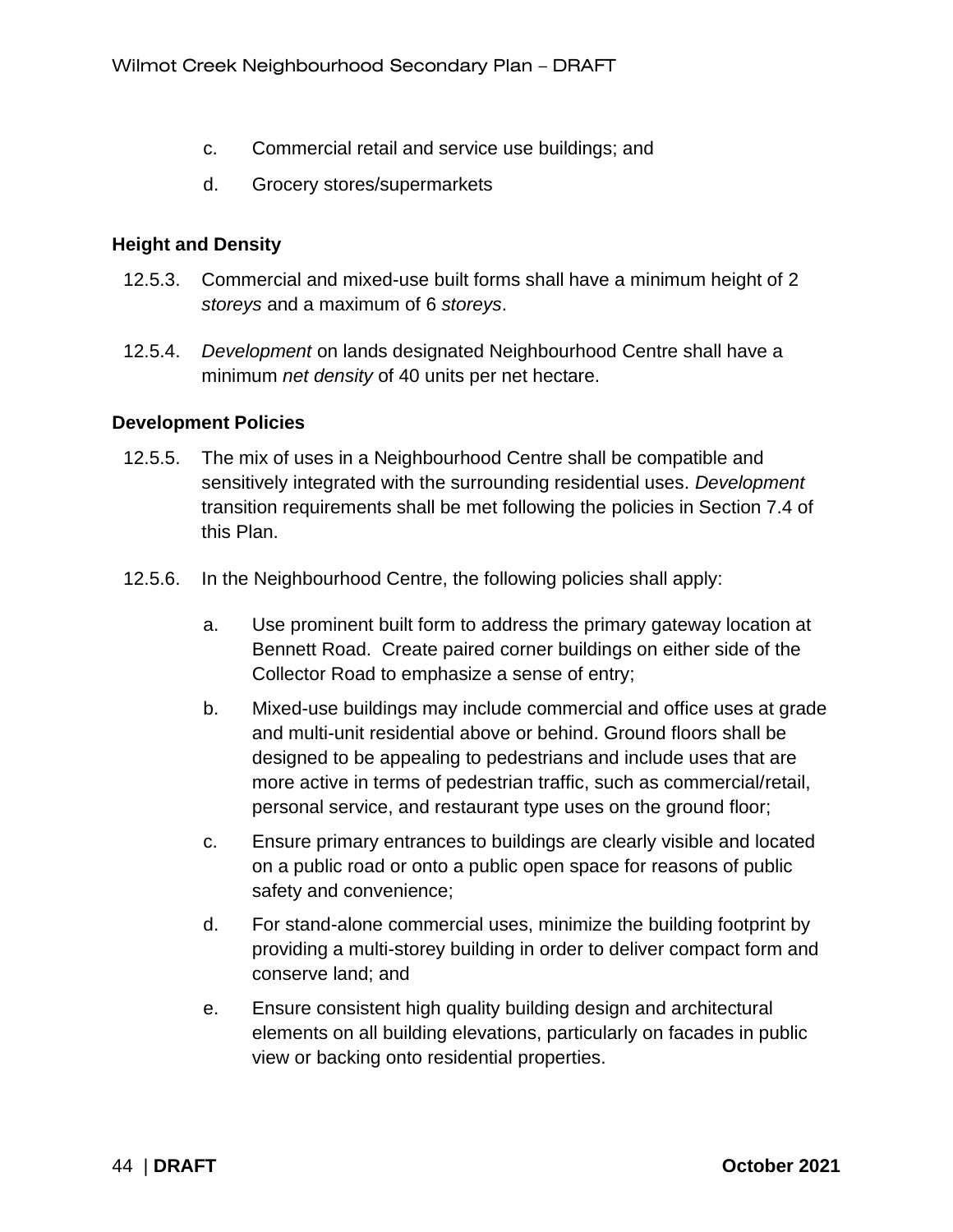- 12.5.7. Cultural, entertainment, recreational*,* offices, restaurants, retail, and service commercial uses shall be permitted in the first two floors of a mixed-use building.
- 12.5.8. Stand-alone 2 *storey* commercial buildings are permitted if a mixed-use building is also within the Neighbourhood Centre designation.
- 12.5.9. Ground floors containing commercial space shall have a minimum height of 4.5 metres.
- 12.5.10. Surface parking lots should be screened from view from roads, open spaces, and adjacent residential areas with low fencing, architectural features, landscaping and/or other mitigating design measures, such as lowered parking surfaces with landscaped buffers.

### <span id="page-48-0"></span>**12.6. Environmental Protection Area Designation**

- 12.6.1. Lands designated Environmental Protection Area shall be subject to the provisions of Section 14.4 of the Official Plan.
- 12.6.2. No *development* shall be permitted in Environment Protection Areas, except low intensity *recreation*, and uses related to conservation, flood, or erosion control projects.
- 12.6.3. The *natural heritage features* and their associated *vegetation protection zones* within the Secondary Plan Area are identified as Environmental Protection Area on Schedule A to this Secondary Plan.
- 12.6.4. The biodiversity, *ecological function*, and connectivity of the Environmental Protection Area shall be protected, maintained, restored or, where possible, improved for the long-term, recognizing *linkages* between *natural heritage features* and areas, surface water features, and ground water features.
- 12.6.5. The delineation of the boundary of lands designated as Environmental Protection Area are approximate and shall be detailed through appropriate studies prepared as part of the review of development applications in accordance with the policies of this Secondary Plan and the Clarington Official Plan. Any resulting changes to the boundaries of the Environmental Protection Area designation resulting from the recommendations of an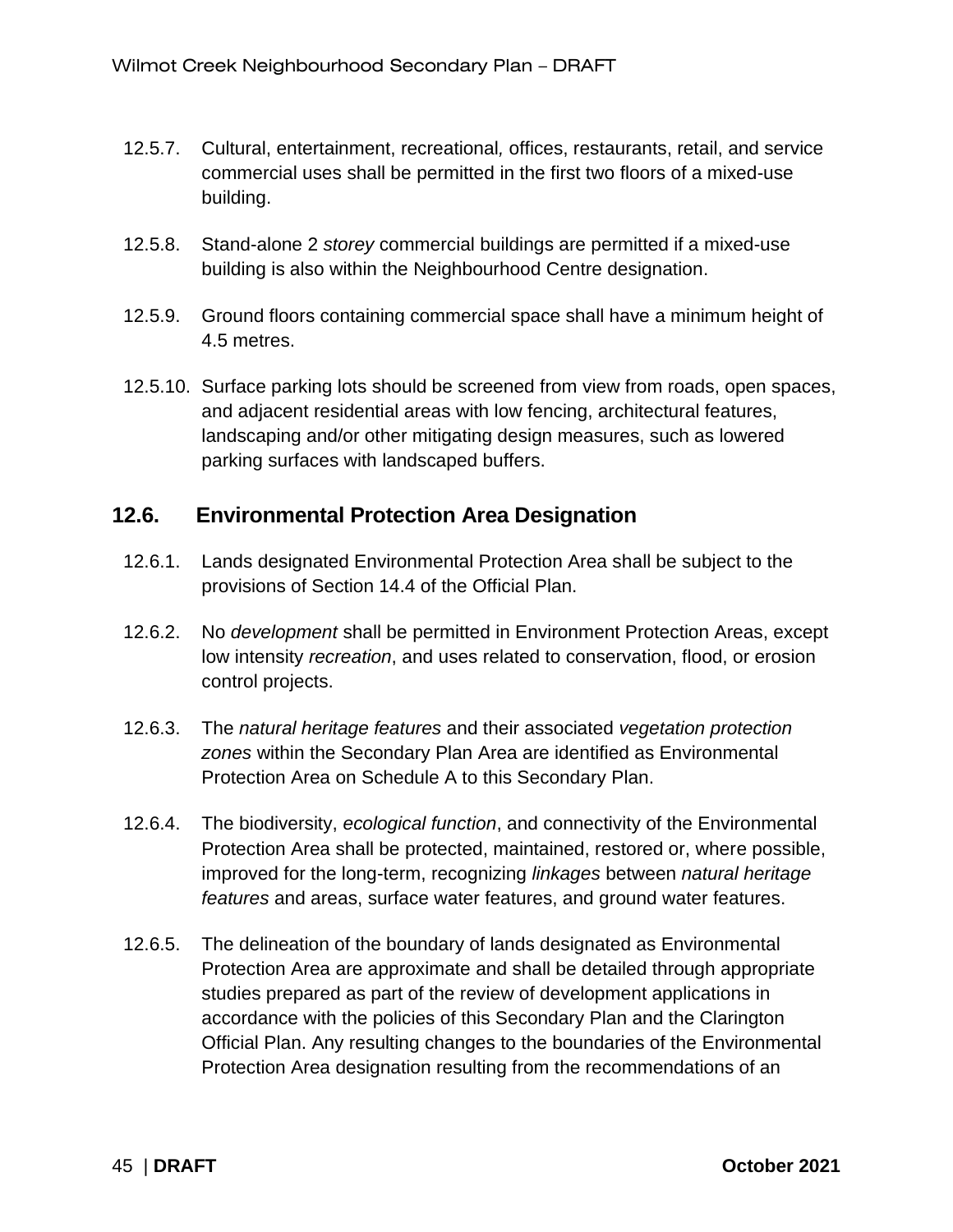Environmental Impact Study shall not require an amendment to this Secondary Plan.

12.6.6. Access to Environmental Protection Areas and associated areas through the development of public trails will be undertaken in a manner which conserves their ecological integrity.

### <span id="page-49-0"></span>**12.7. Green Space Designation**

- 12.7.1 The Green Space Designation shall be subject to the provisions of Section 14.7 of the Official Plan.
- 12.7.2 A Hydro One Corridor is located within the Green Space Designation and the lands within this designation shall be subject to the provisions of Section 21.3 of the Official Plan and confirmed through application to Hydro One through the Provincial Secondary Land Use Program (PSLUP).

### <span id="page-49-1"></span>13.0 SERVICING

### <span id="page-49-2"></span>**13.1. Municipal Services**

- 13.1.1. All new *development* within the Secondary Planning area shall proceed based on the sequential extension of full municipal services in accordance with the municipal capital works program.
- 13.1.2. Any Regional *infrastructure* required to support the development of the Wilmot Creek Neighbourhood is subject to the annual budget and Business Planning Process.
- 13.1.3. The Municipality will work with the landowners and the Regional Municipality of Durham to develop a plan for the phasing of extensions to the existing services within the Wilmot Creek Neighbourhood Secondary Plan Area. A phasing plan shall be prepared as part of a Functional Servicing Report by development proponents at the time an application for draft plan of subdivision is submitted.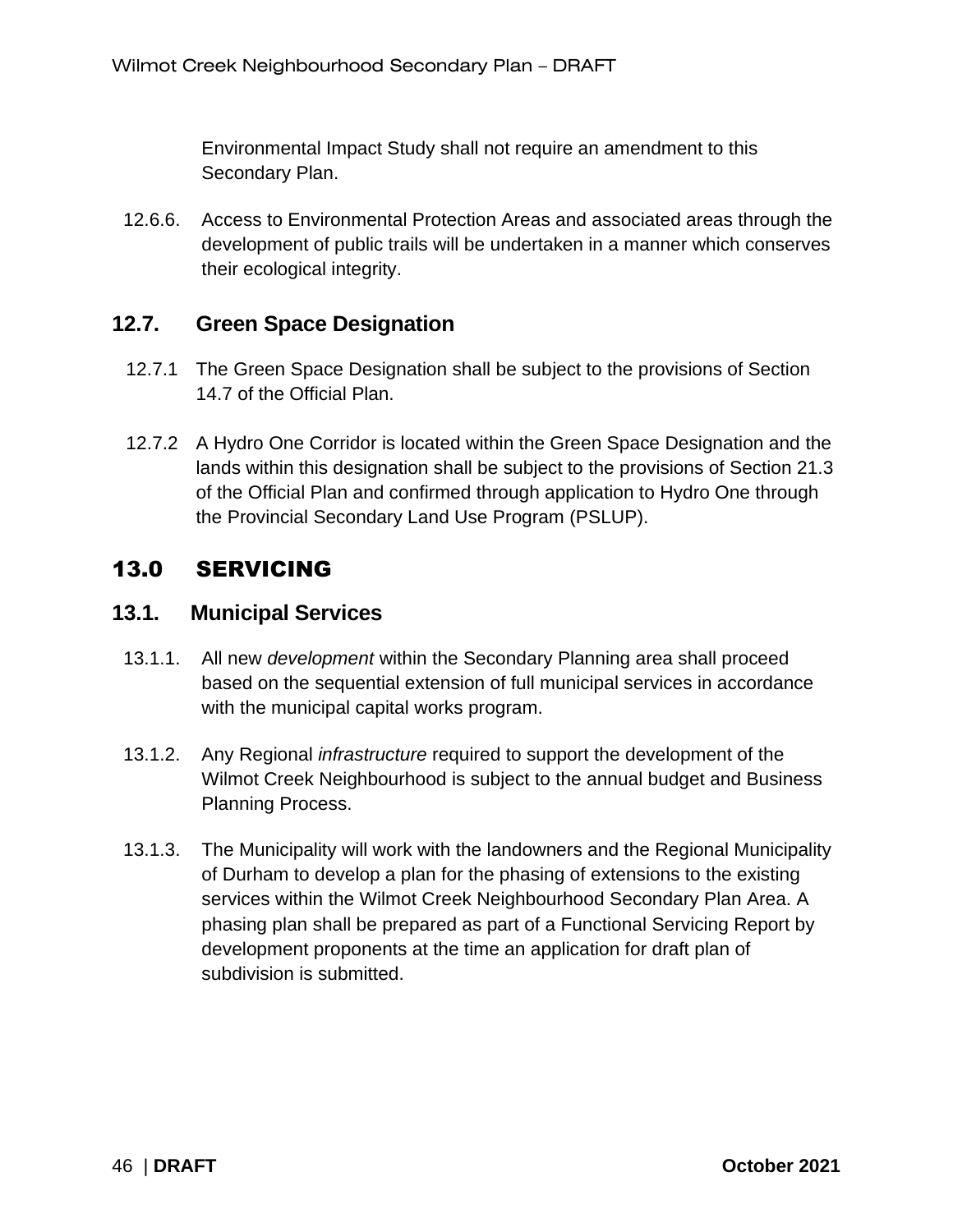### <span id="page-50-0"></span>**13.2. Stormwater Management**

- 13.2.1. Stormwater Management facilities are conceptually shown on Schedule A and may be permitted in all land use designations, except for the Environmental Protection Area designation.
- 13.2.2. The number and location of the stormwater management facility symbols may be changed without an amendment to this Plan. The exact location, number, and size of the facilities will be determined through a Functional Servicing Report and in accordance with Section 20 of the Official Plan. Stormwater management facilities shall be constructed in accordance with the provisions of the Sustainable Development Guidelines attached as Appendix A to this Secondary Plan.
- 13.2.3. *Development* in the Secondary Plan Area shall incorporate "Low Impact Development" best practices and *green infrastructure* to minimize runoff, reduce water pollution, and protect groundwater resources quality and maintain pre-*development* groundwater levels as measures in addition to more traditional stormwater management systems and facilities. These measures may include, but are not limited to, porous pavements, bioretention basins, enhanced swales, at-source infiltration, greywater re-use, green roofs, rain gardens, and alternative filtration systems such as treatment trains and water conservation measures, subject to the satisfaction of the Municipality.
- 13.2.4. Stormwater management facilities will be designed and located to be key features within the community contributing to the appearance and ambience of the neighbourhood, while achieving functional objectives related to flow moderation, erosion control, and water quality.
- 13.2.5. Stormwater management facilities will blend with the natural landscape. Geometric forms and standard slope gradients will be avoided in favour of organic shapes and landform grading designed to replicate natural landforms in the area. Inlet and outlet structures will be concealed using a combination of planting, grading, and natural stone. The ponds will be designed and planted with native upland, flood tolerant shoreline and aquatic species to provide enhanced wildlife habitat. Facilities will be designed to include trails, overlooks, and interpretive signage so that they are an integral part of the *parks* and open space system.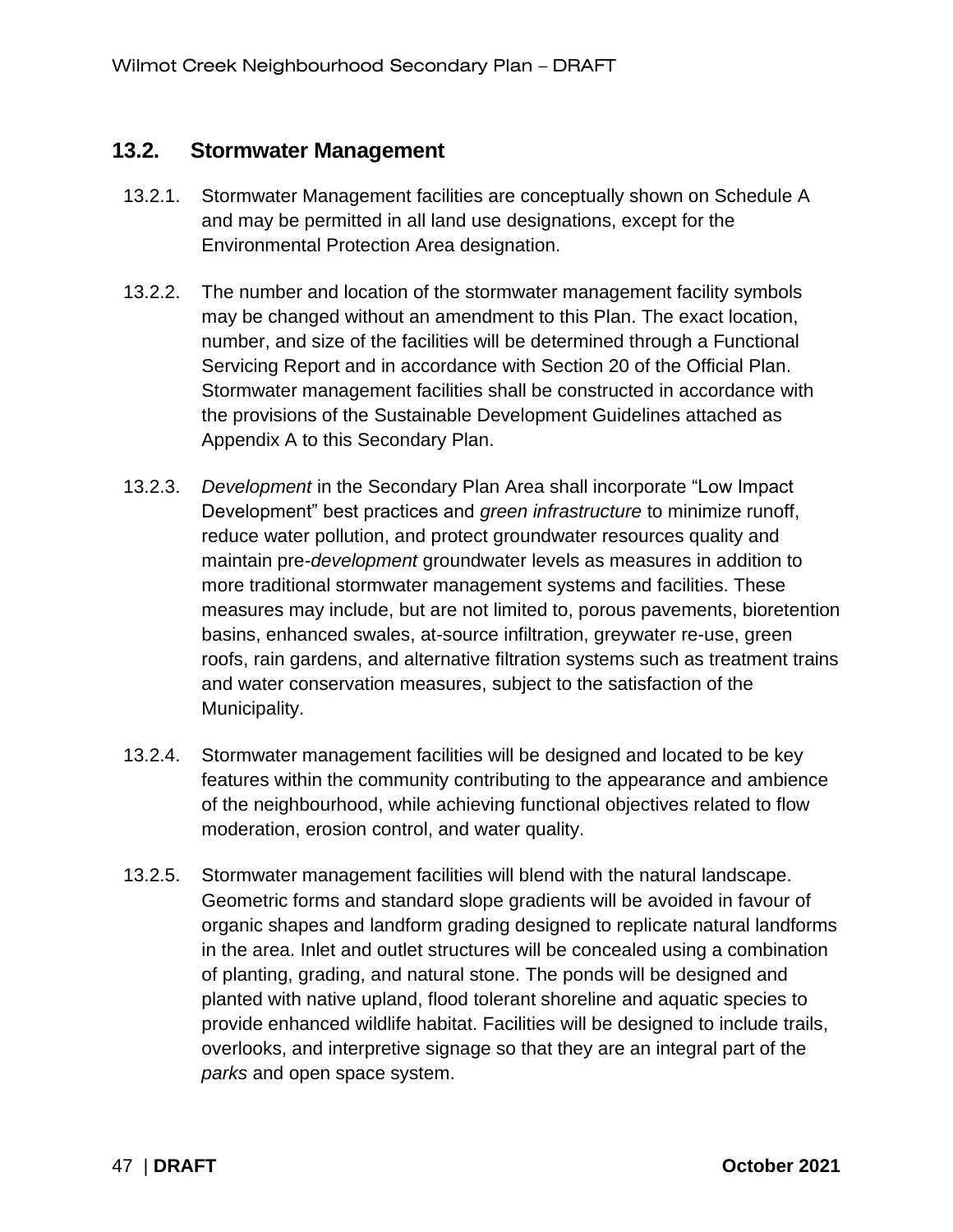13.2.6. Stormwater management for the Wilmot Creek Neighbourhood will be designed in such a manner that pre-*development* water balance conditions are maintained for the Secondary Plan Area including all wetlands, tributaries and other *natural heritage features* requiring the maintenance of water balance conditions. A detailed water balance will be required as part of a stormwater management plan submitted at the time of a *development* application.

### <span id="page-51-0"></span>**13.3. Utilities**

- 13.3.1. The Municipality shall participate in discussions with utility providers such as hydroelectric power, communications/telecommunications facilities and utilities, broadband fibre optics, and natural gas to ensure that sufficient *infrastructure* is or will be in place to serve the Secondary Plan Area.
- 13.3.2. The Municipality shall promote utilities to be planned for and installed in common trenches, where feasible, in a coordinated and integrated manner in order to be more efficient, cost effective, and minimize disruption.
- 13.3.3. Utility services shall be developed to be compatible with the general character of the surrounding uses and minimize visual impact. The Municipality will encourage utility providers to consider innovative methods of containing utility services on or within streetscape features such as gateways, lamp posts, transit shelters, etc., when determining appropriate locations for large utility equipment and utility cluster sites.
- 13.3.4. As per Policy 12.6.2, a Hydro One Corridor runs through and south of the Secondary Plan Area. The corridor is classified as a 500 kV Transmission Line. Consultation with Hydro One is required through the development application process to confirm the permitted uses within the hydro right-of-way. All applications are subject to Hydro One's clearance.

### <span id="page-51-1"></span>14.0 IMPLEMENTATION

### <span id="page-51-2"></span>**14.1 General**

14.1.1. This Secondary Plan shall be implemented in accordance with the provisions of the Planning Act, other applicable Provincial legislation, and the provisions of the Official Plan.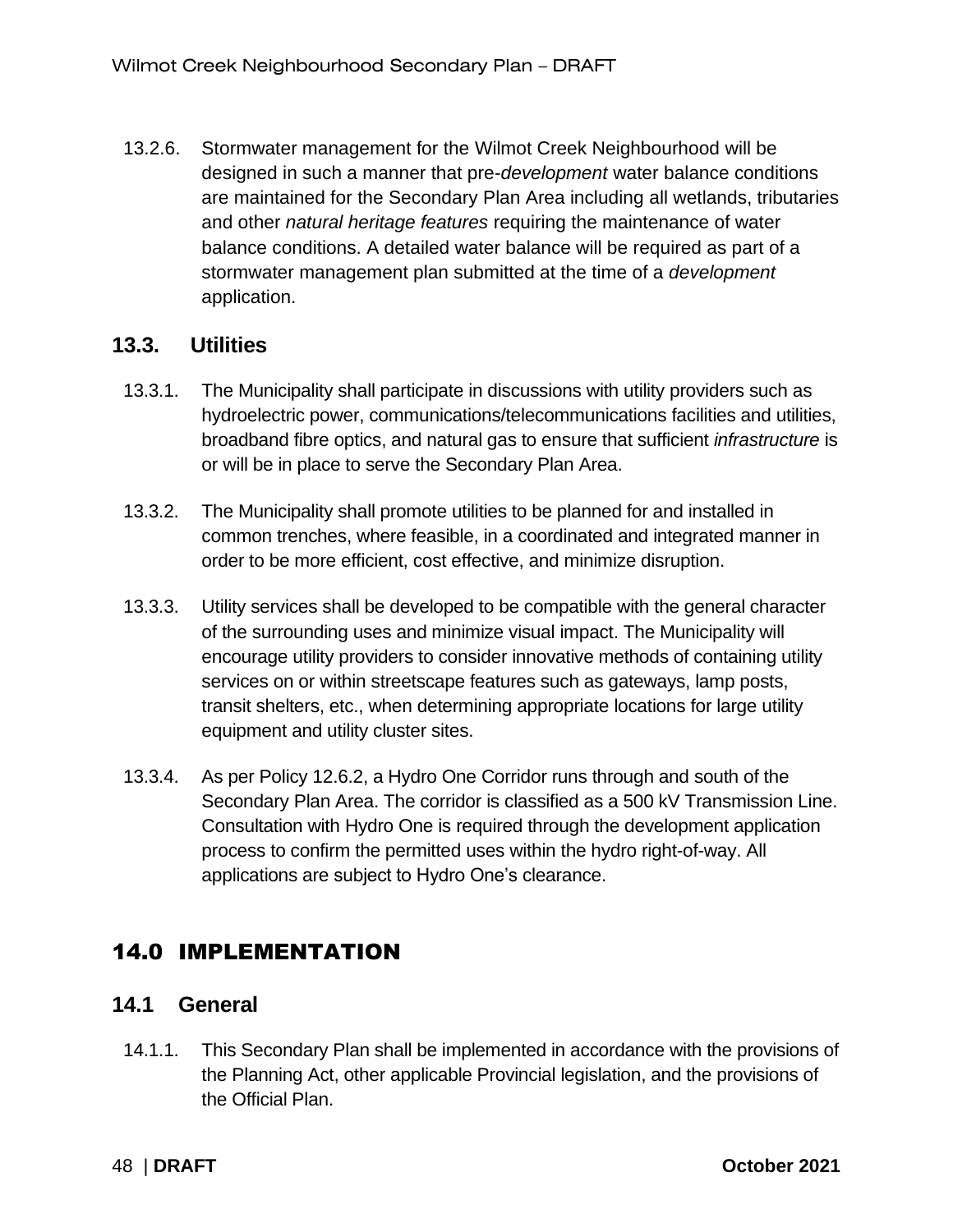- 14.1.2. Approval of *developmen*t applications shall be conditional upon commitments from the appropriate authorities and the proponents of development to the timing and funding of the required road and transportation facilities, *parks*, and *recreation* facilities. These works shall be provided for in the subdivision and site plan agreements. Phasing of the development, based on the completion of the external road works, may be required by the Municipality of Clarington.
- 14.1.3. Approval of *development* applications shall also be conditional upon commitments from the appropriate authorities and the proponents of development to the timing and funding of required stormwater management, sanitary sewer, and water supply facilities. These works shall be provided for in subdivision and site plan agreements. Phasing of *development*, based on the completion of external sewer and water services, may be implemented if required by the Municipality of Clarington.
- 14.1.4. *Development* within the Secondary Plan Area shall be consistent with programs intended to reduce the consumption of energy and water and to promote waste reduction. An Energy Conservation and Sustainability Plan will be prepared by development proponents to outline the specific commitments for sustainability.
- 14.1.5. The Sustainable Development Guidelines contained as an appendix to this Secondary Plan provide specific guidelines for both the public and private sectors. They indicate the Municipality of Clarington's expectations with respect to the character, quality, and form of development in the Wilmot Creek Neighbourhood Secondary Plan. The Demonstration Plan illustrates the planning principles that are inherent to the Secondary Plan. It is one example of how the Secondary Plan might be implemented within the Wilmot Creek Neighbourhood. The Sustainable Development Guidelines and Demonstration Plan have been approved by Council and do not require an amendment to implement an alternative design solution at anytime in the future.
- 14.1.6. All *development* within the Secondary Plan Area shall be in accordance with the Sustainable Development Guidelines. Adjustments and further refinements to the Sustainable Development Guidelines are anticipated and may be considered at the development stage through submission of an Urban Design Brief which demonstrates how the general design approach in the Sustainable Development Guidelines is being achieved, or the rationale for the deviation, to the satisfaction of the Municipality and Region.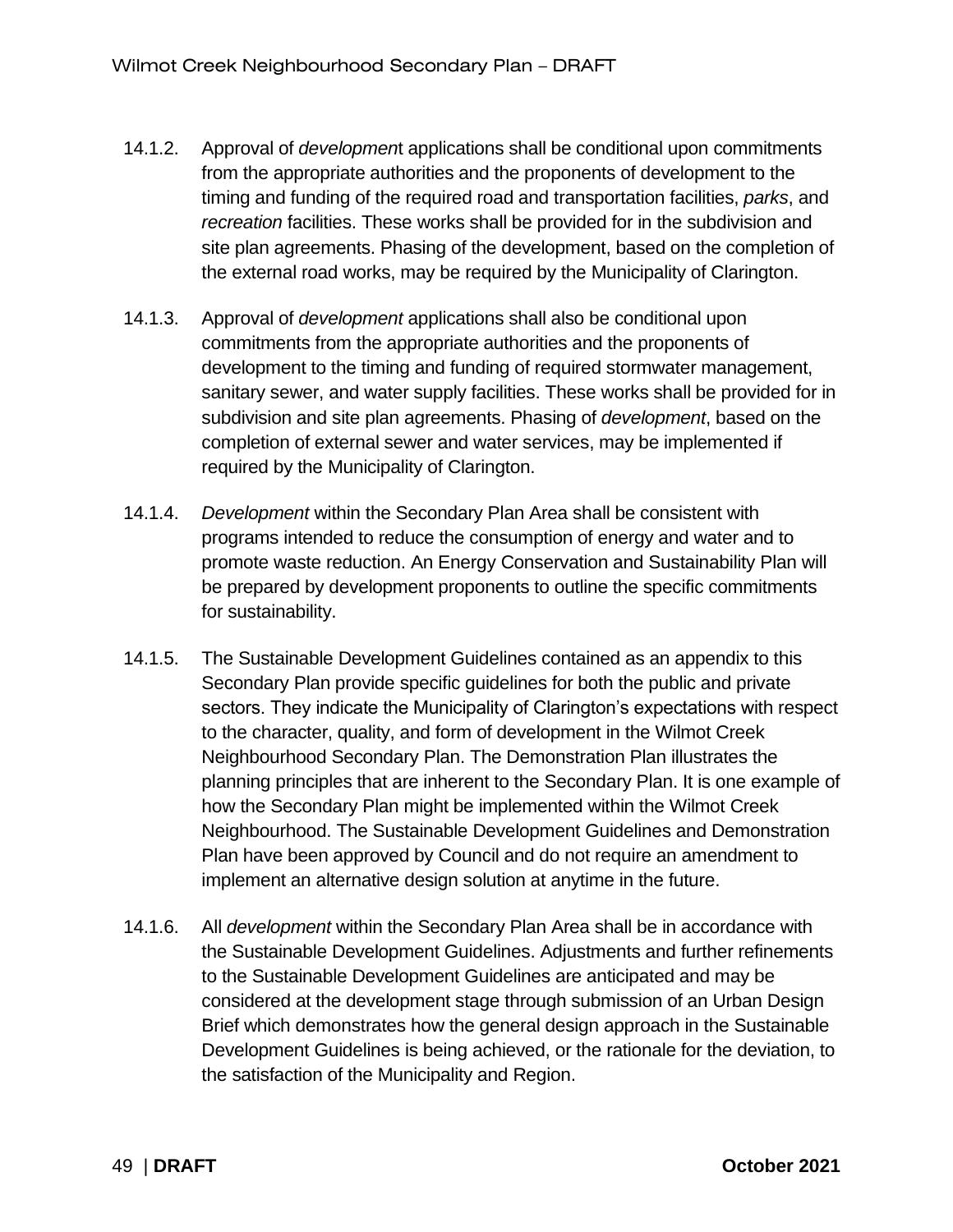14.1.7. The Secondary Plan recognizes that comprehensive planning requires the equitable sharing amongst landowners of costs associated with the *development* of land. It is a policy of this Secondary Plan that prior to the approval of any draft plan of subdivision, applicants/landowners shall have entered into appropriate cost sharing agreements which establish the means by which the costs (including Region of Durham costs) of developing the property are to be shared. The Municipality may also require, as a condition of draft approval, that proof be provided to the Municipality that landowners have met their obligations under the relevant cost sharing agreements prior to registration of a plan of subdivision.

### <span id="page-53-0"></span>**14.2 Required Studies and Reports**

#### **General**

- 14.2.1. Prior to the approval of *development* applications within parts of, or the entire, Secondary Plan Area, studies, plans, and assessments shall be completed in accordance with Clarington Official Plan and Durham Region Official Plan policies and requirements.
- 14.2.2. Additional study requirements may be identified by the Municipality as development within the Secondary Plan Area proceeds.
- 14.2.3. Every development application, as part of complete application and updated at the time of final approval, shall be accompanied by a policy implementation monitoring report that shall include details regarding the following, if applicable:
	- a. For the development application area:
		- i. Net density by land use designation;
		- ii. Number and type of units;
		- iii. Total development application unit count;
		- iv. Estimated population;
	- b. For the entire Secondary Plan Area:
		- v. Overall density per hectare and by land use designation;
		- vi. Number of dwelling units by type;
		- vii. Number of units within the built-up area;
		- viii. Amount/type of non-residential space and number of jobs;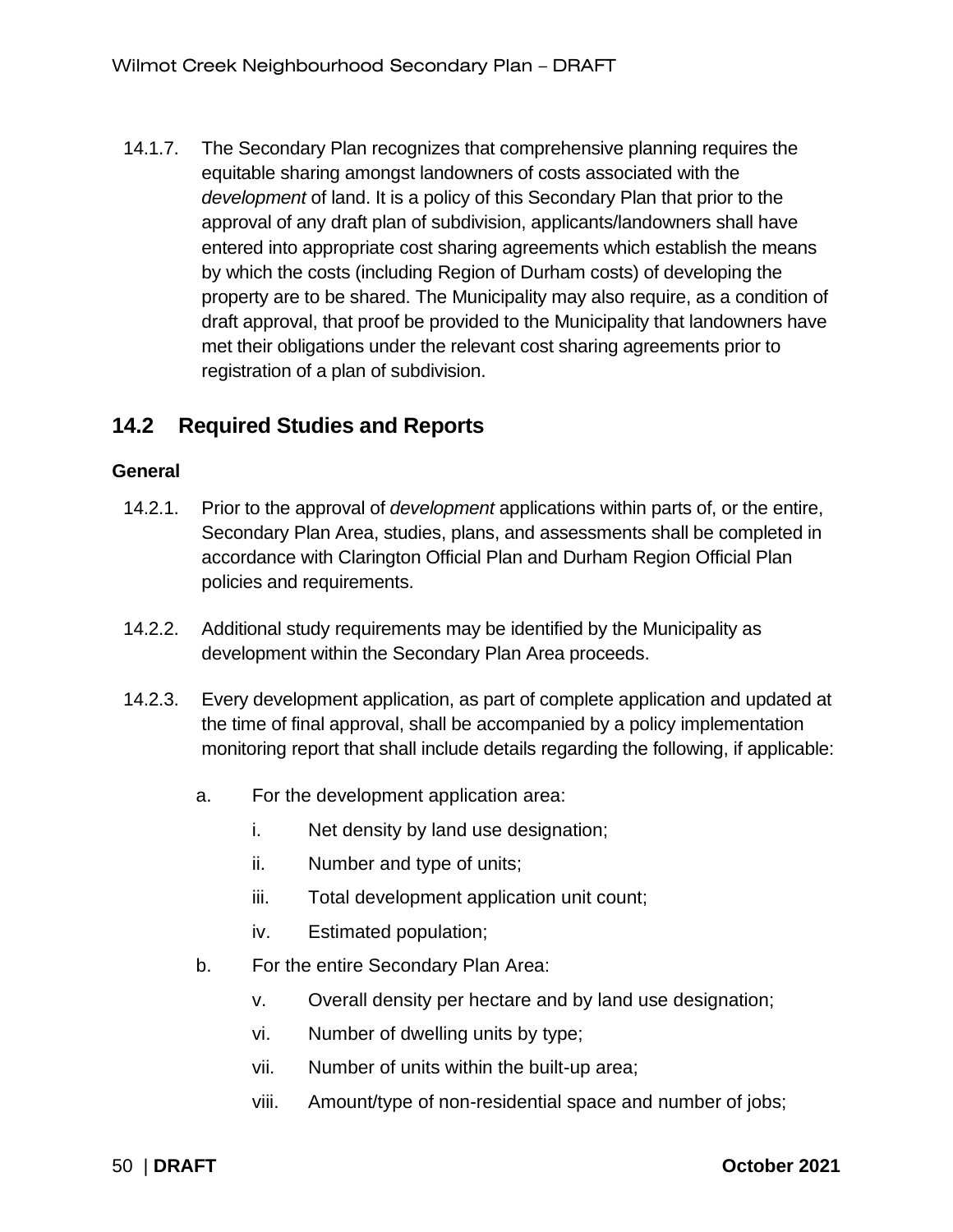- c. How the application is implementing the housing policies in Section 8 of the Secondary Plan; and
- d. Number of purpose-built accessory apartments.
- 14.2.4. The Municipality shall make available the most up-to-date data based on proposed and approved development in the Secondary Plan area referenced in Section 14.2.3.
- 14.2.5. To help ensure a diversity of housing is provided and that housing and population targets are achieved, all *development* applications shall provide a land budget to demonstrate how the application will support the achievement of the applicable housing targets. If the approved application differs from the original application, a revised land budget shall be provided.
- 14.2.6. The Municipality shall make available data on the housing mix, based on existing and approved development, to assist applicants in the preparation of land budgets for new applications.

### <span id="page-54-0"></span>15.0 INTERPRETATION

- 15.1. It is intended that this Secondary Plan Area be developed in accordance with the policies of this Secondary Plan in conjunction with the applicable policies of the Official Plan. Notwithstanding that intention, where there is a conflict between the principles, objectives, and/or policies of this Secondary Plan and the Official Plan, the principles, objectives, and/or policies of this Secondary Plan shall prevail.
- 15.2. Inherent to this Secondary Plan is the principle of flexibility. Policies shall be subject to interpretation without Amendment to this Secondary Plan, provided that the general intent and structure of the Secondary Plan are maintained to the satisfaction of the Municipality. As such, it is the intent of the Municipality to permit some flexibility in the interpretation of the policies, regulations, and numerical requirements of this Secondary Plan except where this Secondary Plan is explicitly intended to be prescriptive.
- 15.3. The boundaries between land use designations are to be considered approximate except where they coincide with existing roads, rail lines, utilities, or other clearly defined physical features. Where the general intent of this